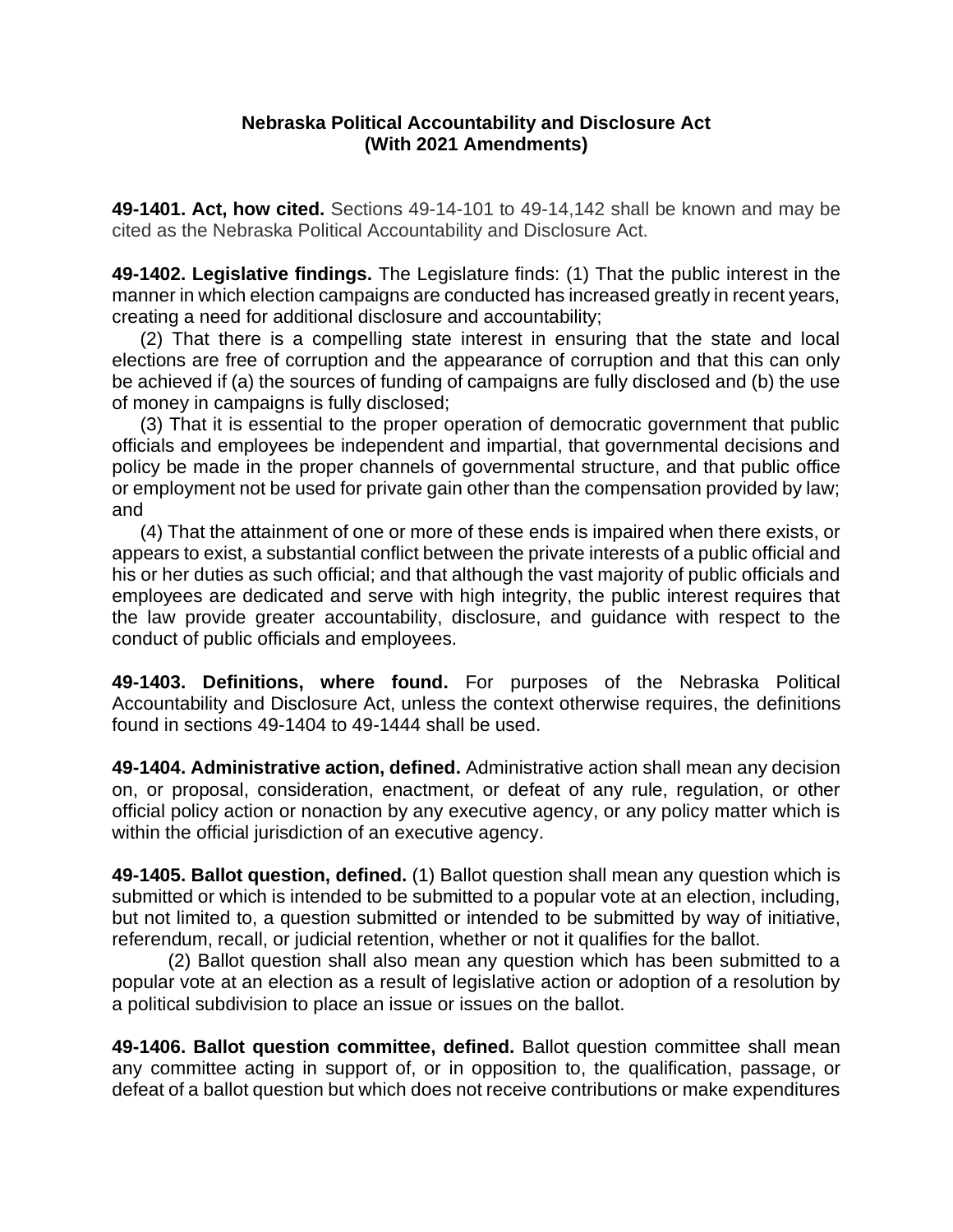or contributions for the purpose of influencing or attempting to influence the action of the voters for or against the nomination or election of a candidate.

**49-1407. Business, defined.** Business shall mean any corporation, partnership, limited liability company, sole proprietorship, firm, enterprise, franchise, association, organization, self-employed individual, holding company, joint-stock company, receivership, trust, activity, or entity.

**49-1408. Business with which the individual is associated or business association, defined.** Business with which the individual is associated or business association shall mean a business: (1) In which the individual is a partner, limited liability company member, director, or officer; or (2) in which the individual or a member of the individual's immediate family is a stockholder of closed corporation stock worth one thousand dollars or more at fair market value or which represents more than a five percent equity interest or is a stockholder of publicly traded stock worth ten thousand dollars or more at fair market value or which represents more than ten percent equity interest. An individual who occupies a confidential professional relationship protected by law shall be exempt from this section. This section shall not apply to publicly traded stock under a trading account if the filer reports the name and address of the stockbroker.

**49-1409. Candidate, defined.** (1) Candidate shall mean an individual: (a) Who files, or on behalf of whom is filed, a fee, affidavit, nomination papers, or nominating petition for an elective office; (b) whose nomination as a candidate for elective office by a political party caucus, committee, or convention is certified to the appropriate filing official; (c) who is an officeholder who is the subject of a recall vote; or (d) who receives a contribution, makes an expenditure, or gives consent for another person to receive a contribution or make an expenditure with a view to bringing about the individual's nomination or election to an elective office, whether or not the specific elective office for which the individual will seek nomination or election is known at the time the contribution is received or the expenditure is made. An elected officeholder shall, if eligible under law, be considered to be a candidate for reelection to that same office for the purposes of the Nebraska Political Accountability and Disclosure Act only.

(2) Candidate shall not include any individual who is a candidate within the meaning of the Federal Election Campaign Act of 1971, 2 U.S.C. 431, as such section existed on January 1, 2006.

**49-1410. Candidate committee, defined.** Candidate committee shall mean the committee designated in a candidate's filed statement of organization as that individual's candidate committee. A candidate committee shall be presumed to be under the control and direction of the candidate named in the same statement of organization, except that the candidate for Lieutenant Governor shall not have a separate candidate committee but shall be included in the candidate committee with the candidate for Governor of the same political party.

**49-1411. Closing date, defined.** Closing date shall mean the date through which a campaign statement is required to be complete.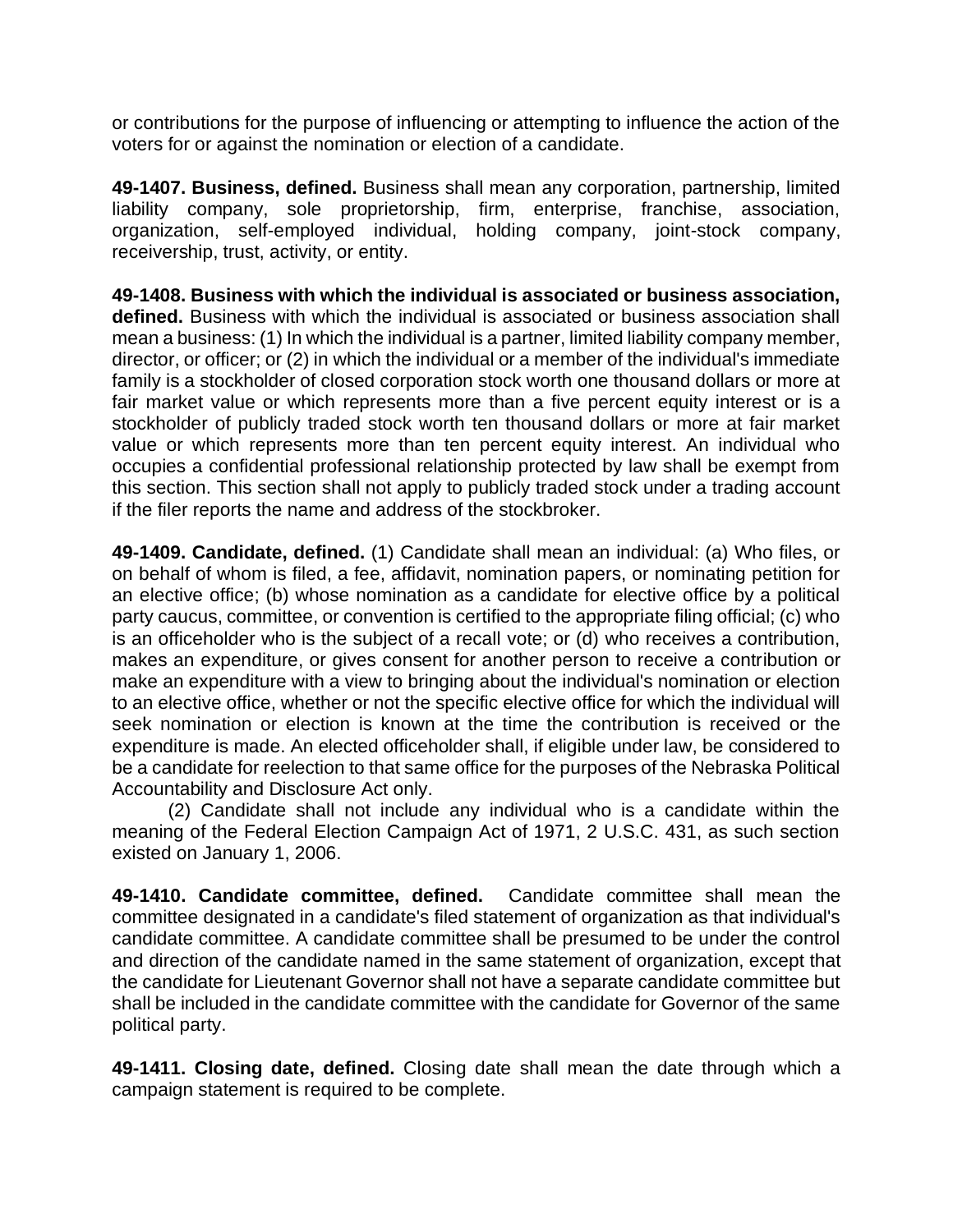**49-1412. Commission, defined.** Commission shall mean the Nebraska Accountability and Disclosure Commission created by section 49-14,105.

**49-1413. Committee, defined.** (1) Committee shall mean (a) any combination of two or more individuals which receives contributions or makes expenditures of more than five thousand dollars in a calendar year for the purpose of influencing or attempting to influence the action of the voters for or against the nomination or election of one or more candidates or the qualification, passage, or defeat of one or more ballot questions or (b) a person whose primary purpose is to receive contributions or make expenditures and who receives or makes contributions or expenditures of more than five thousand dollars in a calendar year for the purpose of influencing or attempting to influence the action of the voters for or against the nomination or election of one or more candidates or the qualification, passage, or defeat of one or more ballot questions, except that an individual, other than a candidate, shall not constitute a committee.

(2) Except as otherwise provided in section 49-1445, a committee shall be considered formed and subject to the Nebraska Political Accountability and Disclosure Act upon raising, receiving, or spending more than five thousand dollars in a calendar year as prescribed in this section.

(3) A corporation, labor organization, industry, trade, or professional association, limited liability company, or limited liability partnership is not a committee if it makes expenditures or provides personal services pursuant to sections 49-1469 to 49-1469.08.

**49-1414. Compensation, defined.** Compensation shall mean anything of monetary value received or to be received from a person, whether in the form of a fee, salary, forbearance, forgiveness, or any other form of recompense.

**49-1415. Contribution, defined.** (1) Contribution shall mean a payment, gift, subscription, assessment, expenditure, contract, payment for services, dues, advance, forbearance, loan, donation, pledge or promise of money or anything of ascertainable monetary value to a person, made for the purpose of influencing the nomination or election of a candidate, or for the qualification, passage, or defeat of a ballot question. An offer or tender of a contribution is not a contribution if expressly and unconditionally rejected or returned.

(2) Contribution shall include the purchase of tickets or payment of an attendance fee for events such as dinners, luncheons, rallies, testimonials, and similar fundraising events; an individual's own money or property other than the individual's homestead used on behalf of that individual's candidacy; and the granting of discounts or rebates by broadcast media and newspapers not extended on an equal basis to all candidates for the same office.

(3) Contribution shall not include:

(a) Volunteer personal services provided without compensation, or payments of costs incurred of less than two hundred fifty dollars in a calendar year by an individual for personal travel expenses if the costs are voluntarily incurred without any understanding or agreement that the costs shall be, directly or indirectly, repaid;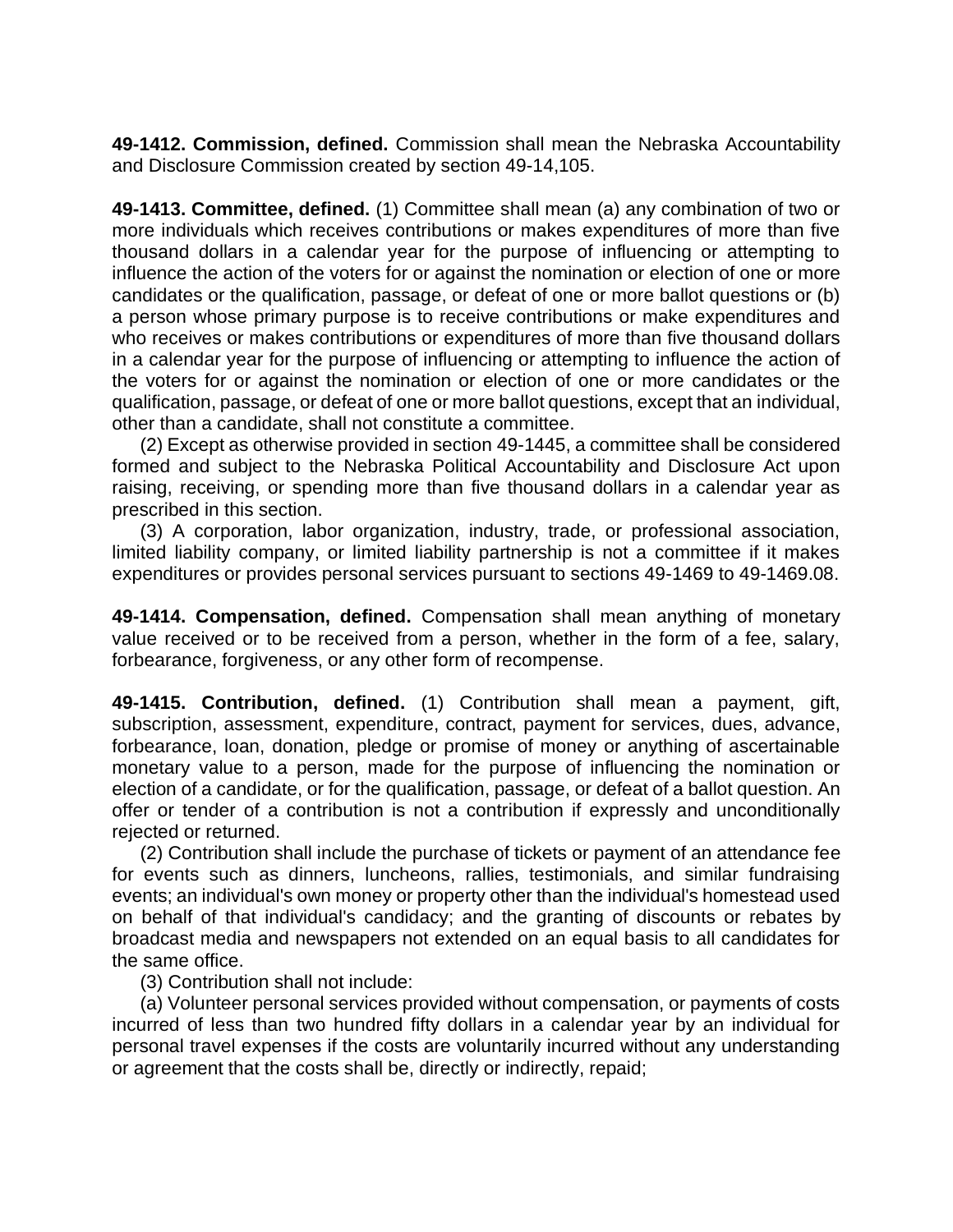(b) Amounts received pursuant to a pledge or promise to the extent that the amounts were previously reported as a contribution; or

(c) Food and beverages, in the amount of not more than fifty dollars in value during a calendar year, which are donated by an individual and for which reimbursement is not given.

**49-1416. Election, defined.** Election shall mean a primary, general, special, or other election held in this state or a convention or caucus of a political party held in this state to nominate a candidate. Election shall include a vote on a ballot question.

**49-1417. Elective office, defined.** Elective office shall mean a public office filled by an election, except for federal offices. A person who is appointed to fill a vacancy in a public office which is ordinarily elective holds an elective office.

**49-1418. Executive agency, defined.** Executive agency shall mean a board, commission, agency, or other body in the executive branch of the state government.

**49-1419. Expenditure, defined.** (1) Expenditure shall mean a payment, donation, loan, pledge, or promise of payment of money or anything of ascertainable monetary value for goods, materials, services, or facilities in assistance of, or in opposition to, the nomination or election of a candidate or the qualification, passage, or defeat of a ballot question. An offer or tender of an expenditure is not an expenditure if expressly and unconditionally rejected or returned.

(2) Expenditure shall include a contribution or a transfer of anything of ascertainable monetary value for purposes of influencing the nomination or election of any candidate or the qualification, passage, or defeat of a ballot question.

(3) Expenditure shall not include:

(a) An amount paid pursuant to a pledge or promise to the extent the amount was previously reported as an expenditure;

(b) An expenditure for communication by a person strictly with the person's paid members or shareholders;

(c) An expenditure for communication on a subject or issue if the communication does not support or oppose a ballot question or candidate by name or clear inference;

(d) An expenditure by a broadcasting station, newspaper, magazine, or other periodical or publication for any news story, commentary, or editorial in support of or opposition to a candidate for elective office or a ballot question in the regular course of publication or broadcasting; or

(e) An expenditure for nonpartisan voter registration activities. This subdivision shall not apply if a candidate or a group of candidates sponsors, finances, or is identified by name with the activity. This subdivision shall apply to an activity performed pursuant to the Election Act by an election commissioner or other registration official who is identified by name with the activity.

(4) Expenditure for purposes of sections 49-1480 to 49-1492.01shall mean an advance, conveyance, deposit, distribution, transfer of funds, loan, payment, pledge, or subscription of money or anything of value and any contract, agreement, promise, or other obligation, whether or not legally enforceable, to make an expenditure. Expenditure shall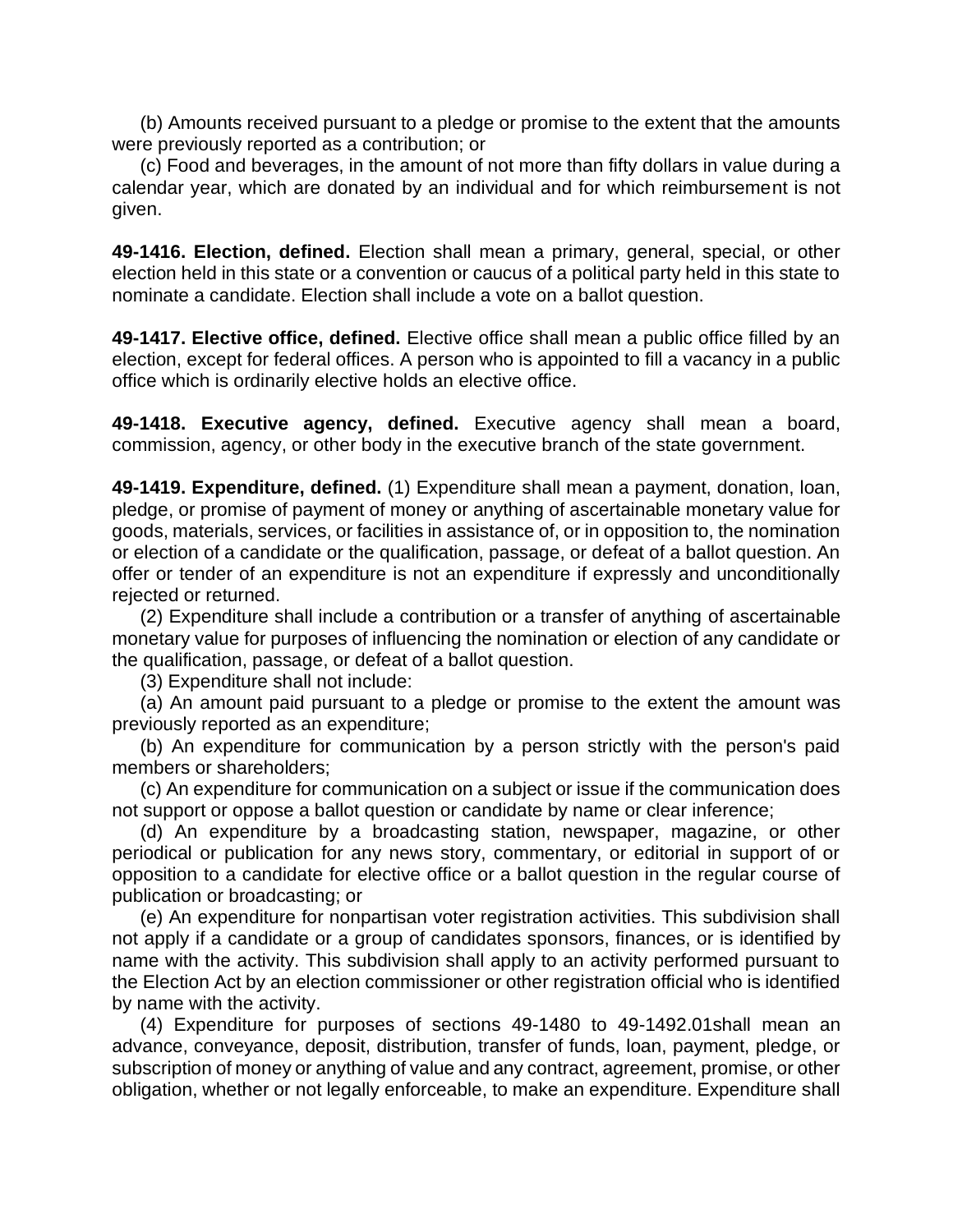not include payments for transportation by lobbyists or the cost of communicating positions from a principal to a lobbyist or from a lobbyist to a principal.

**49-1420. Filed, filer, and filing official; defined.** (1) Filed shall mean the receipt by the appropriate filing official of a statement or report required to be filed under the Nebraska Political Accountability and Disclosure Act.

(2) Filer shall mean each person required to file a statement or report pursuant to the act.

(3) Filing official shall mean the official designated pursuant to the act to receive required statements and reports.

**49-1421. Financial transaction, defined.** Financial transaction shall mean a loan, purchase, sale, or other type of transfer or exchange of money, goods, other property, or services for value.

**49-1422. Fundraising event, defined.** Fundraising event shall mean an event such as a dinner, reception, testimonial, rally, auction, bingo, or similar affair through which contributions are solicited or received by such means as purchase of a ticket, payment of an attendance fee, donations or chances for prizes, or through purchase of goods or services.

**49-1423. Gift, defined.** Gift shall mean a payment, subscription, advance, forbearance, rendering, or deposit of money, services, or anything of value, unless consideration of equal or greater value is given therefor. Gift shall not include a campaign contribution otherwise reported as required by law, a commercially reasonable loan made in the ordinary course of business, a gift received from a relative, a breakfast, luncheon, dinner, or other refreshments consisting of food and beverage provided for immediate consumption, or the occasional provision of transportation within the State of Nebraska.

**49-1424. Government body, defined.** Government body shall mean an authority, department, commission, committee, council, board, bureau, division, office, legislative body, or other agency in the executive, legislative, or judicial branch of state government or of one or more political subdivisions thereof or a school district, state college, state university, or other state-supported institution of higher education.

**49-1425. Immediate family, defined.** Immediate family shall mean a child residing in an individual's household, a spouse of an individual, or an individual claimed by that individual or that individual's spouse as a dependent for federal income tax purposes.

**49-1426. Income, defined.** Income shall mean any money or thing of value received, or to be received as a claim on future services, whether in the form of a fee, salary, expense, allowance, forbearance, forgiveness, interest, dividend, royalty, rent, capital gain, or any other form of recompense then constituting income under the Internal Revenue Code.

**49-1427. Independent committee, defined.** Independent committee shall mean a committee other than a candidate, ballot question, or political party committee.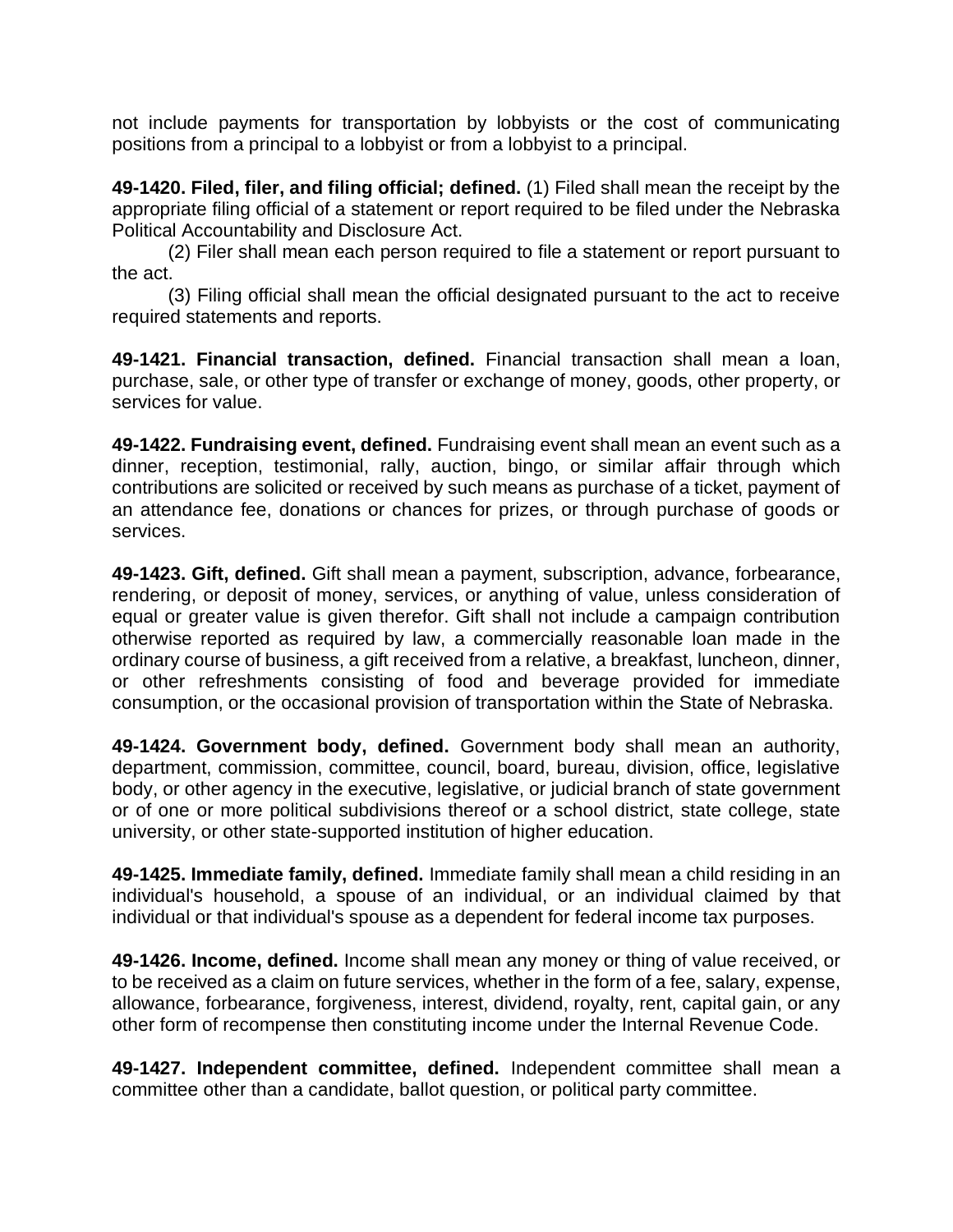**49-1428. Independent expenditure, defined.** Independent expenditure shall mean an expenditure as defined in section 49-1419 by a person if the expenditure is not made at the direction of, under the control of, or with the cooperation of another person and if the expenditure is not a contribution to a committee.

**49-1429. Influencing, defined.** Influencing shall mean promoting, supporting, affecting, modifying, opposing, or delaying by any means, including the providing of or use of information, statistics, studies, or analyses.

**49-1430. In-kind contribution or expenditure, defined.** In-kind contribution or expenditure shall mean a contribution as defined in section 49-1415 or expenditure as defined in subsections (1), (2), and (3) of section 49-1419, other than money.

**49-1431. Legislative action, defined.** Legislative action shall mean introduction, sponsorship, support, opposition, consideration, debate, voting, passage, defeat, approval, veto, delay, or an official action by an official in the executive branch or an official in the legislative branch on a bill, resolution, amendment, nomination, appointment, report, or any matter pending or proposed in a committee or the Legislature.

**49-1432. Loan, defined.** Loan shall mean a transfer of money, property, or anything of ascertainable monetary value in exchange for an obligation, conditional or not, to repay in whole or part.

**49-1433. Lobbying, defined.** Lobbying shall mean the practice of promoting or opposing for another person, as defined in section 49-1438 the introduction or enactment of legislation or resolutions before the Legislature or the committees or the members thereof, and shall also include the practice of promoting or opposing executive approval of legislation or resolutions.

**49-1433.01. Major out-of-state contributor, defined.** Major out-of-state contributor means a corporation, union, industry association, trade association, or professional association which is not organized under the laws of the State of Nebraska and which makes contributions or expenditures totaling more than ten thousand dollars in any calendar year in connection with one or more elections.

**49-1434. Principal, lobbyist, defined.** (1) Principal means a person who authorizes a lobbyist to lobby in behalf of that principal.

(2) Lobbyist means a person who is authorized to lobby on behalf of a principal and includes an officer, agent, attorney, or employee of the principal whose regular duties include lobbying.

(3) Principal or lobbyist does not include:

(a) A public official or employee of a branch of state government, except the University of Nebraska, or an elected official of a political subdivision who is acting in the course or scope of his or her office or employment;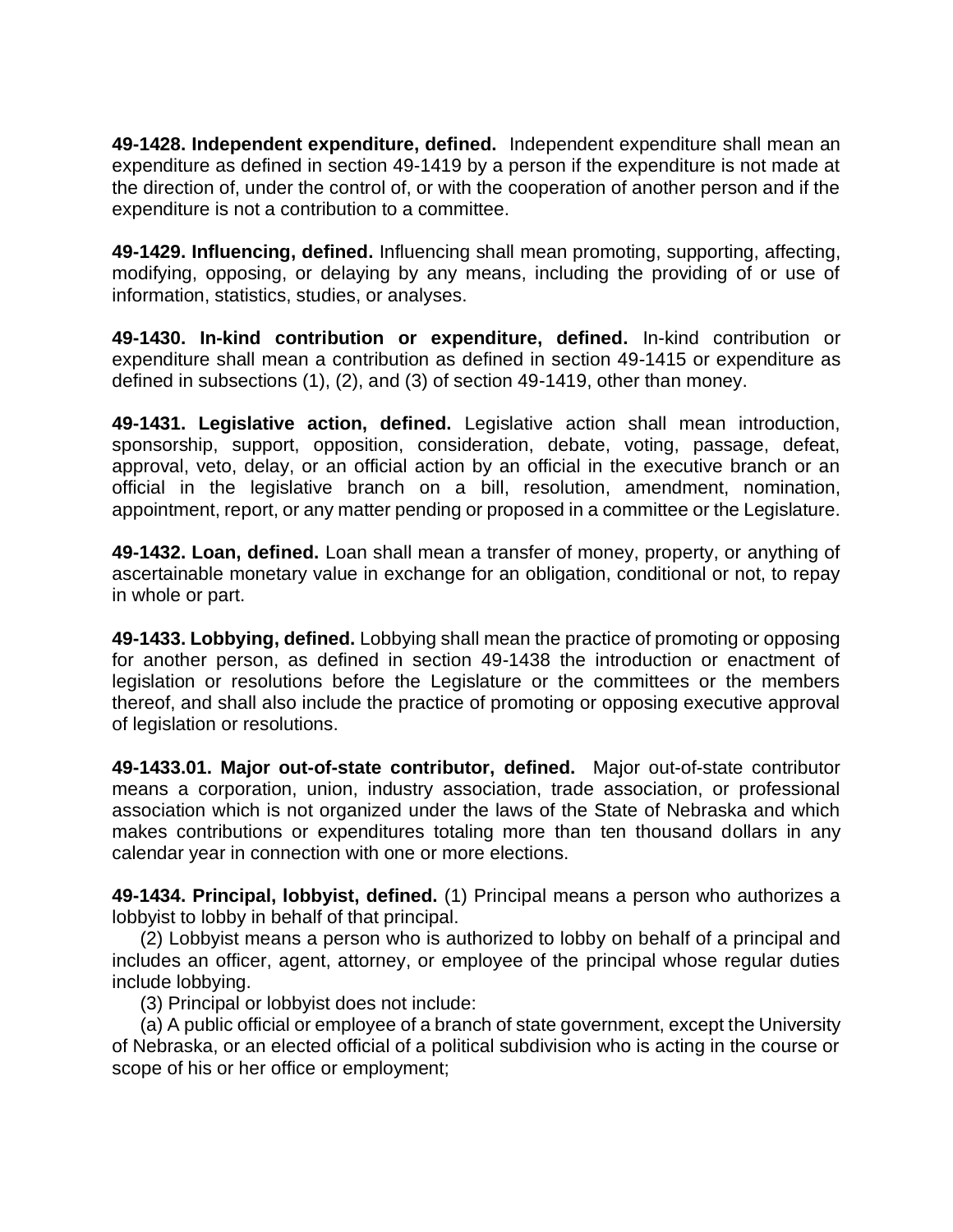(b) Any publisher, owner, or working member of the press, radio, or television while disseminating news or editorial comment to the general public in the ordinary course of business;

(c) An employee of a principal or lobbyist whose duties are confined to typing, filing, and other types of clerical office work;

(d) Any person who limits his or her activities (i) to appearances before legislative committees and who so advises the committee at the time of his or her appearance whom he or she represents or that he or she appears at the invitation of a named member of the Legislature or at the direction of the Governor or (ii) to writing letters or furnishing written material to individual members of the Legislature or to the committees thereof;

(e) Any individual who does not engage in lobbying for another person as defined in section 49-1438, or

(f) An employee of a political subdivision whose regular employment duties do not ordinarily include lobbying activities as long as such employee is not additionally compensated for such lobbying activities, other than his or her regular salary, and is not reimbursed for any lobbying expenditures except his or her travel, lodging, and meal expenses and the meal expenses for members of the Legislature.

**49-1435. Nonministerial, defined.** Nonministerial shall mean an action other than an action which a person performs in a prescribed manner under prescribed circumstances in obedience to the mandate of legal authority, without the exercise of personal judgment regarding whether to take the action.

**49-1436. Official in the executive branch, defined.** Official in the executive branch shall mean an official holding a state executive office as provided in Article IV, Constitution of Nebraska, including Governor, Lieutenant Governor, Secretary of State, Auditor of Public Accounts, State Treasurer, Attorney General, Tax Commissioner, the heads of such other executive departments as set forth in the Constitution or as may be established by law, a deputy thereto, or a member of any state board or commission. This includes an individual who is elected or appointed and has not yet taken, or an individual who is nominated for appointment to, any of the offices enumerated in this section.

**49-1437. Official in the legislative branch, defined.** Official in the legislative branch shall mean a member or member-elect of the Legislature, a member of an official body established by and responsible to the Legislature, or employee thereof other than an individual employed by the state in a clerical or nonpolicymaking capacity.

**49-1438. Person, defined.** Person shall mean a business, individual, proprietorship, firm, partnership, limited liability company, joint venture, syndicate, business trust, labor organization, company, corporation, association, committee, or other organization or group of persons acting jointly.

**49-1439. Political merchandise, defined.** Political merchandise shall mean goods such as bumper stickers, pins, hats, beverages, literature, or other items sold by a person at a fundraiser or to the general public for publicity or for the purpose of raising funds to be used in supporting or opposing a candidate for nomination for or election to an elective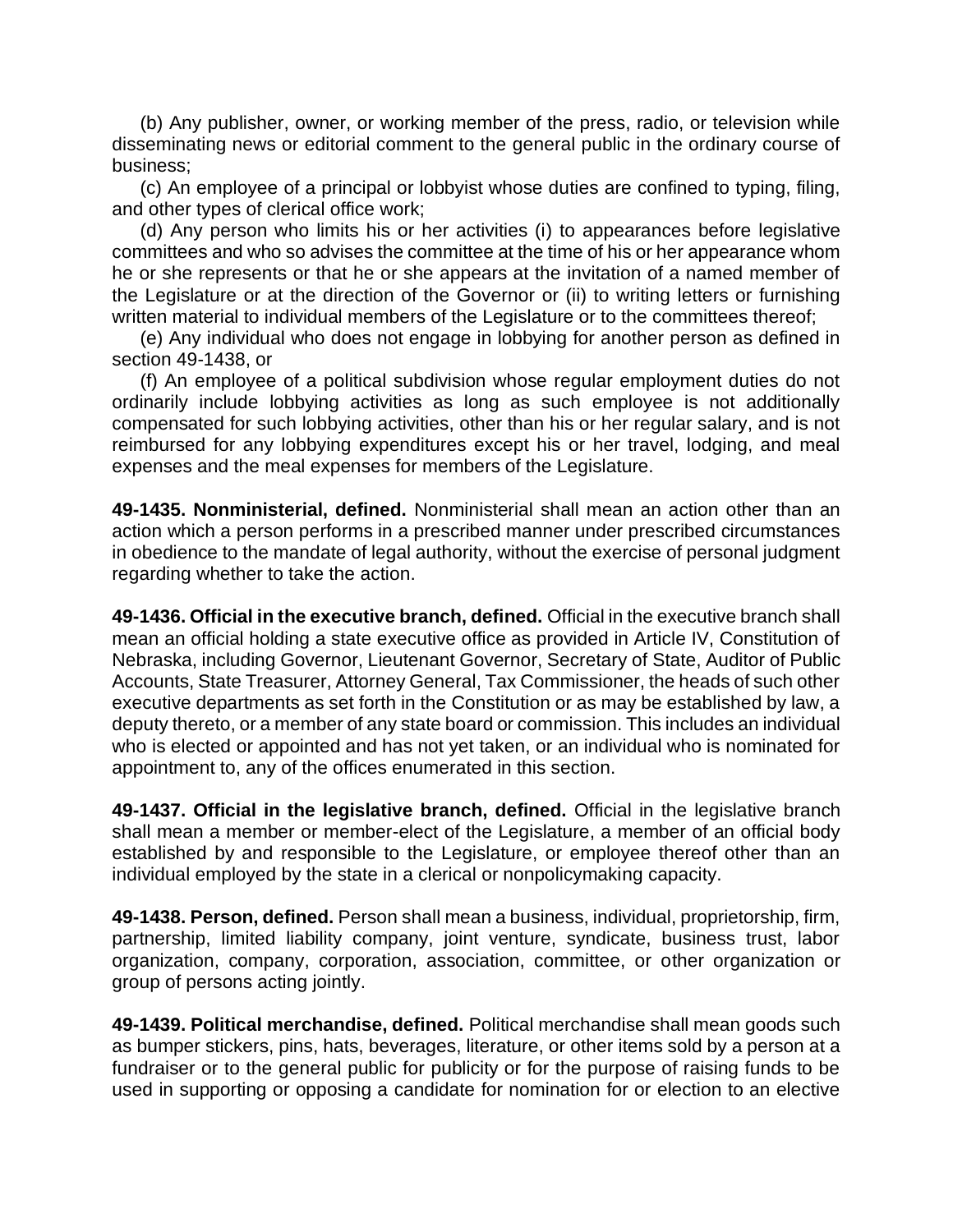office or in supporting or opposing the qualification, passage, or defeat of a ballot question.

**49-1440. Political party, defined.** Political party shall mean a political party which has a right under law to have the names of its candidates listed on the ballot in a general election.

**49-1441. Political party committee, defined.** Political party committee shall mean a state central, district, or county committee of a political party which is a committee.

**49-1442. Public employee, defined.** Public employee shall mean an employee of the state or a political subdivision thereof.

**49-1443. Public official, defined.** Public official shall mean an official in the executive branch, an official in the legislative branch, or an elected or appointed official in the judicial branch of the state government or a political subdivision thereof; any elected or appointed member of a school board; and an elected or appointed member of a governing body of a state institution of higher education.

**49-1443.01. Relative, defined.** Relative shall mean any person related to another by blood or marriage to the third degree of consanguinity, including a foster parent, foster child, stepparent, stepchild, and adopted children and their adoptive parents.

**49-1444. State elective office, defined.** State elective office shall mean the office of Governor, Lieutenant Governor, Secretary of State, Auditor of Public Accounts, State Treasurer, Attorney General, member of a board or commission with one or more election districts of more than one county, and member of the Legislature.

**49-1445. Candidate for office; candidate committee; slate or team; committee; when formed; violation; penalty.** (1) A candidate shall form a candidate committee upon raising, receiving, or expending more than five thousand dollars in a calendar year.

(2) A candidate committee may consist of one member with the candidate being the member.

(3) A person who is a candidate for more than one office shall form a candidate committee for an office upon raising, receiving, or expending more than five thousand dollars in a calendar year for that office.

(4) Two or more candidates who campaign as a slate or team for public office shall form a committee upon raising, receiving, or expending jointly in any combination more than five thousand dollars in a calendar year.

(5) The fee to file for office shall not be included in determining if a candidate has raised, received, or expended more than five thousand dollars in a calendar year.

(6) Any person who violates this section shall be guilty of a Class IV misdemeanor.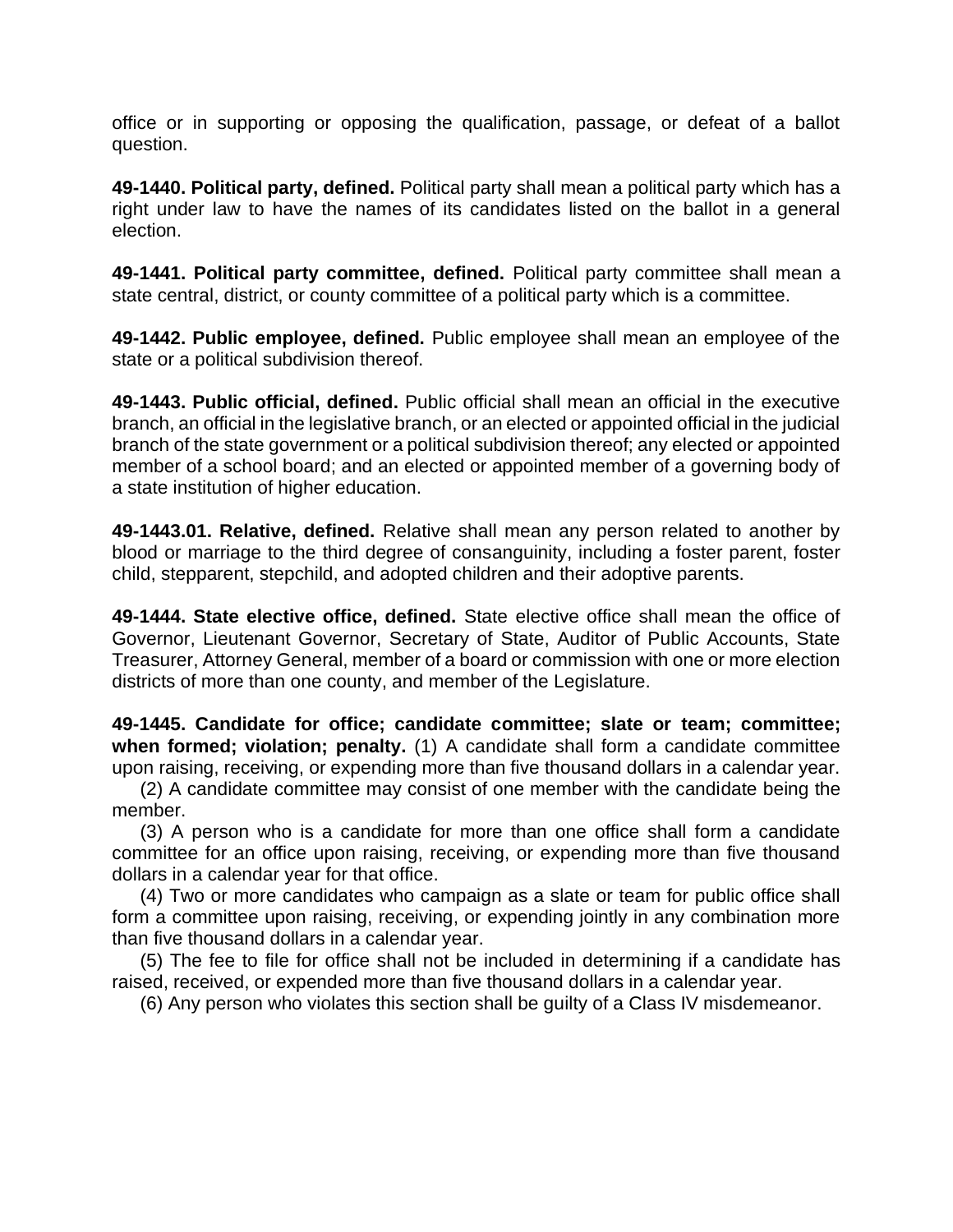**49-1446. Committee; treasurer; depository account; contributions and expenditures; requirements; reports; commingling funds; violations; penalty.** (1) Each committee shall have a treasurer who is a qualified elector of this state. A candidate may appoint himself or herself as the candidate committee treasurer.

(2) Each committee shall designate one account in a financial institution in this state as an official depository for the purpose of depositing all contributions which it receives in the form of or which are converted to money, checks, or other negotiable instruments and for the purpose of making all expenditures. Secondary depositories shall be used for the sole purpose of depositing contributions and promptly transferring the deposits to the committee's official depository.

(3) No contribution shall be accepted and no expenditure shall be made by a committee which has not filed a statement of organization and which does not have a treasurer. When the office of treasurer in a candidate committee is vacant, the candidate shall be the treasurer until the candidate appoints a new treasurer.

(4) No expenditure shall be made by a committee without the authorization of the treasurer or the assistant treasurer. The contributions received or expenditures made by a candidate or an agent of a candidate shall be considered received or made by the candidate committee.

(5) Contributions received by an individual acting in behalf of a committee shall be reported promptly to the committee's treasurer not later than five days before the closing date of any campaign statement required to be filed by the committee and shall be reported to the committee treasurer immediately if the contribution is received less than five days before the closing date.

(6) A contribution shall be considered received by a committee when it is received by the committee treasurer or a designated agent of the committee treasurer notwithstanding the fact that the contribution is not deposited in the official depository by the reporting deadline.

(7) Contributions received by a committee shall not be commingled with any funds of an agent of the committee or of any other person except for funds received or disbursed by a separate segregated political fund for the purpose of supporting or opposing candidates and committees in elections in states other than Nebraska and candidates for federal office, as provided in section 49-1469.06, including independent expenditures made in such elections.

(8) Any person who violates this section shall be guilty of a Class IV misdemeanor.

**49-1446.01. Committee; certain expenditure of funds authorized.** (1) No committee, other than a political party committee, may expend funds except to make an expenditure, as defined in subsection (1), (2), or (3) of section 49-1419 or as provided in section 49- 1446.03 or 49-1469.06.

(2) A candidate committee of an officeholder may make expenditures for the payment of installation and use of telephone and telefax machines located in an officeholder's public office and used by such officeholder.

(3) Any committee, including a political party committee, may invest funds in investments authorized for the state investment officer in the Nebraska Capital Expansion Act and the Nebraska State Funds Investment Act. Nothing in this section shall prohibit a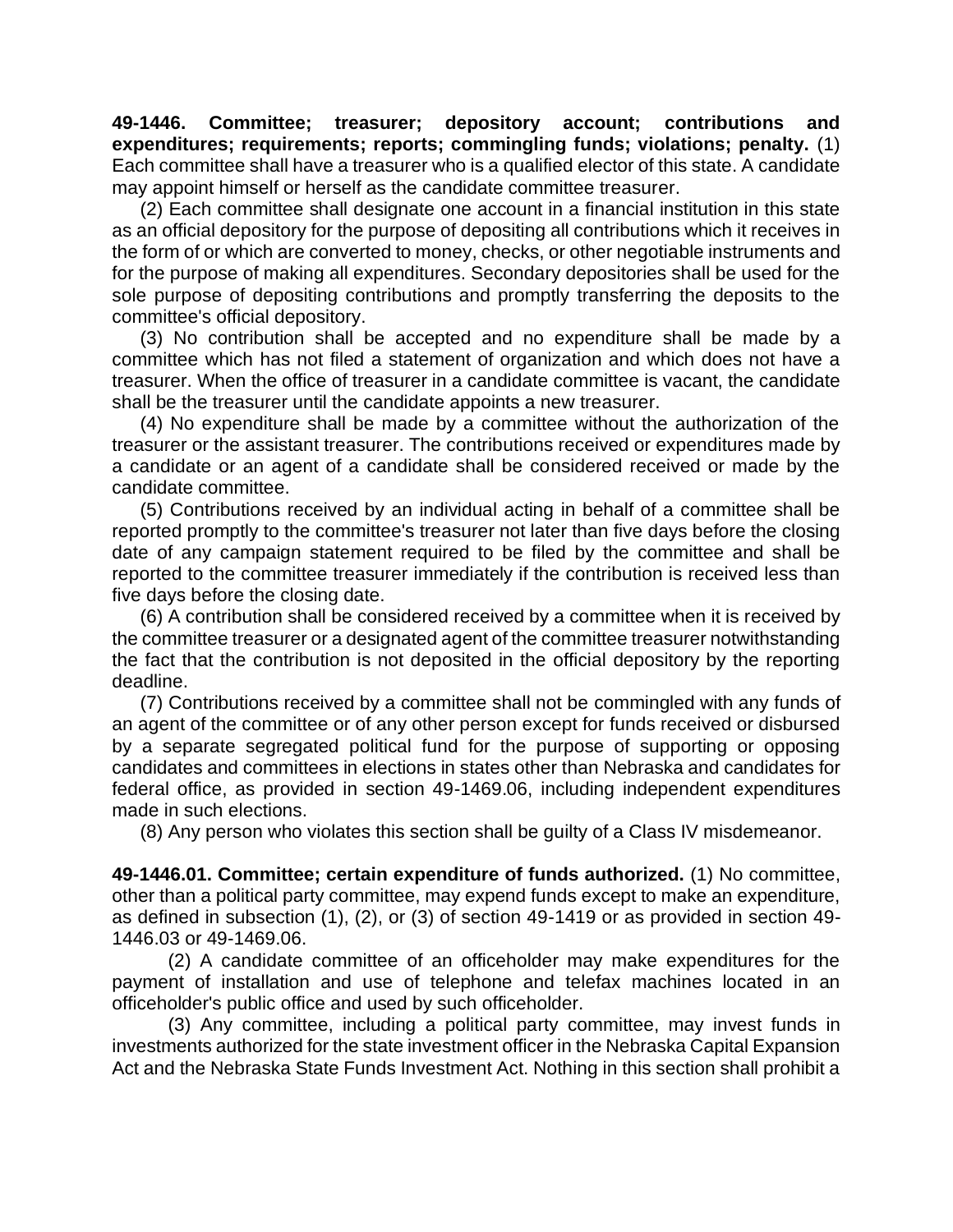separate segregated political fund from disbursing funds as provided in section 49- 1469.06.

**49-1446.02. Committee; certain expenditure of funds; prohibited.** Notwithstanding any other provision of the Nebraska Political Accountability and Disclosure Act, no committee shall expend funds for the purchase or payment of:

(1) Clothes or medical or dental expenses of a candidate or the members of his or her immediate family;

(2) Installment payments for an automobile owned by a candidate;

(3) Mortgage or rental payments for a permanent residence of a candidate;

(4) The satisfaction of personal debts, including installment payments on personal loans, except campaign loans subject to reporting required by subsection (2) of section 49-1456;

(5) Personal services, including the services of a lawyer or accountant, except campaign services subject to reporting pursuant to the provisions of section 49-1455; or

(6) Office supplies, staff, or furnishings for the public office for which an individual is a candidate for nomination or election except as set out in subsection (2) of section 49- 1446.01.

**49-1446.03. Committee; expenditure of funds; authorized.** Except as otherwise provided in the Nebraska Political Accountability and Disclosure Act, any committee may, in addition to the expenditures set forth in section 49-1446.01, make expenditures for the following: (1) The necessary continued operation of the campaign office or offices of the candidate or political committee;

(2) Social events primarily for the benefit of campaign workers and volunteers or constituents;

(3) Obtaining public input and opinion;

(4) Repayment of campaign loans incurred prior to election day;

(5) Newsletters and other communications for the purpose of information, thanks, acknowledgment, or greetings or for the purpose of political organization and planning;

(6) Gifts of acknowledgment, including flowers and charitable contributions, except that gifts to any one individual shall not exceed fifty dollars in any one calendar year;

(7) Meals, lodging, and travel by an officeholder related to his or her candidacy and for members of the immediate family of the officeholder when involved in activities related to his or her candidacy;

(8) Conference fees, meals, lodging, and travel by an officeholder and his or her staff when involved in activities related to the duties of his or her public office; and

(9) In the case of the candidate committee for the Governor, conference fees, meals, lodging, and travel by the Governor, his or her staff, and his or her immediate family, when involved in activities related to the duties of the Governor.

**49-1446.04. Candidate committee; loans; restrictions; civil penalty.** (1) A candidate committee shall not accept more than fifteen thousand dollars in loans prior to or during the first thirty days after formation of the candidate committee.

(2) After the thirty-day period and until the end of the term of the office to which the candidate sought nomination or election, the candidate committee shall not accept loans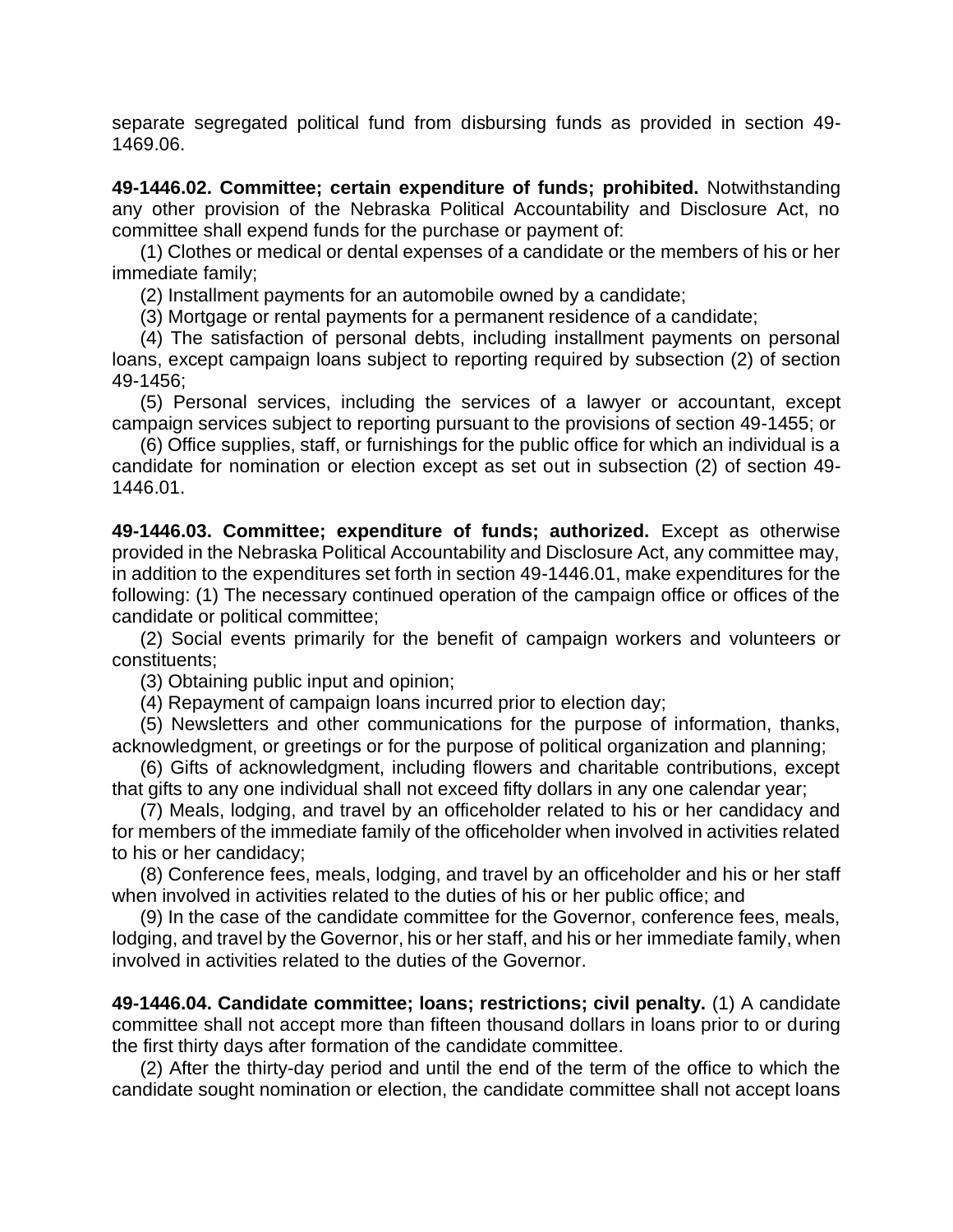in an aggregate amount of more than fifty percent of the contributions of money, other than the proceeds of loans, which the candidate committee has received during such period as of the date of the receipt of the proceeds of the loan. Any loans which have been repaid as of such date shall not be taken into account for purposes of the aggregate loan limit.

(3) A candidate committee shall not pay interest, fees, gratuities, or other sums in consideration of a loan, advance, or other extension of credit to the candidate committee by the candidate, a member of the candidate's immediate family, or any business with which the candidate is associated.

(4) The penalty for violation of this section shall be a civil penalty of not less than two hundred fifty dollars and not more than the amount of money received by a candidate committee in violation of this section if the candidate committee received more than two hundred fifty dollars. The commission shall assess and collect the civil penalty and shall remit the penalty to the State Treasurer for distribution in accordance with Article VII, section 5, of the Constitution of Nebraska.

# **49-1446.05. Repealed. Laws 2001, LB 242, § 27.**

### **49-1446.06. Transferred to section 49-1474.02.**

**49-1447. Committee treasurer; statements or reports; duties; committee records; violation; penalty.** (1) The committee treasurer shall keep detailed accounts, records, bills, and receipts necessary to substantiate the information contained in a statement or report filed pursuant to sections 49-1445 to 49-1479.02 or rules and regulations adopted and promulgated under the Nebraska Political Accountability and Disclosure Act.

(2)(a) For any committee other than a candidate committee, the committee treasurer shall be responsible for filing all statements and reports of the committee required to be filed under the act and shall be personally liable subject to section 49-1461.01for any late filing fees, civil penalties, and interest that may be due under the act as a result of a failure to make such filings.

(b) For candidate committees, the candidate shall be responsible for filing all statements and reports required to be filed by his or her candidate committee under the Nebraska Political Accountability and Disclosure Act. The candidate shall be personally liable for any late filing fees, civil penalties, and interest that may be due under the act as a result of a failure to make such filings and may use funds of the candidate committee to pay such fees, penalties, and interest.

(3) The committee treasurer shall record the name and address of each person from whom a contribution is received except for contributions of fifty dollars or less received pursuant to subsection (2) of section 49-1472.

(4) The records of a committee shall be preserved for five years and shall be made available for inspection as authorized by the commission.

(5) Any person violating this section shall be guilty of a Class III misdemeanor.

**49-1448. Commission; rules; purpose.** The commission shall promulgate rules for the withdrawal of funds from a committee account for petty cash expenditures and for keeping records of the withdrawals.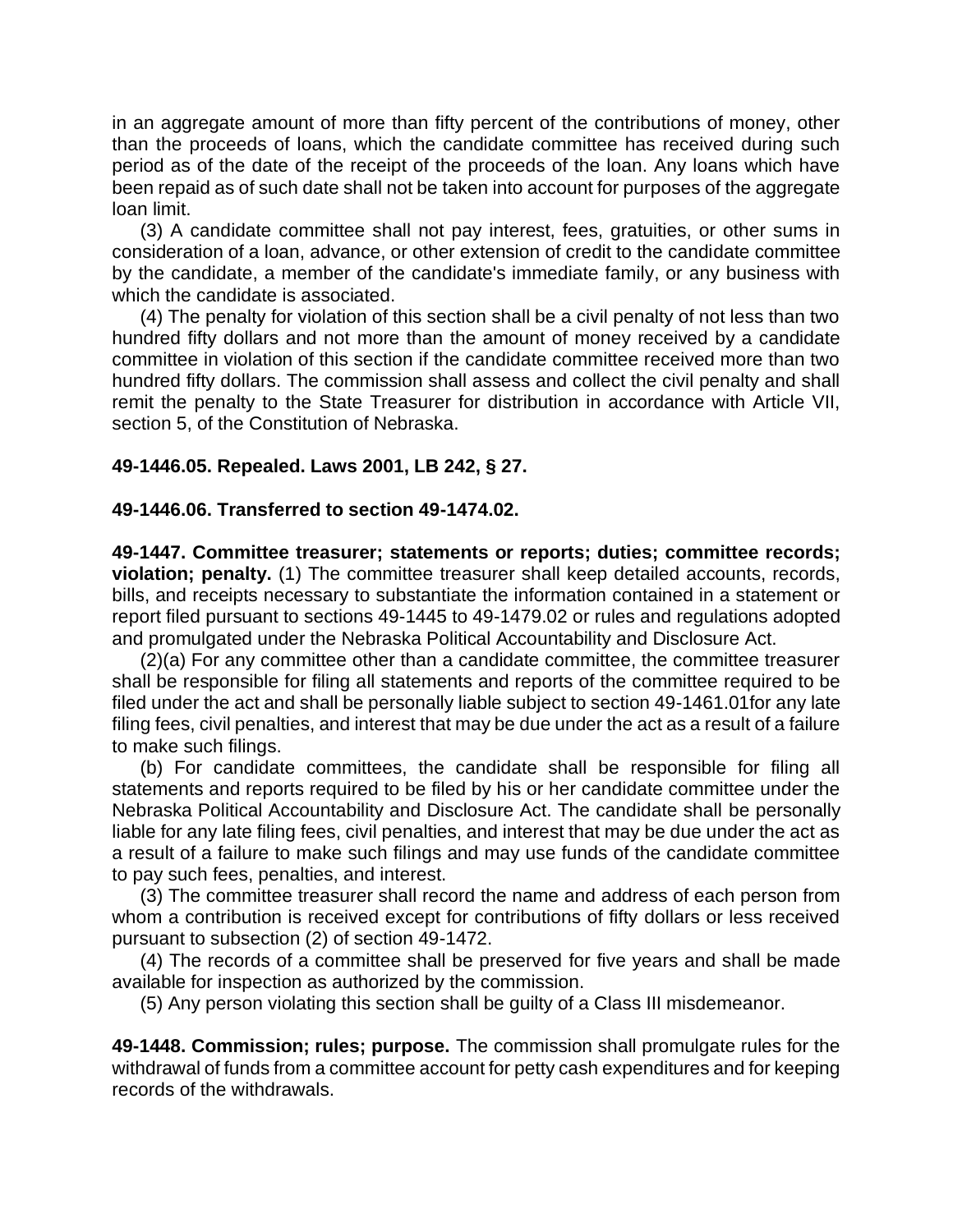**49-1449. Committee; statement of organization; filing; procedure; late filing fees.** (1) Each committee shall file a statement of organization pursuant to this section and pay a registration fee pursuant to section 49-1449.01 with the commission. Except as provided in subsection (2) of this section, such statement of organization shall be filed and fee paid within ten days after a committee is formed. The commission shall maintain a statement of organization filed by a committee until notified of the committee's dissolution. Any person who fails to file with the commission a statement of organization required by this subsection shall pay to the commission a late filing fee of twenty-five dollars for each day the statement remains not filed in violation of this subsection, not to exceed seven hundred fifty dollars.

(2) If the committee is formed within thirty days prior to an election for which the committee exists, the statement of organization shall be filed and registration fee paid within two business days after the committee is formed. Any person who fails to file with the commission a statement of organization required by this subsection shall pay to the commission a late filing fee of one hundred dollars for each day the statement remains not filed in violation of this subsection, not to exceed one thousand dollars.

**49-1449.01. Committee; statement of organization; registration fee; failure to perfect filing; effect.** (1) At the time that each committee files its statement of organization pursuant to section 49-1449 the committee shall pay to the commission a registration fee of one hundred dollars. The filing of a statement of organization is not perfected unless accompanied by the registration fee.

(2) A committee which has not perfected its filing of a statement of organization by the date due as specified in section 49-1449 shall not make or receive contributions or expenditures until such time as the filing of the statement of organization is perfected, except that:

(a) A committee may make an expenditure to pay the registration fee; and

(b) A committee may make expenditures for thirty days after the termination of its registration if the expenditures are part of the process of dissolving the committee and the committee dissolves within thirty days after the termination of its registration.

(3) The registration fees collected pursuant to this section shall be remitted to the State Treasurer for credit to the Nebraska Accountability and Disclosure Commission Cash Fund.

**49-1450. Committee; statement of organization; contents, enumerated.** The statement of organization required by section 49-1449 shall include the following information: (1) The name, street address, and telephone number, if any, of the committee. The committee address may be the home address of the candidate or treasurer of the committee;

(2) The name, street address, and telephone number, if any, of each person, other than an individual, that is a member of the committee;

(3) The full name, street address, and telephone number, if any, of the treasurer and other principal officers of the committee;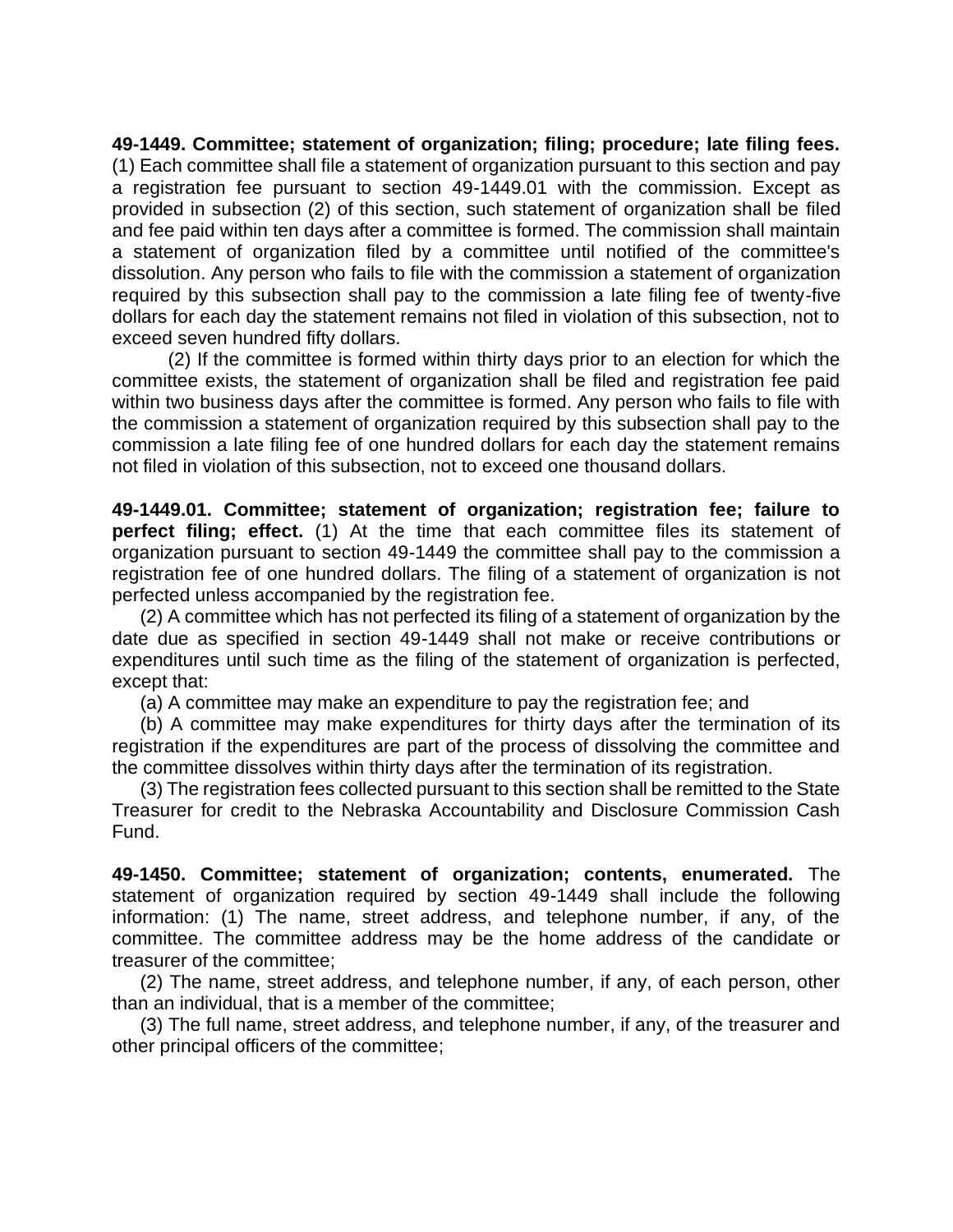(4) The name and address of the financial institution in which the official committee depository is located, and the name and address of each financial institution in which a secondary depository is or is intended to be located;

(5) The full name of and office sought by each candidate and a brief statement identifying the substance of each ballot question supported or opposed by the committee;

(6) Identification of the committee as a candidate committee, political party committee, independent committee, or ballot question committee if it is identifiable as such a committee; and

(7) Such other information as may be required by the rules and regulations of the commission.

**49-1451. Statement of organization; change; late filing fee.** When any of the information required in a statement of organization is changed, such change shall be reported when the next campaign statement is required to be filed. Any person who fails to report a change to the commission under this section shall pay to the commission a late filing fee of twenty-five dollars for each day the change remains not reported in violation of this section, not to exceed seven hundred fifty dollars.

### **49-1452. Repealed. Laws 1983, LB 230, § 4.**

**49-1453. Committee; dissolution; procedure.** (1) A committee may be dissolved by the filing of a statement of dissolution with the commission, the payment of all fees, penalties, and interest which may be owed, and complying with the rules and regulations of the commission for dissolution of committees. Except as otherwise provided in subsection (2) of this section, no committee shall be dissolved until such statement is filed and such payments are made.

(2) A committee may be dissolved if the commission determines that fees, penalties, and interest owed by a committee are uncollectible.

**49-1454. Committee; campaign statement; filing; period covered.** Any committee which supports or opposes a candidate or the qualification, passage, or defeat of a ballot question shall file a legibly printed or typed campaign statement pursuant to sections 49- 1459 and 49-1461. The period covered by a campaign statement is the period beginning with the day after the closing date of the most recent campaign statement filed and ending with the closing date of the campaign statement due. If the committee filing the campaign statement has not previously filed a campaign statement, the period covered shall begin on the date the person or persons forming the committee raised, received, or spent any money.

**49-1455. Committee campaign statement; contents.** (1) The campaign statement of a committee, other than a political party committee, shall contain the following information:

(a) The filing committee's name, address, and telephone number and the full name, residential and business addresses, and telephone numbers of its committee treasurer;

(b) Under the heading RECEIPTS, the total amount of contributions received during the period covered by the campaign statement; under the heading EXPENDITURES, the total amount of expenditures made during the period covered by the campaign statement;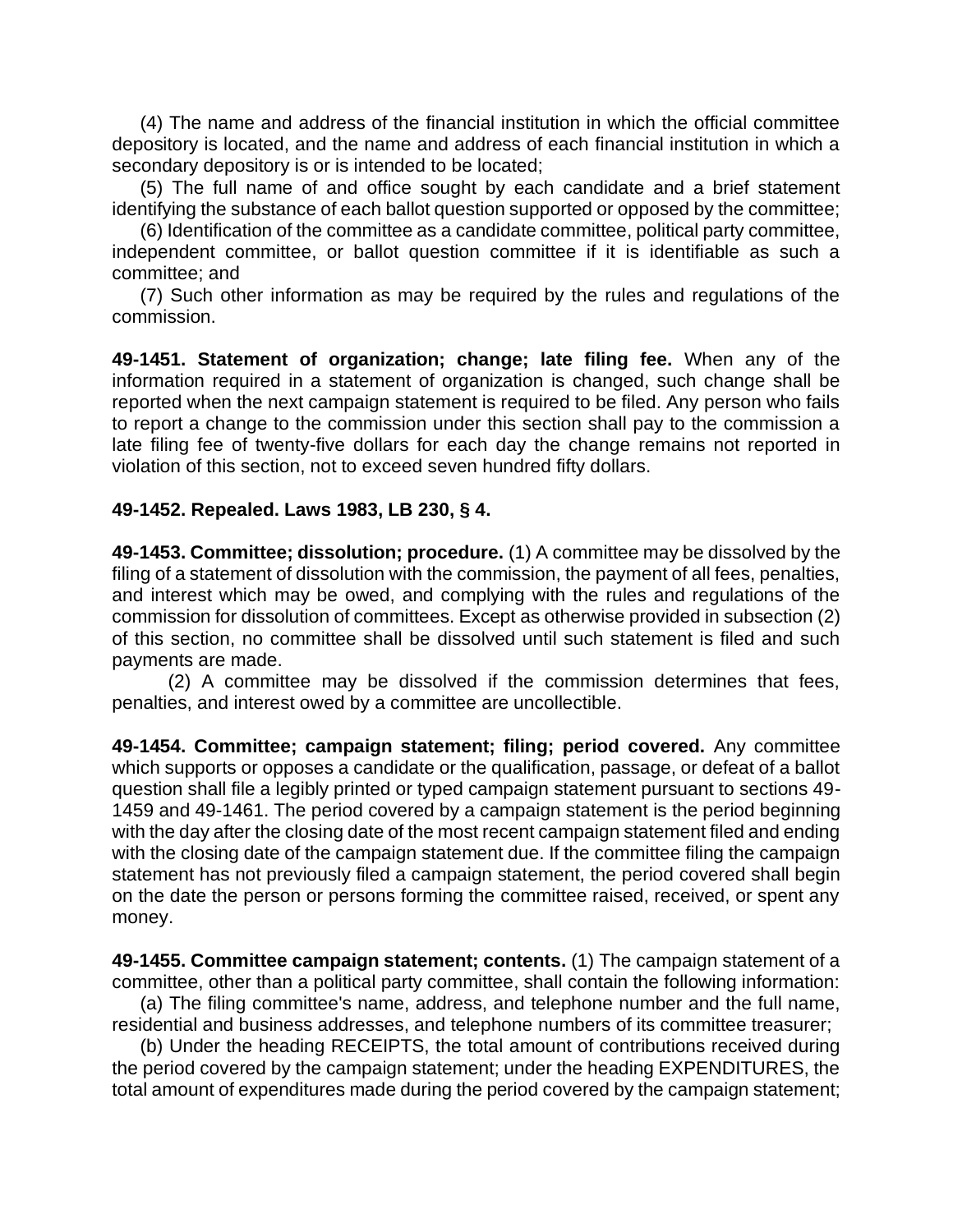and the cumulative amount of those totals for the election period. If a loan was repaid during the period covered by the campaign statement, the amount of the repayment shall be subtracted from the total amount of contributions received. Forgiveness of a loan shall not be included in the totals. Payment of a loan by a third party shall be recorded and reported as a contribution by the third party but shall not be included in the totals. In-kind contributions or expenditures shall be listed at fair market value and shall be reported as both contributions and expenditures;

(c) The balance of cash and cash equivalents on hand at the beginning and the end of the period covered by the campaign statement;

(d) The full name of each individual from whom contributions totaling more than two hundred fifty dollars are received during the period covered by the report, together with the individual's street address, the amount contributed, the date on which each contribution was received, and the cumulative amount contributed by that individual for the election period;

(e) The full name of each person, except those individuals reported under subdivision (1)(d) of this section, which contributed a total of more than two hundred fifty dollars during the period covered by the report together with the person's street address, the amount contributed, the date on which each contribution was received, and the cumulative amount contributed by the person for the election period;

(f) The name of each committee which is listed as a contributor shall include the full name of the committee's treasurer;

(g) Except as otherwise provided in subsection (3) of this section: The full name and street address of each person to whom expenditures totaling more than two hundred fifty dollars were made, together with the date and amount of each separate expenditure to each such person during the period covered by the campaign statement; the purpose of the expenditure; and the full name and street address of the person providing the consideration for which any expenditure was made if different from the payee;

(h) The amount and the date of expenditures for or against a candidate or ballot question during the period covered by the campaign statement and the cumulative amount of expenditures for or against that candidate or ballot question for the election period. An expenditure made in support of more than one candidate or ballot question, or both, shall be apportioned reasonably among the candidates or ballot questions, or both; and

(i) The total amount of funds disbursed by a separate segregated political fund, by state, for the purpose of supporting or opposing candidates and committees in elections in states other than Nebraska and candidates for federal office, including independent expenditures made in such elections.

(2) For purposes of this section, election period means the calendar year of the election.

(3) A campaign statement shall include the total amount paid to individual petition circulators during the reporting period, if any, but shall not include the name, address, or telephone number of any individual petition circulator if the only payment made to such individual was for services as a petition circulator.

**49-1456. Committee account; income; how treated; loans.** (1) Any income received by a committee on an account consisting of funds or property belonging to the committee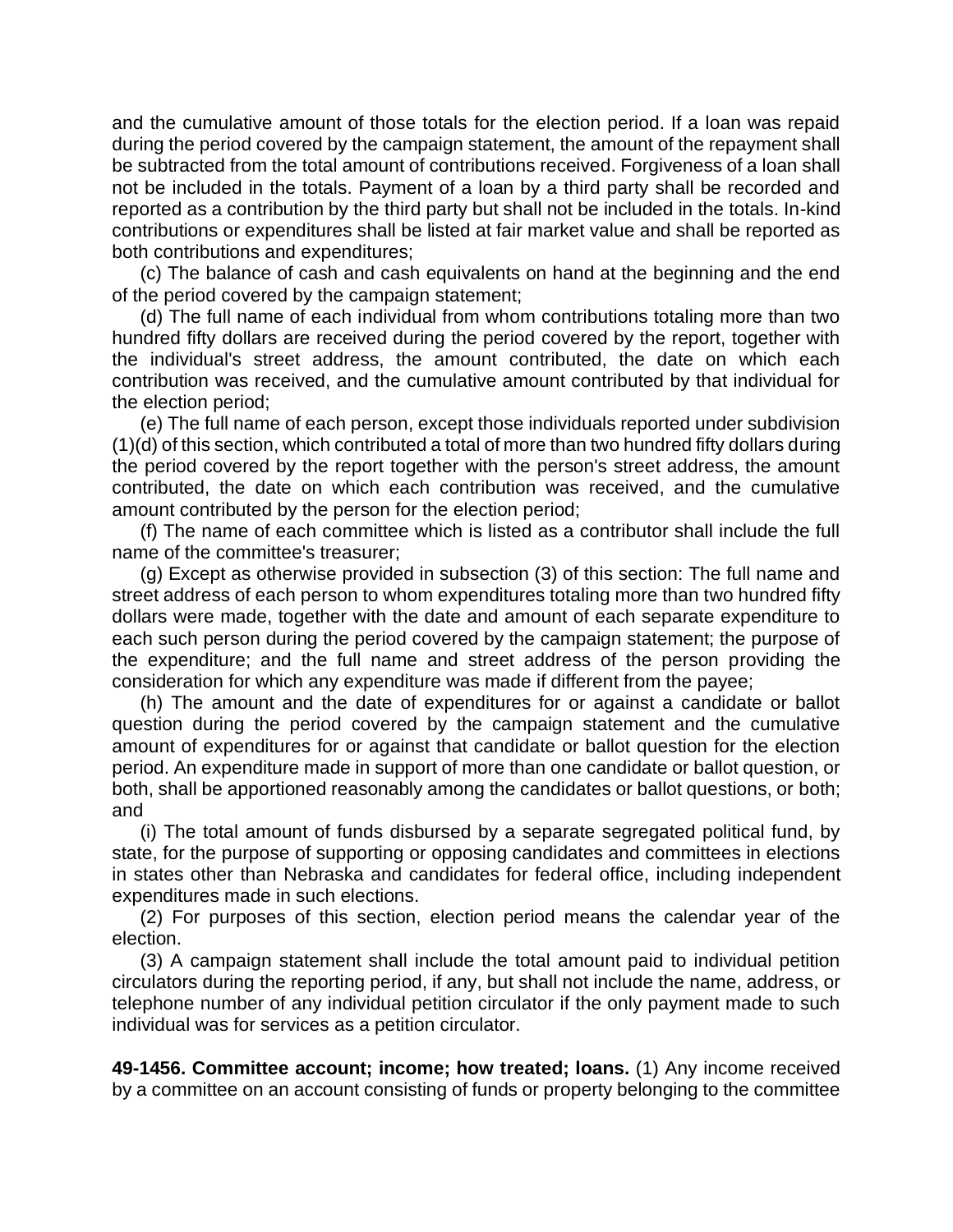shall not be considered a contribution to the committee but shall be reported as income. Any interest paid by a committee shall be reported as an expenditure.

(2) A loan made or received shall be set forth in a separate schedule providing the date and amount of the loan and, if the loan is repaid, the date and manner of repayment. The committee shall provide the name and address of the lender and any person who is liable directly, indirectly, or contingently on each loan of more than two hundred fifty dollars.

**49-1457. Political party committee; campaign statement; contents, enumerated; contribution and expenditure information.** (1) The campaign statement filed by a political party committee shall contain the following information:

(a) The full name and street address of each person from whom contributions totaling more than two hundred fifty dollars in value are received in a calendar year, the amount, and the date or dates contributed; and if the person is a committee, the name and address of the committee and the full name and street address of the committee treasurer, together with the amount of the contribution and the date received;

(b) An itemized list of all expenditures, including in-kind contributions and expenditures and loans, made during the period covered by the campaign statement which were contributions to a candidate committee of a candidate for elective office or a ballot question committee; or independent expenditures in support of the qualification, passage, or defeat of a ballot question, or in support of the nomination or election of a candidate for elective office or the defeat of any of the candidate's opponents;

(c) The total expenditure by the committee for each candidate for elective office or ballot question in whose behalf an independent expenditure was made or a contribution was given for the election; and

(d) The filer's name, address, and telephone number, if any, and the full name, residential and business addresses, and telephone numbers of the committee treasurer.

(2) A contribution to a candidate or ballot question committee listed under subdivision (1)(b) of this section shall note the name and address of the committee, the name of the candidate and the office sought, if any, the amount contributed, and the date of the contribution.

(3) An independent expenditure listed under subdivision (1)(b) of this section shall note the name of the candidate for whose benefit the expenditure was made and the office sought by the candidate, or a brief description of the ballot question for which the expenditure was made, the amount, date, and purpose of the expenditure, and the full name and address of the person to whom the expenditure was made.

(4) An expenditure listed which was made in support of more than one candidate or ballot question, or both, shall be apportioned reasonably among the candidates or ballot questions, or both.

**49-1458. Late contribution; how reported; late filing fee.** (1) A committee which receives a late contribution shall report the contribution to the commission by filing a report within two days after the date of its receipt. The report may be filed by hand delivery, facsimile transmission, telegraph, express delivery service, or any other written means of communication, including electronic means approved by the commission, and need not contain an original signature.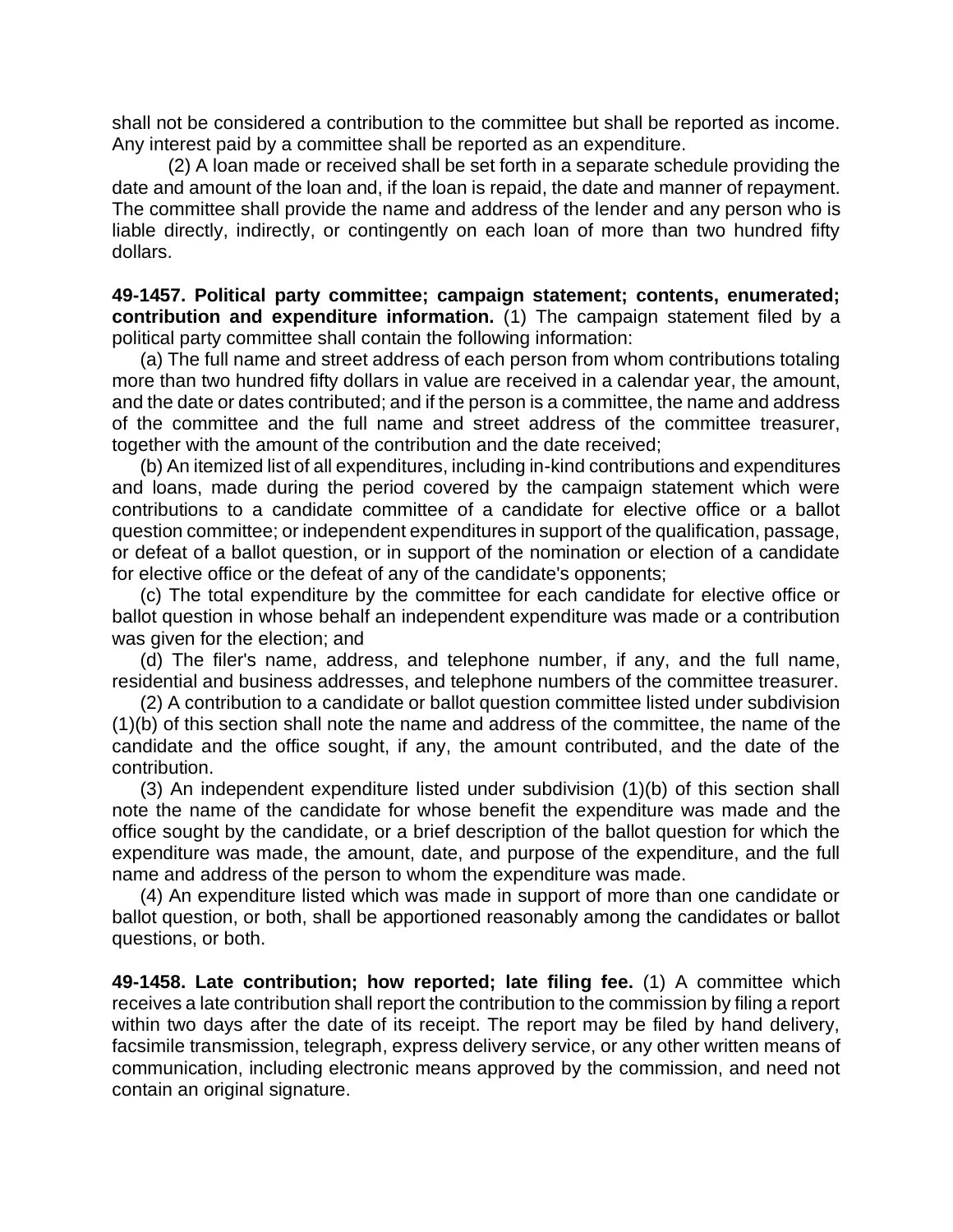(2) The report shall include the full name, street address, occupation, employer, and principal place of business of the contributor, the amount of the contribution, and the date of receipt.

(3) A late contribution shall be reported on subsequent campaign statements without regard to reports filed pursuant to this section.

(4) Any committee which fails to file a report of late contributions with the commission as required by this section shall pay to the commission a late filing fee of one hundred dollars for each of the first ten days the report remains not filed in violation of this section. After the tenth day, such committee shall pay, for each day the report remains not filed, an additional late filing fee of one percent of the amount of the late contribution which was required to be reported, not to exceed ten percent of the amount of the late contribution which was required to be reported.

(5) For purposes of this section, late contribution means a contribution of one thousand dollars or more received after the closing date for campaign statements as provided in subdivision (1)(b) of section 49-1459.

**49-1459. Campaign statements; filing schedule; statement of exemption.** (1) Except as provided in subsection (2) of this section, campaign statements as required by the Nebraska Political Accountability and Disclosure Act shall be filed according to the following schedule:

(a) A first preelection campaign statement shall be filed not later than the thirtieth day before the election. The closing date for a campaign statement filed under this subdivision shall be the thirty-fifth day before the election;

(b) A second preelection campaign statement shall be filed not later than the tenth day before the election. The closing date for a campaign statement filed under this subdivision shall be the fifteenth day before the election; and

(c) A postelection campaign statement shall be filed not later than the fortieth day following the primary election and the seventieth day following the general election. The closing date for a postelection campaign statement to be filed under this subdivision after the primary election shall be the thirty-fifth day following the election. The closing date for a postelection campaign statement to be filed under this subdivision after the general election shall be December 31 of the year in which the election is held. If all liabilities of a candidate and committee are paid before the closing date and additional contributions are not expected, the campaign statement may be filed at any time after the election, but not later than the dates provided under this subdivision.

(2) Any committee may file a statement with the commission indicating that the committee does not expect to receive contributions or make expenditures of more than one thousand dollars in the calendar year of an election. Such statement shall be signed by the committee treasurer or the assistant treasurer, and in the case of a candidate committee, it shall also be signed by the candidate. Such statement shall be filed on or before the thirtieth day before the election. A committee which files a statement pursuant to this subsection is not required to file campaign statements according to the schedule prescribed in subsection (1) of this section but shall file a sworn statement of exemption not later than the fortieth day following the primary election and the seventieth day following the general election stating only that the committee did not, in fact, receive or expend an amount in excess of one thousand dollars. If the committee receives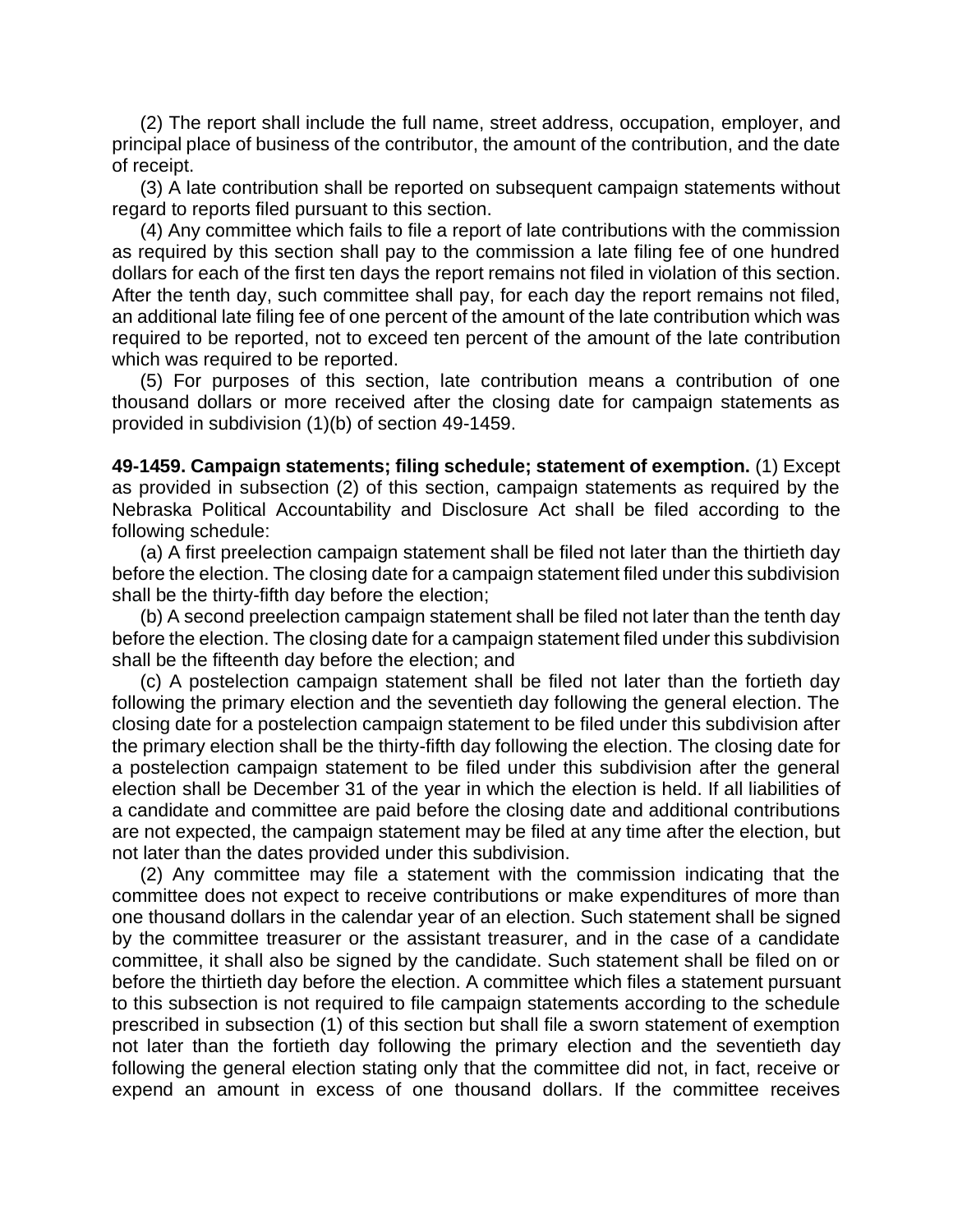contributions or makes expenditures of more than one thousand dollars during the election year, the committee is then subject to all campaign filing requirements under subsection (1) of this section.

## **49-1460. Repealed. Laws 1983, LB 230, § 4.**

**49-1461. Ballot question committee; campaign statement; filing dates.** In addition to the campaign statements required to be filed pursuant to sections 49-1459 and 49-1462, a ballot question committee shall file a campaign statement as required by the Nebraska Political Accountability and Disclosure Act according to the following schedule:

(1) The first campaign statement shall be filed not later than the last day of the calendar month in which the petition form is filed with the Secretary of State pursuant to section 32-1405. The closing date for the campaign statement shall be five days before the deadline for filing the first campaign statement;

(2) Additional campaign statements shall be filed on the last day of each calendar month thereafter except for the calendar month during which the signed petitions must be filed with the Secretary of State as provided in section 32-1407. The closing date for such campaign statements shall be five days before the deadline for filing the statement; and

(3) A final campaign statement shall be filed not later than thirty days after the deadline for filing petitions with the Secretary of State as provided in section 32-1407. The closing date for the campaign statement shall be twenty-five days after the deadline for filing such petitions.

The campaign statements required to be filed pursuant to this section shall be filed whether or not petitions have or will be filed with the Secretary of State. Any person who fails to file a campaign statement with the commission pursuant to this section shall be subject to late filing fees as provided in section 49-1463.

**49-1461.01. Ballot question committee; surety bond; requirements; violations; penalty.** (1) A ballot question committee shall file with the commission a surety bond running in favor of the State of Nebraska with surety by a corporate bonding company authorized to do business in this state and conditioned upon the payment of all fees, penalties, and interest which may be imposed under the Nebraska Political Accountability and Disclosure Act.

(2) A bond in the amount of five thousand dollars shall be filed with the commission within thirty days after the committee receives contributions or makes expenditures of more than one hundred thousand dollars in a calendar year, and the amount of the bond shall be increased by five thousand dollars for each additional five hundred thousand dollars received or expended in a calendar year.

(3) Proof of any required increase in the amount of the bond shall be filed with the commission within thirty days after each additional five hundred thousand dollars is received or expended. Any failure to pay late filing fees, civil penalties, or interest due under the act shall be recovered from the proceeds of the bond prior to recovery from the treasurer of the committee.

(4) Any person violating this section shall be guilty of a Class III misdemeanor.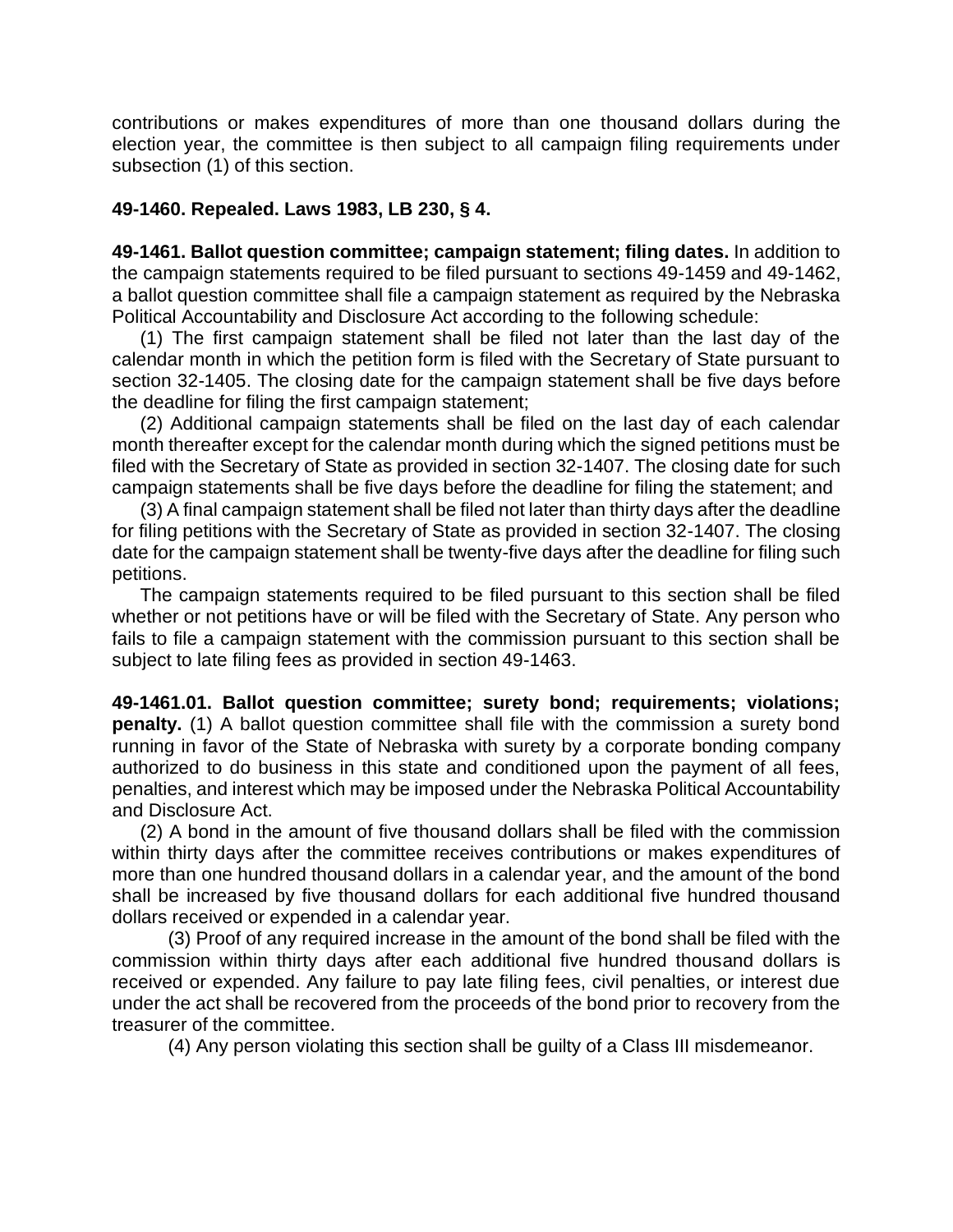**49-1462. Committee; campaign statement; when filed; period covered.** Unless otherwise required to file an election campaign statement as required by section 49-1459, a committee shall file a campaign statement with a closing date of December 31 of such year not later than January 31 of the following year. The period covered by the campaign statement filed pursuant to this section shall begin from the day after the closing date of the previous campaign statement filed.

**49-1463. Campaign statement; statement of exemption; violations; late filing fee.** (1) Any person who fails to file a campaign statement with the commission under sections 49-1459 to 49-1463 shall pay to the commission a late filing fee of twenty-five dollars for each day the campaign statement remains not filed in violation of this section, not to exceed seven hundred fifty dollars.

(2) Any committee which fails to file a statement of exemption with the commission under subsection (2) of section 49-1459 shall pay to the commission a late filing fee of twenty-five dollars for each day the statement of exemption remains not filed in violation of this section, not to exceed two hundred twenty-five dollars.

**49-1463.01. Late filing fee; relief; reduction or waiver; when.** (1) A person required to pay a late filing fee imposed under sections 49-1449, 49-1458, 49-1463, 49-1467, 49- 1469.08, 49-1478.01, or 49-1479.01 may apply to the commission for relief. The commission by order may reduce the amount of a late filing fee imposed and waive any or all of the interest due on the fee upon a showing by such person that (a) the circumstances indicate no intent to file late, (b) the person has not been required to pay late filing fees for two years prior to the time the filing was due, (c) the late filing shows that less than five thousand dollars was raised, received, or expended during the reporting period, and (d) a reduction of the late fees and waiver of interest would not frustrate the purposes of the Nebraska Political Accountability and Disclosure Act.

(2) A person required to pay a late filing fee imposed for failure to file a statement of exemption under subsection (2) of section 49-1459 may apply to the commission for relief. The commission by order may reduce or waive the late filing fee and waive any or all of the interest due on the fee, and the person shall not be required to make a showing as provided by subsection (1) of this section.

**49-1463.02. Late filing fees and civil penalties; interest.** Interest shall accrue on all late filing fees and civil penalties imposed under the Nebraska Political Accountability and Disclosure Act at the rate specified in section 45-14.02 as such rate may from time to time be adjusted. The interest shall begin to accrue thirty days after the commission sends notice to the person of the assessment of the late filing fee or civil penalty. A written request filed with the commission for relief from late filing fees shall stay the accrual of interest on a late filing fee until such time as the commission grants or denies the request. The commission may waive the payment of accrued interest in the amount of twenty-five dollars or less.

**49-1464. Campaign statements of committees; where filed.** The campaign statement of any committee, including a candidate committee, a ballot question committee, or a political party committee, shall be filed with the commission.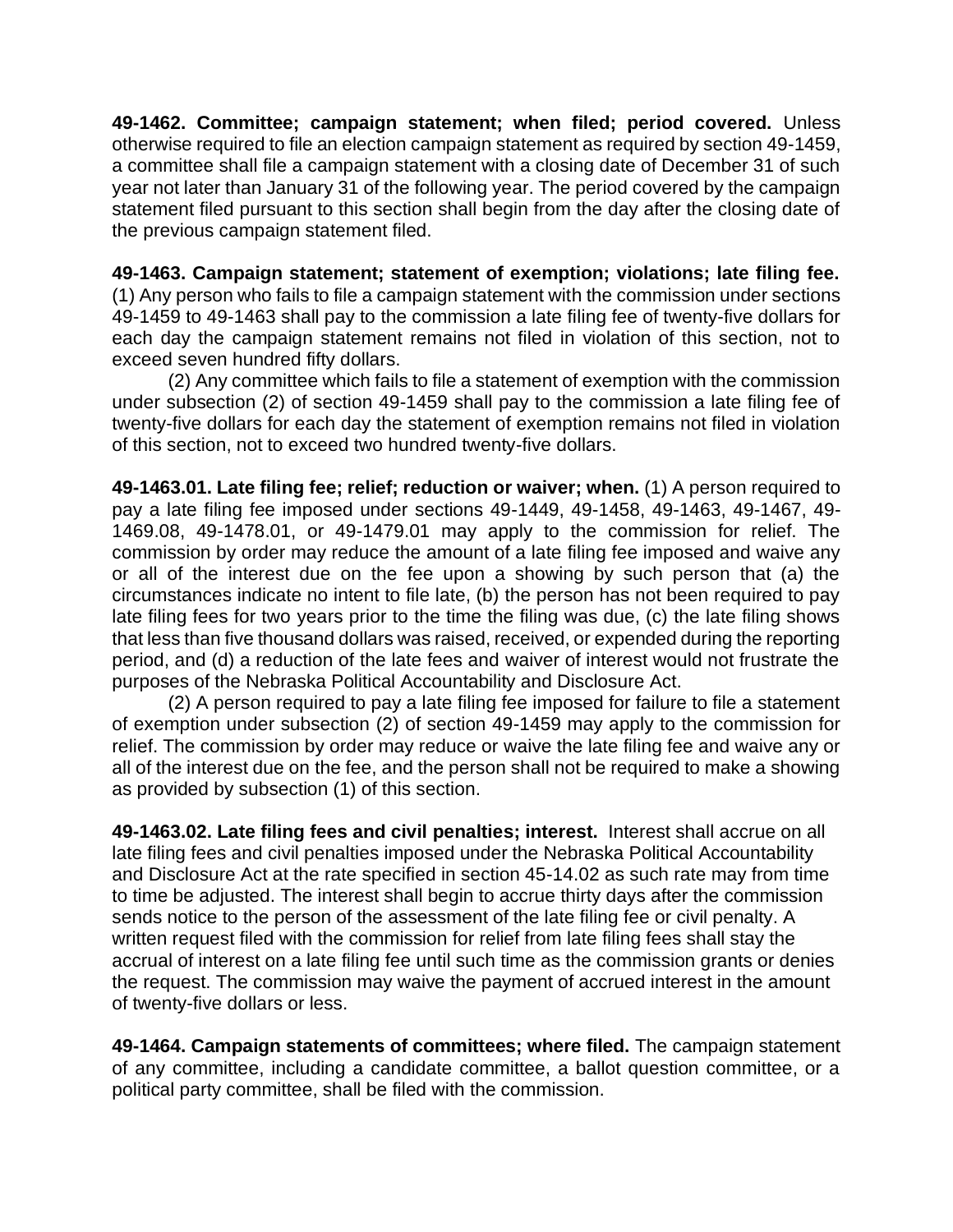**49-1465. Campaign statement; verification statement; signature; requirements.** (1) A campaign statement filed by a committee shall:

(a) Be signed by the committee treasurer; and

(b) Contain a verification statement which states that the treasurer used all reasonable diligence in its preparation, that to the treasurer's knowledge it is true and complete, and if the committee is a candidate committee, that to the best of the candidate's knowledge the statement is true and complete.

(2) The verification statement shall be signed by the treasurer and, in the case of a candidate committee, by the candidate.

(3) The verification statement shall be required to perfect the filing of the campaign statement. A campaign statement shall cover the period beginning the day after the closing date of the last campaign statement and end on the closing date as specified in the Nebraska Political Accountability and Disclosure Act.

**49-1466. Dissolved candidate committee; unexpended funds; how treated.** Any person, who after being a candidate for office dissolves the candidate committee as provided in section 49-1453 may transfer any unexpended funds from such committee to another candidate committee, a political party committee, or a tax-exempt charitable institution or may return such unexpended funds to the contributors of the funds upon dissolution of the candidate committee.

**49-1467. Person; independent expenditure report; when filed; contents; late filing fee; violation; penalty.** (1) Any person, other than a committee, who makes an independent expenditure advocating the election of a candidate or the defeat of a candidate's opponents or the qualification, passage, or defeat of a ballot question, which is in an amount of more than two hundred fifty dollars, shall file a report of the independent expenditure, within ten days, with the commission.

(2) The report shall be made on an independent expenditure report form provided by the commission and shall include the date of the expenditure, a brief description of the nature of the expenditure, the amount of the expenditure, the name and address of the person to whom it was paid, the name and address of the person filing the report, and the name, address, occupation, employer, and principal place of business of each person who contributed more than two hundred fifty dollars to the expenditure.

(3) Any person who fails to file a report of an independent expenditure with the commission shall pay to the commission a late filing fee of twenty-five dollars for each day the statement remains not filed in violation of this section, not to exceed seven hundred fifty dollars.

(4) Any person who violates this section shall be guilty of a Class IV misdemeanor.

**49-1468. Contribution or expenditure made by a dependent minor; contribution controlled by another; how reported.** (1) Any contribution or expenditure made by a dependent minor shall be reported in the name of the minor's parent or guardian.

(2) Any contribution which is controlled by, or made at the direction of, another person, including a parent organization, subsidiary, division, committee, department,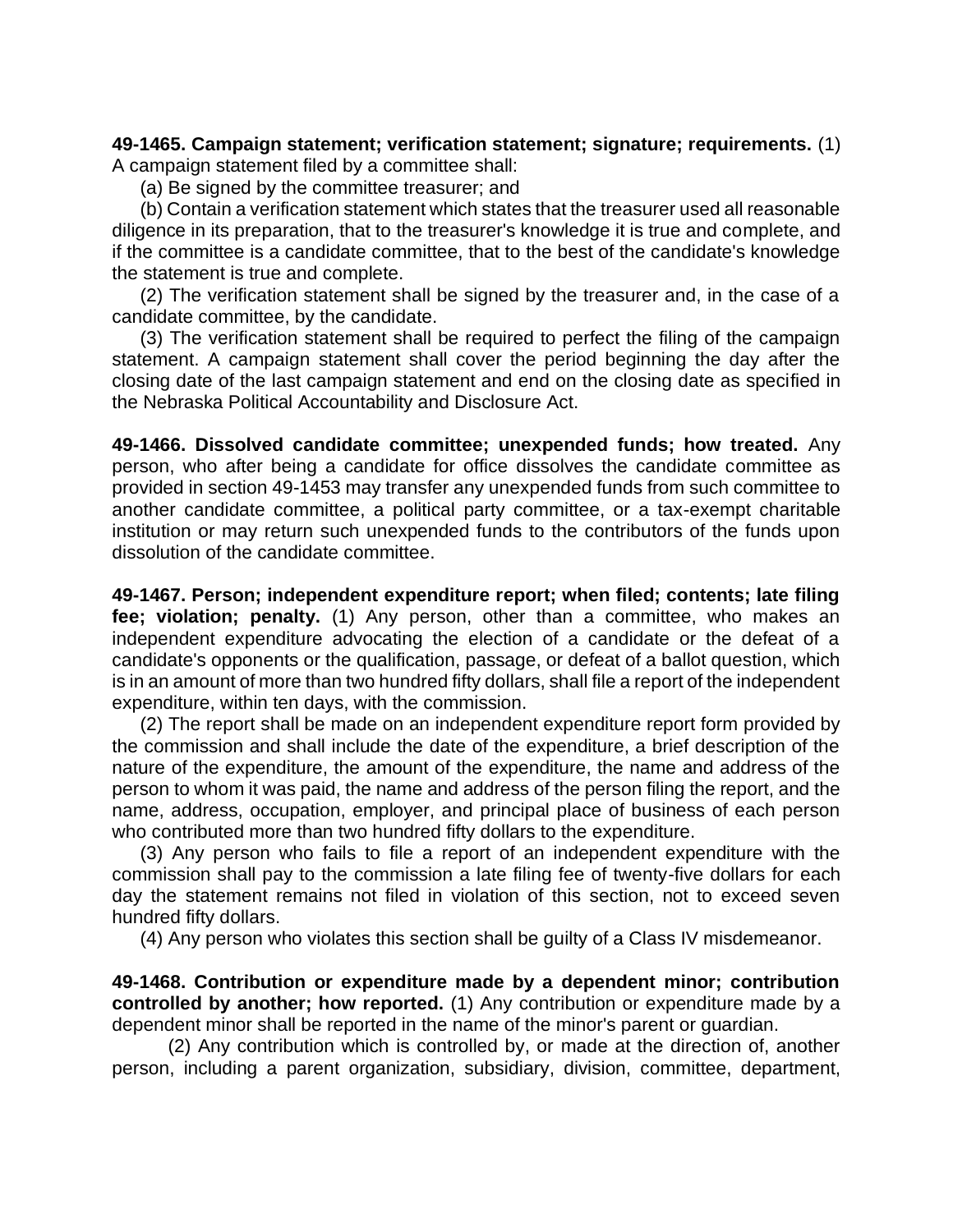branch, or local unit of a person, shall be reported by the person making the contribution and shall be regarded as a contribution attributable to both persons.

**49-1469. Businesses and organizations; contributions, expenditures, or services; report; contents; separate segregated political fund; when required.** (1) A corporation, labor organization, industry, trade, or professional association, limited liability company, or limited liability partnership, which is organized under the laws of the State of Nebraska or doing business in this state and which is not a committee, may:

- (a) Make an expenditure;
- (b) Make a contribution; and
- (c) Provide personal services.

(2) Any such entity shall not be required to file reports of independent expenditures pursuant to section 49-1467, but if it makes a contribution or expenditure, or provides personal services, with a value of more than two hundred fifty dollars, it shall file a report with the commission within ten days after the end of the calendar month in which the contribution or expenditure is made or the personal services are provided. The report shall include:

(a) The nature, date, and value of the contribution or expenditure and the name of the candidate or committee or a description of the ballot question to or for which the contribution or expenditure was made; and

(b) A description of any personal services provided, the date the services were provided, and the name of the candidate or committee or a description of the ballot question to or for which the personal services were provided.

(3) Any entity specified in subsection (1) of this section may not receive contributions unless it establishes and administers a separate segregated political fund which shall be utilized only in the manner set forth in sections 49-1469.05 and 49-1469.06.

#### **49-1469.01. Transferred to section 49-1476.**

#### **49-1469.02. Transferred to section 49-1476.01.**

#### **49-1469.03. Transferred to section 49-1476.02.**

#### **49-1469.04. Transferred to section 49-1476.02.**

**49-1469.05. Businesses and organizations; separate segregated political fund; restrictions.** (1) An entity specified in subsection (1) of section 49-1469 which establishes and administers a separate segregated political fund:

(a) Shall not make an expenditure to such fund, except that it may make expenditures and provide personal services for the establishment and administration of such separate segregated political fund; and

(b) Shall file the reports required by subsection (2) of section 49-1469 with respect to the expenditures made or personal services provided for the establishment and administration of such fund but need not file such reports for the expenditures made from such fund.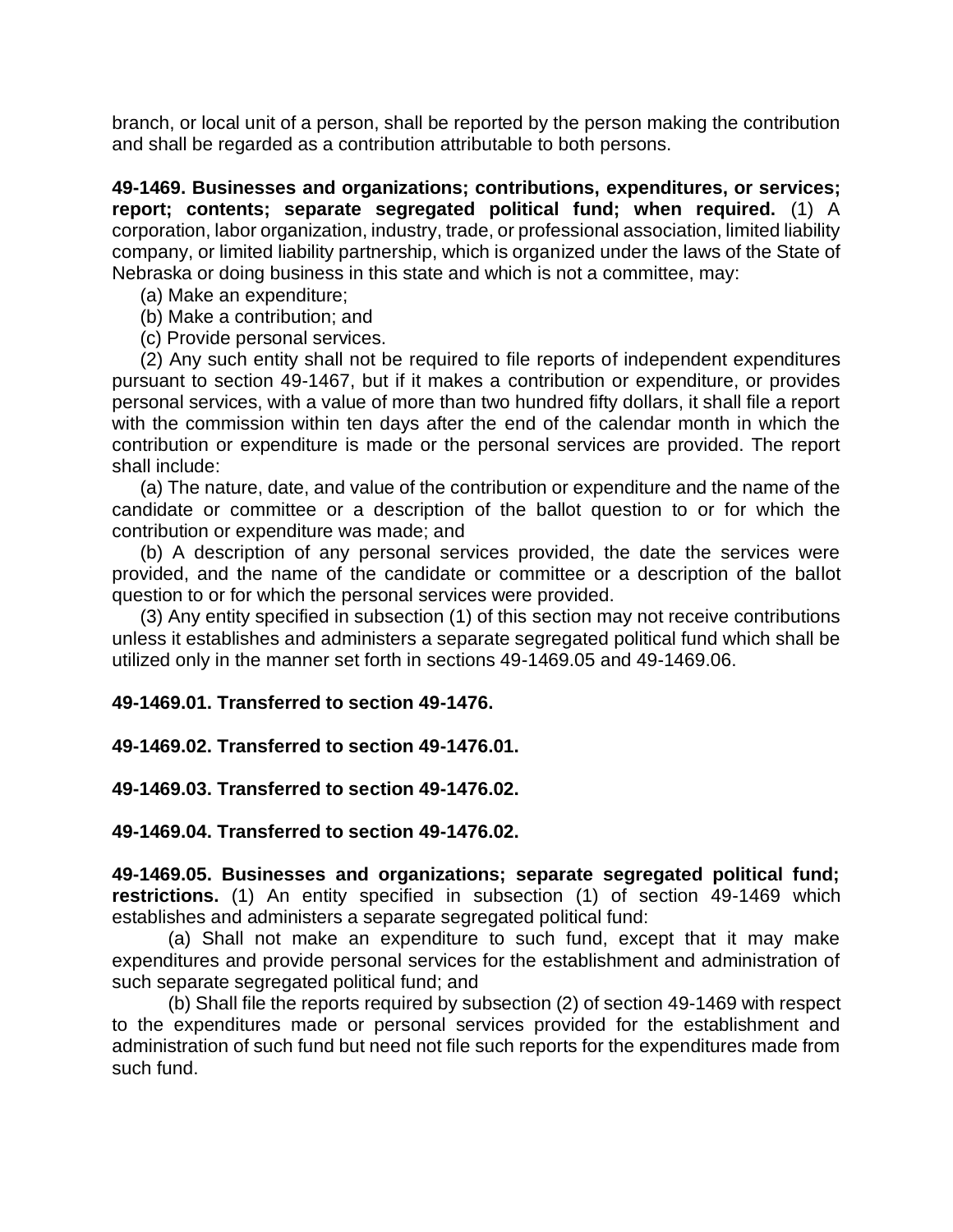(2) If a corporation makes an expenditure to a separate segregated political fund which is established and administered by an industry, trade, or professional association, limited liability company, or limited liability partnership of which such corporation is a member, such corporation shall not be required to file the reports required by subsection (2) of section 49-1469.

**49-1469.06. Businesses and organizations; separate segregated political fund; contributions and expenditures; limitations.** (1) All contributions to and expenditures from a separate segregated political fund shall be limited to money or anything of ascertainable value obtained through the voluntary contributions of the employees, officers, directors, stockholders, or members of the corporation, including a nonprofit corporation, labor organization, industry, trade, or professional association, limited liability company, or limited liability partnership, and the affiliates thereof, under which such fund was established.

(2) No contribution or expenditure shall be received or made from such fund if obtained or made by using or threatening to use job discrimination or financial reprisals.

(3) Only expenditures to candidates and committees and independent expenditures may be made from a fund established by an entity specified in subsection (1) of section 49-1469. Such separate segregated political fund may receive and disburse funds for the purpose of supporting or opposing candidates and committees in elections in states other than Nebraska and candidates for federal office and making independent expenditures in such elections if such receipts and disbursements are made in conformity with the solicitation provisions of this section and the entity which establishes and administers such fund complies with the laws of the jurisdiction in which such receipts or disbursements are made.

(4) The expenses for establishment and administration of a separate segregated political fund of any such entity may be paid from the separate segregated political fund of such entity.

**49-1469.07. Businesses and organizations; separate segregated political fund;**  status. A separate segregated political fund is hereby declared to be an independent committee and subject to all of the provisions of the Nebraska Political Accountability and Disclosure Act applicable to independent committees, and the entity which establishes and administers such fund shall make the reports and filings required therefor.

**49-1469.08. Businesses and organizations; late filing fee; violation; penalty.** (1) Any entity specified in subsection (1) of section 49-1469 which fails to file a report with the commission required by section 49-1469 or 49-1469.07 shall pay to the commission a late filing fee of twenty-five dollars for each day the statement remains not filed in violation of such sections, not to exceed seven hundred fifty dollars.

(2) Any person who knowingly violates this section, section 49-1469, 49-1469.05, 49-1469.06, or 49-1469.07 shall be guilty of a Class III misdemeanor.

**49-1470. Campaign statements; public information; copies, cost; duration kept.** (1) Campaign statements shall be open for public inspection and reproduction, commencing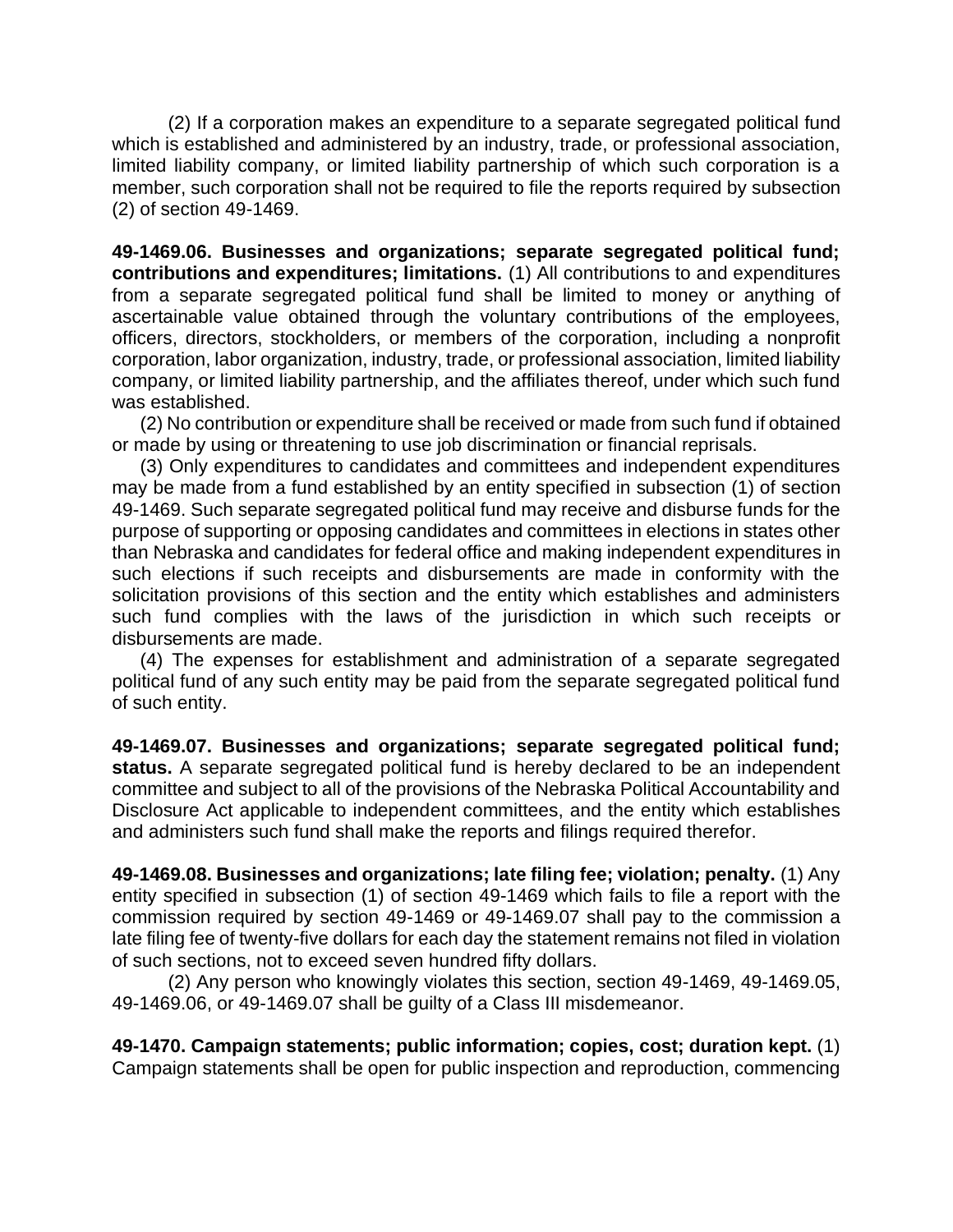as soon as practicable, but not later than the fifth business day following the day on which they were received, during regular business hours.

(2) Copies of statements or parts of statements shall be provided by the officials with whom they are filed at a cost of not to exceed fifty cents per page.

(3) Campaign statements shall be preserved for a period of not less than eighteen months by the officials other than the commission with whom they are filed, and not less than five years by the commission.

(4) No fee or charge shall be collected by any official for the filing of any campaign statement, or for the forms upon which statements are to be prepared, except as otherwise provided by law.

**49-1471. Contribution or expenditure in excess of fifty dollars; not to be made in cash; violation; penalty.** A contribution or expenditure of more than fifty dollars shall not be made or accepted in cash. Contributions and expenditures of more than fifty dollars, other than an in-kind contribution or expenditure, shall be made by written instrument containing the names of the payor and the payee. Any person who knowingly violates this section shall be guilty of a Class III misdemeanor.

**49-1472. Anonymous contribution; restrictions on use; other contributions; how treated; violation; penalty.** (1) A person shall not accept or expend an anonymous contribution. An anonymous contribution received by a person shall not knowingly be deposited but shall be given to a tax-exempt charitable organization. The charitable organization receiving the contribution shall provide the person with a receipt. The person shall give a copy of the receipt to the commission.

(2) A contribution received as the result of a fundraising event, or from the sale of political merchandise, or from membership fees, dues, or subscriptions for political purposes to an independent committee that is fifty dollars or less shall not be considered an anonymous contribution.

(3) A person making a contribution pursuant to subsection (2) of this section which is fifty dollars or more shall furnish the recipient with the donor's name, address, and the total amount contributed.

(4) Any person violating the provisions of this section shall be guilty of a Class III misdemeanor.

**49-1473. Contributions; legal name of contributor; violation; penalty.** A contribution shall not be made, directly or indirectly, by any person in a name other than the name by which that person is identified for legal purposes. Any person violating the provisions of this section shall be guilty of a Class III misdemeanor.

**49-1474. Political newsletter or mass mailing; not to be sent at public expense; violation; penalty.** No political newsletter or other campaign mass mailing shall be sent at public expense by or on behalf of any elected official after that person has announced his or her candidacy for any office. An elected official violating the provisions of this section shall be guilty of a Class III misdemeanor.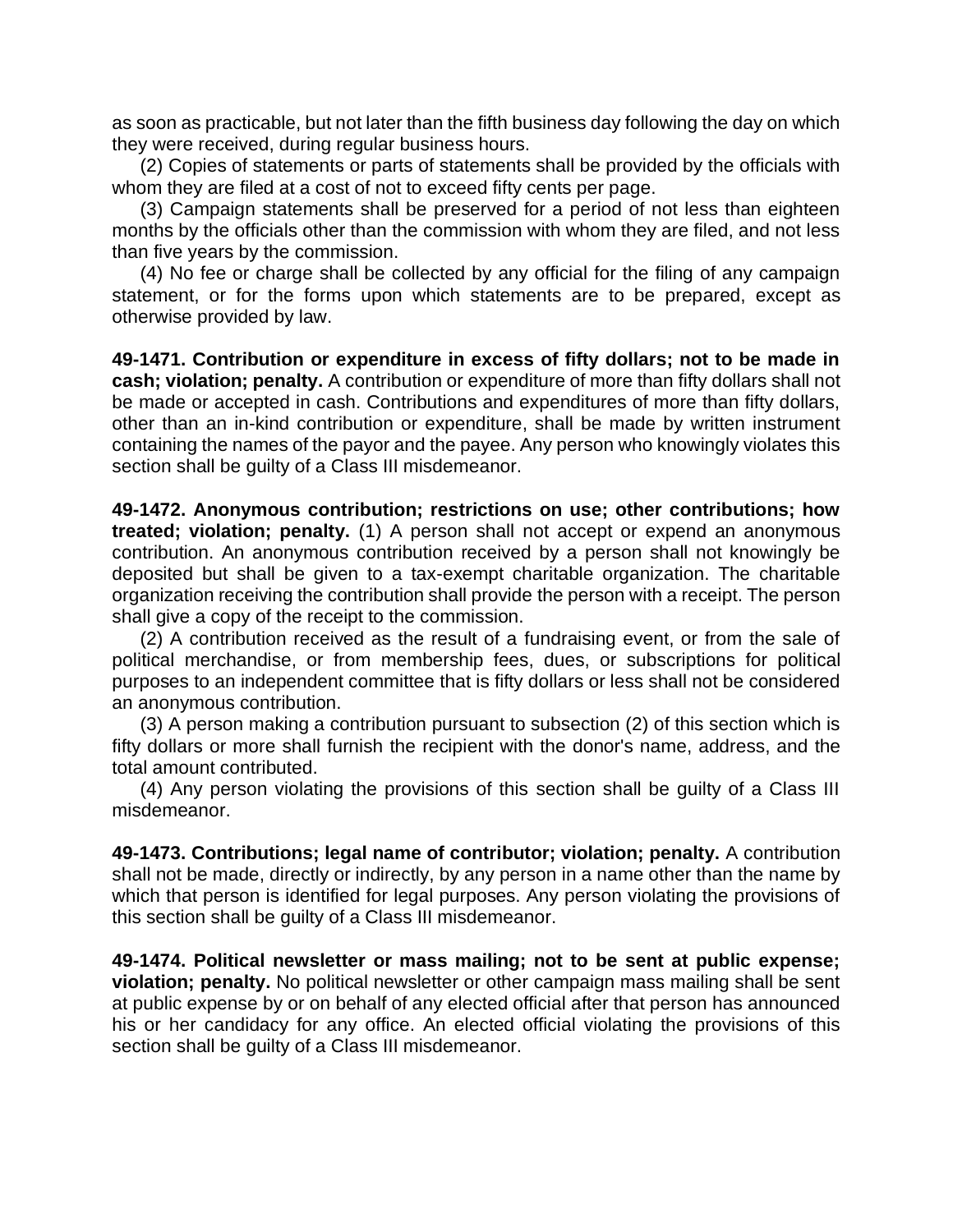**49-1474.01. Political material; disclaimer requirements; violation; penalty.** (1) The person, except an individual or individuals acting independently utilizing their own personal resources, who pays for the production, distribution, or posting of a billboard, placard, poster, pamphlet, or other printed matter relating to a candidate or ballot question shall cause a disclaimer containing the name and street address of the person to appear on such matter. The person who pays for a radio or television advertisement relating to a candidate or ballot question shall cause a disclaimer containing the name of such person to be included in the advertisement, and the radio or television station shall, for a period of at least six months, keep the street address of such person on file and divulge it to any person upon request.

(2) The size and placement of the disclaimer shall be determined by rules and regulations adopted and promulgated by the commission. The rules and regulations shall exempt from the disclaimer required by this section windshield stickers, yard signs, bumper stickers, campaign buttons, and balloons and may also exempt other items relating to a candidate or committee which are printed or reproduced at the request of such candidate or committee.

(3) Any person who knowingly violates the provisions of this section shall be guilty of a Class IV misdemeanor.

**49-1474.02. Dissemination of message by telecommunication or electronic means; requirements.** (1) Any person who makes an expenditure reportable under the Nebraska Political Accountability and Disclosure Act to disseminate by any means of telecommunication a prerecorded message or a recorded message relating to a candidate or ballot question shall include, immediately preceding the message, the name of the person making the expenditure. Such messages shall be disseminated only between the hours of 8 a.m. and 9 p.m. at the location of the person receiving the messages.

(2) Any person who makes an expenditure reportable under the act to disseminate by any means of telecommunication a message relating to a candidate or ballot question which is not a recorded message or a prerecorded message shall, immediately upon the request of the recipient of the message, disclose the name of the person making the expenditure. If the message is disseminated through an employee or agent of the person making the expenditure, the employee or agent shall, immediately upon the request of the recipient of the message, disclose the name of the person making the expenditure.

(3) Any person who makes an expenditure reportable under the act to disseminate by any electronic means, including the Internet or email, a message relating to a candidate or ballot question shall include in the message the name of the person making the expenditure.

**49-1475. Contribution; intermediary or agent of contributor; disclosure; violation; penalty.** Any person who accepts a contribution, other than by written instrument, on behalf of another and acts as the intermediary or agent of the person from whom the contribution was accepted shall disclose to the recipient of the contribution the intermediary's own name and address and the name and address of the actual source of the contribution. Any person violating the provisions of this section shall be guilty of a Class III misdemeanor.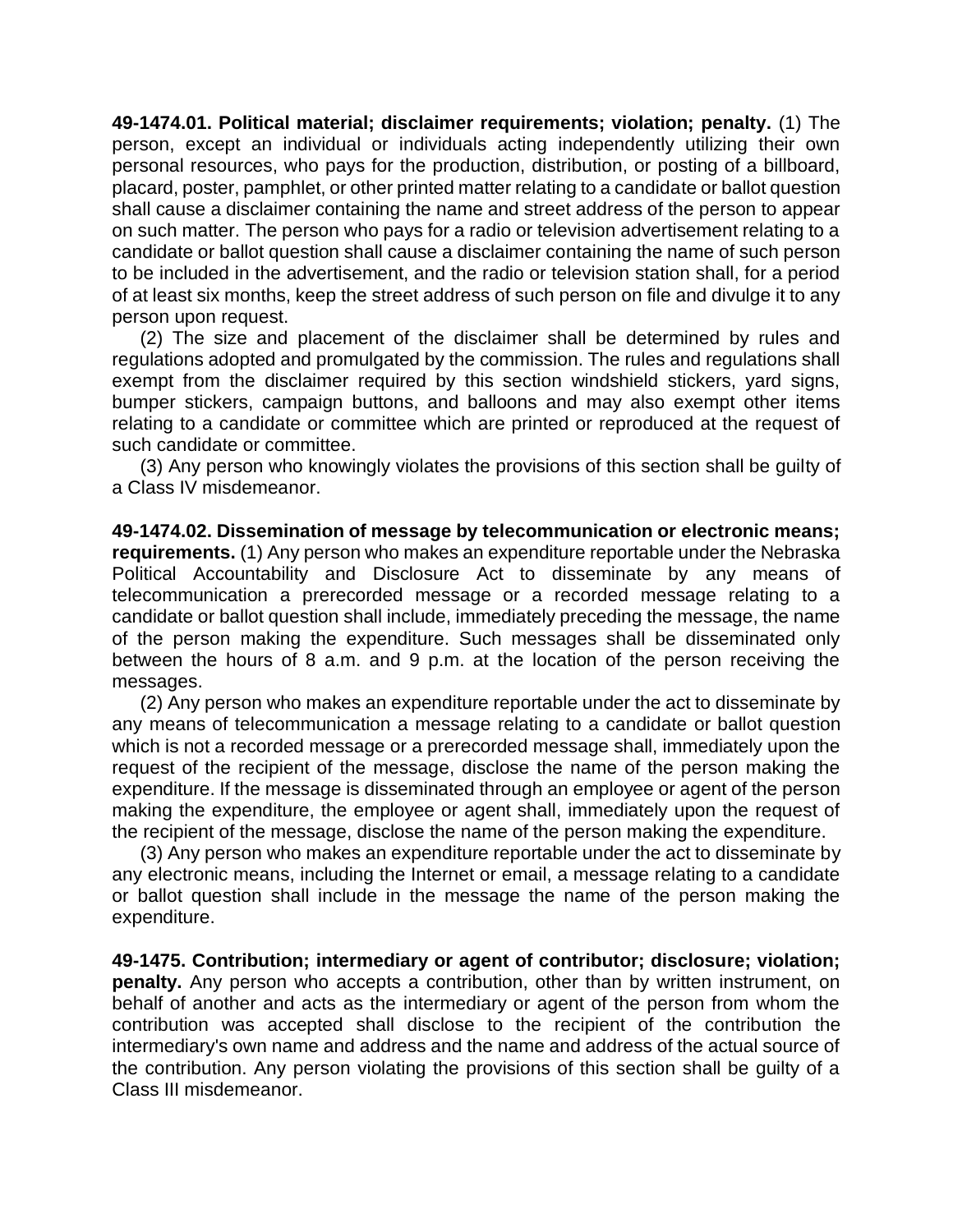**49-1476. Lottery contractor; legislative findings.** The Legislature finds that in sponsoring a lottery, the state undertakes a unique enterprise which can succeed only if the public has confidence in the integrity of the lottery and the process by which government decisions relating to the lottery are made. The Legislature finds that there is a compelling state interest in ensuring the integrity and the appearance of integrity of elections for state elective office and of the state-sponsored lottery. The Legislature further finds that the practice of contributions being given to candidates for state elective offices by individuals or entities holding contracts with the state to supply goods or services in connection with the state-sponsored lottery for significant monetary prizes contributes to actual corruption or the appearance of corruption and diminishes public confidence in government and in the state-sponsored lottery. The Legislature finds that section 49-1476.01 and 49-1476.02 are consistent with these findings.

**49-1476.01. Lottery contractor; contributions and expenditures prohibited; penalty.**

(1) A person who is awarded a contract by the Director of the Lottery Division as a lottery contractor for a major procurement as defined in section 9-803 may not make a contribution to or an independent expenditure for a candidate for a state elective office during the term of the contract or for three years following the most recent award or renewal of the contract.

(2) A person shall be considered to have made a contribution or independent expenditure if the contribution or independent expenditure is made by the person, by an officer of the person, by a separate segregated political fund established and administered by the person as provided in sections 49-1469 to 49-1469.08 or by anyone acting on behalf of the person, officer, or fund.

(3) A person who knowingly or intentionally violates this section shall be guilty of a Class IV felony.

**49-1476.02. Lottery contractor contribution; receipt prohibited; penalty.** (1) No person, including a candidate or candidate committee, shall accept or receive any contribution prohibited by section 49-1476.01. A person who knowingly or intentionally accepts any such contribution shall be guilty of a Class III misdemeanor.

(2) Any person, including a candidate or candidate committee, who receives a contribution prohibited by section 49-1476.01 shall, upon being notified of the violation by the commission, transfer a sum equal to the amount of such contribution to a tax-exempt charitable institution.

**49-1477. Contributions from persons other than committee; information required; violation; penalty.** No person shall receive a contribution from a person other than a committee unless, for purposes of the recipient person's record-keeping and reporting requirements, the contribution is accompanied by the name and address of each person who contributed more than one hundred dollars to the contribution. Any person violating the provisions of this section shall be guilty of a Class III misdemeanor.

**49-1478. Expenditure; limitations; reports required; violations; penalty.** (1) An expenditure shall not be made, other than for overhead or normal operating expenses,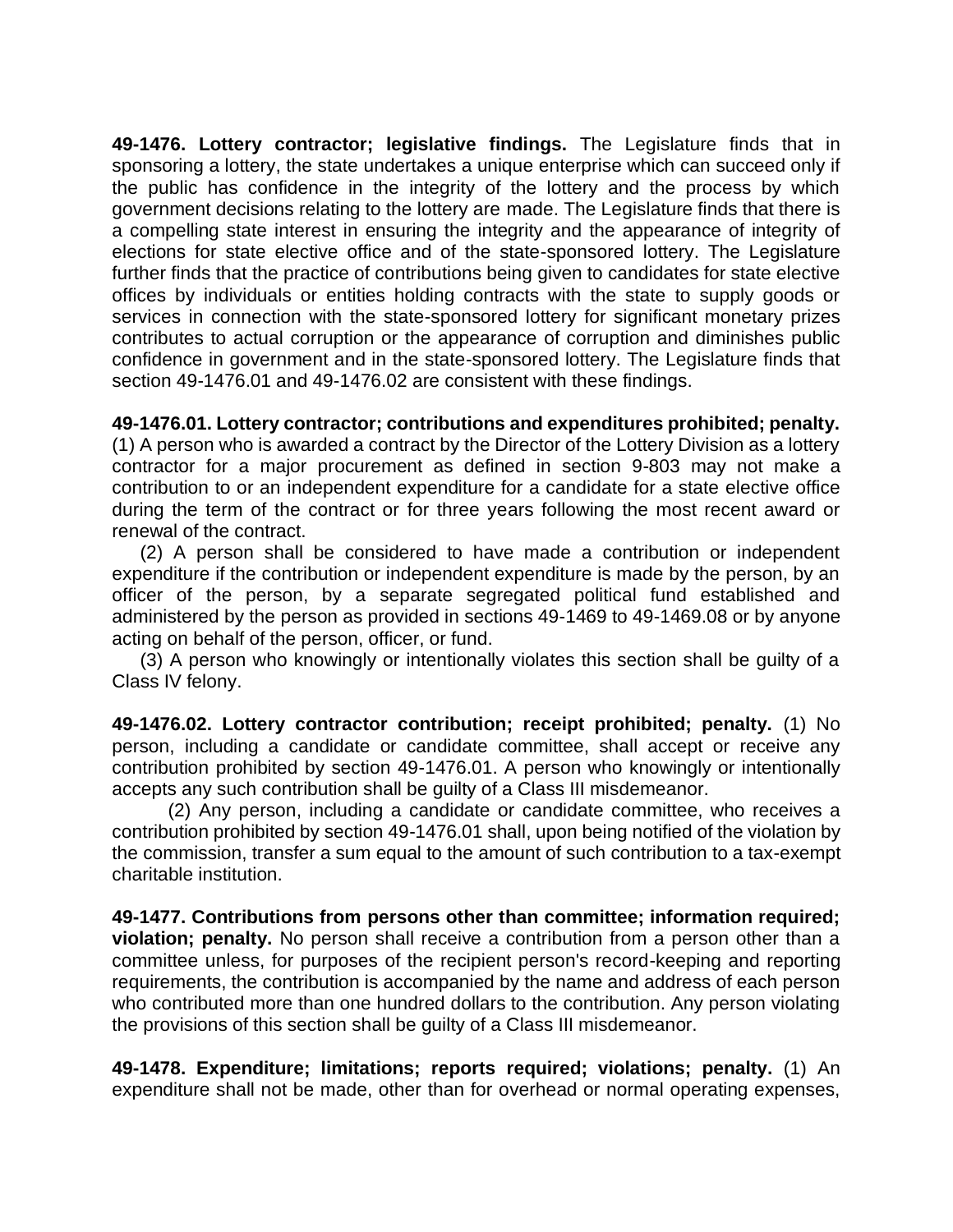by an agent or an independent contractor, including an advertising agency, on behalf of or for the benefit of a person unless the expenditure is reported by the committee as if the expenditure were made directly by the committee, or unless the agent or independent contractor files an agent's expenditure report as provided in subsection (3) of this section. The agent or independent contractor shall make known to the committee all information required to be reported by the committee. Any person violating this subsection shall be guilty of a Class III misdemeanor.

(2) An expenditure shall not be made, other than for overhead or normal operating expenses, by a person gathering petition signatures on behalf of or for the benefit of a person, including a ballot question committee, unless the expenditure is reported by the ballot question committee as if the expenditure were made directly by the committee, or unless the person gathering petition signatures files an agent's expenditure report as provided in subsection (3) of this section. The person gathering petition signatures shall make known to the committee all information required to be reported by the committee. For purposes of this section, petition signature means a signature affixed to a petition for the purpose of qualifying a ballot question to appear on a ballot. Any person violating this subsection shall be guilty of a Class III misdemeanor.

(3) A person gathering petition signatures, an agent, or an independent contractor who is required to file an agent's report shall file a separate agent's report for each person on whose behalf an expenditure is made. An agent's report shall be filed with the commission within ten days after the end of the calendar month in which the expenditure is made. An agent's report shall include:

(a) The name, permanent address, temporary address, permanent telephone number, and temporary telephone number of the person making expenditures for the purpose of gathering signatures, the agent, or the independent contractor;

(b) The name, address, and telephone number of the person on whose behalf the expenditure is made;

(c) The name, permanent address, and temporary address of the person to whom the expenditure is made, except that if the expenditure is solely for the services of an individual circulating petitions, such individual's name and address shall not be included;

(d) The date and amount of each expenditure; and

(e) A description of the goods or services purchased and the purpose of the goods or services.

(4) A person required to report under subsection (3) of this section shall include in the report the total amount paid to individual petition circulators during the reporting period but shall not include the name, address, or telephone number of any individual petition circulator if the only payment made to such individual was for services as a petition circulator.

**49-1478.01. Late independent expenditure; reports required; late filing fee.** (1) An independent committee, including a separate segregated political fund, which makes a late independent expenditure shall report the expenditure to the commission by filing within two days after the date of the expenditure the committee's full name and street address, the amount of the expenditure, and the date of the expenditure. The report shall include (a) the full name and street address of the recipient of the expenditure, (b) the name and office sought of the candidate whose nomination or election is supported or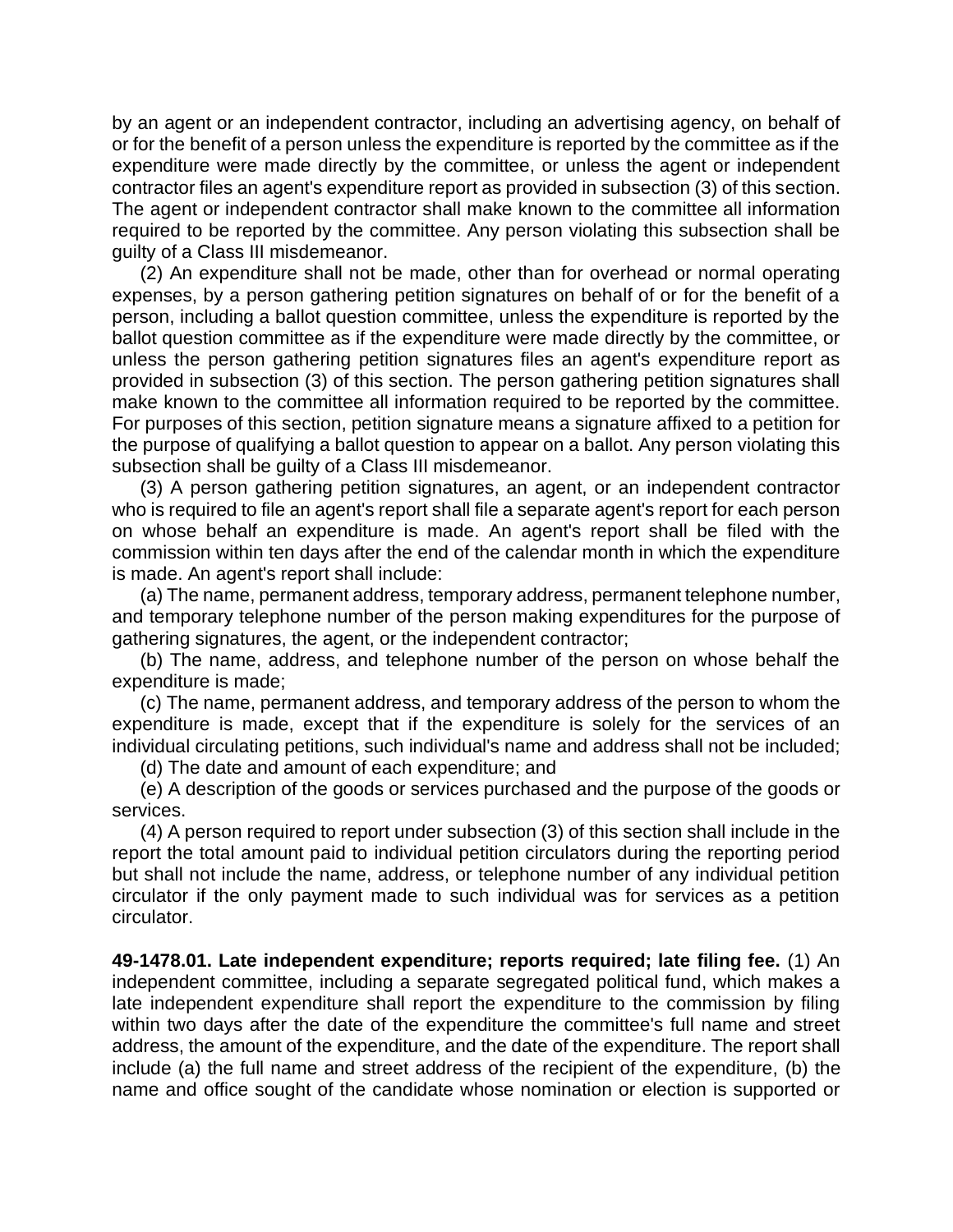opposed by the expenditure, and (c) the identification of the ballot question, the qualification, passage, or defeat of which is supported or opposed. Filing of a report of a late independent expenditure may be by any written means of communication, including electronic means approved by the commission, and need not contain an original signature. A late independent expenditure shall be reported on subsequent campaign statements without regard to reports filed pursuant to this section.

(2) A committee which fails to file a report of a late independent expenditure with the commission as required by this section shall pay to the commission a late filing fee of one hundred dollars for each of the first ten days the report remains not filed in violation of this section. After the tenth day, such committee shall pay, for each day the report remains not filed, an additional late filing fee of one percent of the amount of the late independent expenditure which was required to be reported, not to exceed ten percent of the amount of the late independent expenditure which was required to be reported.

(3) For purposes of this section, late independent expenditure means an independent expenditure as defined in section 49-1428 of one thousand dollars or more made after the closing date for campaign statements as provided in subdivision (1)(b) of section 49- 1459.

**49-1479. Contributions made for transfer or in behalf of a committee; unlawful; exceptions; penalty.** (1) Except as provided by subsections (3) and (4) of section 49- 1479.01, a contribution shall not be made by a person to another person with the agreement or arrangement that the person receiving the contribution will then transfer that contribution to a particular candidate committee.

(2) A candidate committee shall not make a contribution to or an independent expenditure in behalf of another candidate committee, except that a candidate committee may make a contribution to another candidate committee for a fundraising event of such other candidate committee.

(3) Any person violating the provisions of subsection (1) or (2) of this section shall be guilty of a Class III misdemeanor.

**49-1479.01. Earmarked contribution; requirements; report; late filing fee; violation; penalty.** (1) Any contribution by a person made on behalf of or to a candidate or committee, including contributions which are in any way earmarked or otherwise directed to the candidate or committee through an intermediary or agent, shall be considered to be a contribution from the person to the candidate or committee.

(2) For purposes of this section, earmarked shall mean a designation, instruction, or encumbrance, including those which are direct or indirect, express or implied, or oral or written, which results in any part of a contribution or expenditure, including any in-kind expenditure made in exchange for a contribution, being made to or expended on behalf of a candidate or a committee.

(3) Any intermediary or agent, other than a committee, which receives an earmarked contribution shall forward the earmarked contribution to the recipient candidate or committee within ten days after receipt of such contribution.

(4) An intermediary or agent which is not a committee shall file a report of the earmarked contribution with the commission within ten days after receipt of the contribution. Any committee which is an intermediary or agent shall file a report of the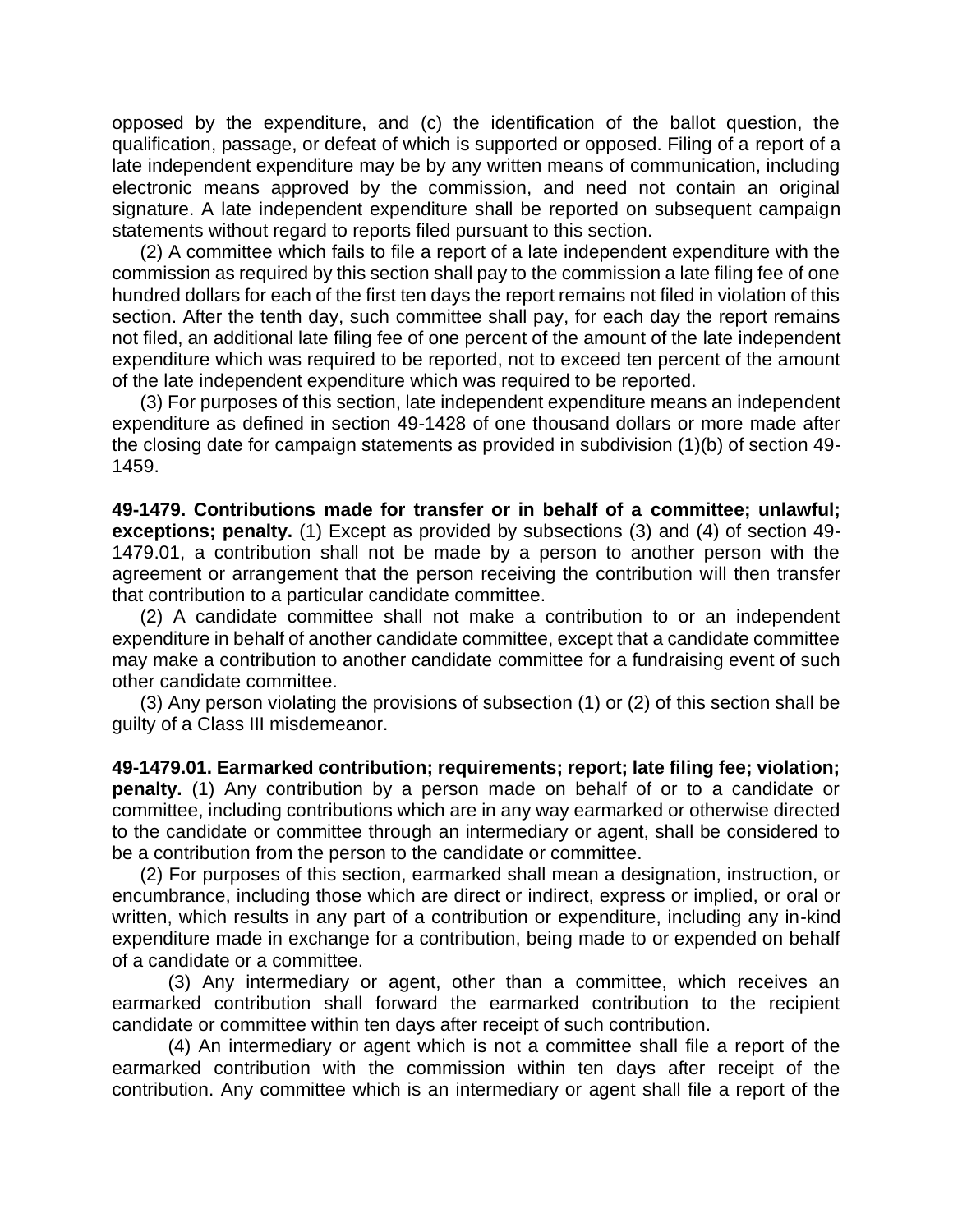earmarked contribution with the commission by the date the next campaign statement is required to be filed. The report of the earmarked contribution filed pursuant to this section shall be on a form prescribed by the commission.

(5) Any intermediary or agent making an earmarked contribution shall disclose to the recipient of the earmarked contribution the name and address of the intermediary or agent and the actual source of the contribution by providing the recipient with a copy of the report of the earmarked contribution at the time that the earmarked contribution is made.

(6) Any person or committee which fails to file a report of an earmarked contribution with the commission as required by this section shall pay to the commission a late filing fee of twenty-five dollars for each day the statement remains not filed in violation of this section not to exceed seven hundred fifty dollars.

(7) Any person who knowingly violates this section shall be guilty of a Class III misdemeanor.

**49-1479.02. Major out-of-state contributor; report; contents; applicability; late filing fee.** (1) A major out-of-state contributor shall file with the commission an out-of-state contribution report. An out-of-state contribution report shall be filed on a form prescribed by the commission within ten days after the end of the calendar month in which a person becomes a major out-of-state contributor. For the remainder of the calendar year, a major out-of-state contributor shall file an out-of-state contribution report with the commission within ten days after the end of each calendar month in which the contributor makes a contribution or expenditure.

(2) An out-of-state contribution report shall disclose as to each contribution or expenditure not previously reported (a) the amount, nature, value, and date of the contribution or expenditure, (b) the name and address of the committee, candidate, or person who received the contribution or expenditure, (c) the name and address of the person filing the report, and (d) the name, address, occupation, and employer of each person making a contribution of more than two hundred dollars in the calendar year to the person filing the report.

(3) This section shall not apply to (a) a person who files a report of a contribution or an expenditure pursuant to subsection (2) of section 49-1469, (b) a person required to file a report or campaign statement pursuant to section 49-1469.07, (c) a committee having a statement of organization on file with the commission, or (d) a person or committee registered with the Federal Election Commission.

(4) Any person who fails to file an out-of-state contribution report with the commission as required by this section shall pay to the commission a late filing fee of one hundred dollars for each of the first ten days the report remains not filed in violation of this section. After the tenth day, such person shall pay, for each day the report remains not filed, an additional late filing fee of one percent of the amount of the contributions or expenditures which were required to be reported, not to exceed ten percent of the amount of the contributions or expenditures which were required to be reported.

**49-1480. Lobbyist; registration; application; contents.** Every person employed, retained, or authorized as a lobbyist shall, before commencing any lobbying activity, file an application with the Clerk of the Legislature for registration as a lobbyist, and if the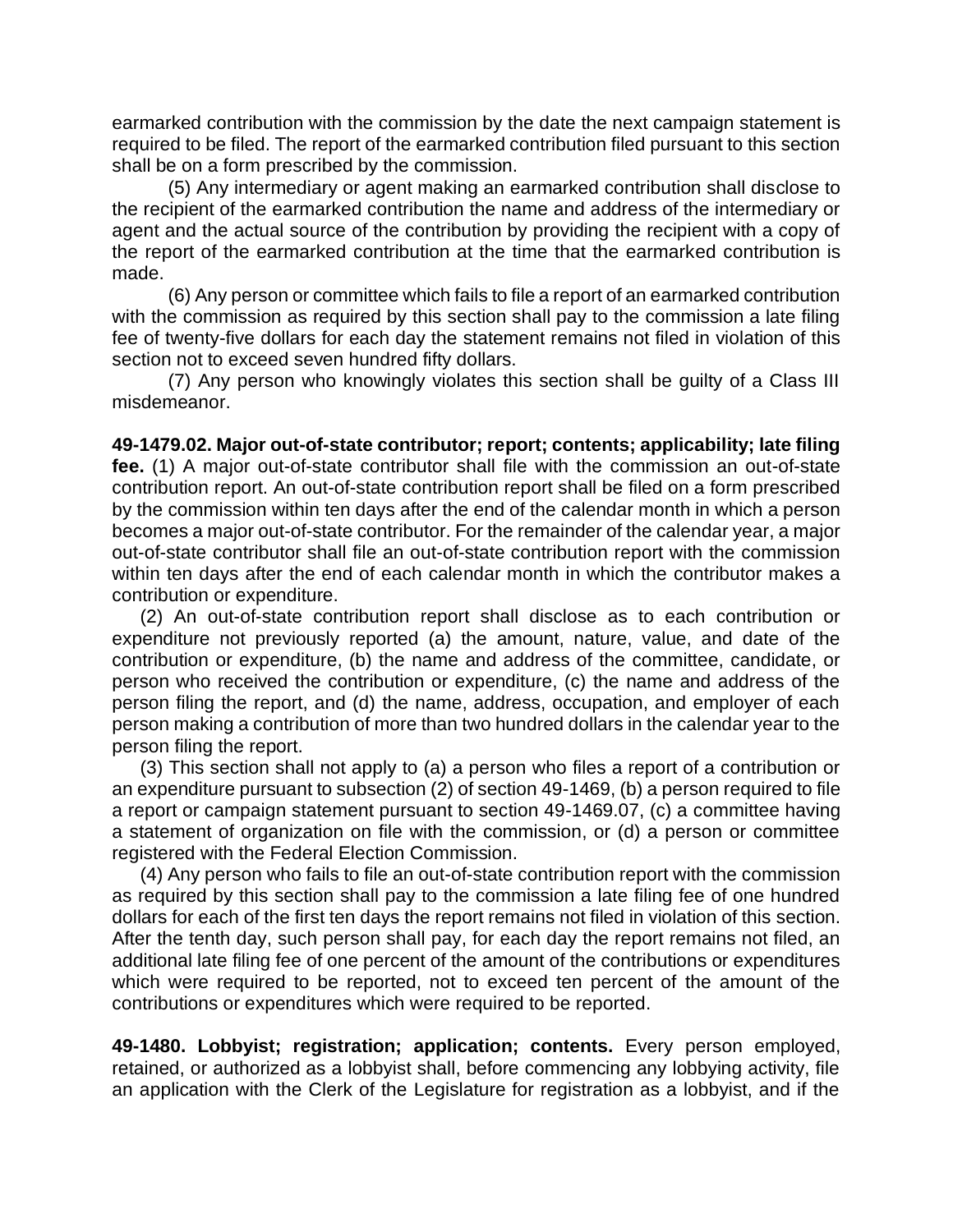clerk is satisfied that the application has been properly prepared the registration shall be deemed to be complete. The application shall be on a form prescribed by the clerk and approved by the Executive Board of the Legislative Council, and shall include as a minimum the following:

(1) The name, permanent residence address, and office address of the lobbyist;

(2) The name and address of the principal of such lobbyist;

(3) The nature of the business of such principal and the amounts or sums given or to be given the lobbyist as compensation or reimbursement for lobbying. A lobbyist who is salaried or retained by a principal need only report that portion of compensation or reimbursement reasonably attributable to lobbying;

(4) A description of the business activity of the lobbyist;

(5) An identification of the matters on which the principal or lobbyist expects to lobby;

(6) If the principal is an industry, trade, or professional association, a specific description of the industry, trade, or profession represented by the principal and the names and addresses of its officers;

(7) If the principal is not an industry, trade, or professional association, a specific description of the interests and groups represented by the principal and the names and addresses of its officers; and

(8) The name and address of any official in the legislative or executive branch, and of any members of any such official's staff or immediate family, who are employed by the lobbyist or any person acting on behalf of such lobbyist if such information is known or reasonably should have been known to the lobbyist.

**49-1480.01. Application for registration; fee; collection; registration renewal.** (1) The Clerk of the Legislature shall collect a fee of two hundred dollars for an application for registration by a lobbyist for each principal if the lobbyist receives or will receive compensation for such lobbying. Except as provided by section 49-1434, a lobbyist who receives compensation shall include an individual who is an employee or member of a principal whose duties of employment, office, or membership include engaging in lobbying activities.

(2) A fee of fifteen dollars shall be collected for an application by a lobbyist for each principal if the lobbyist is not receiving and will not be receiving compensation for such lobbying. Any lobbyist who receives compensation who did not anticipate receiving such compensation at the time of application for registration shall, within five days of the receipt of any compensation, file an amended registration form which shall be accompanied by an additional fee of one hundred eighty-five dollars for such year.

(3) The registration of a lobbyist for each of his or her principals may be renewed by the payment of a fee as provided by subsections (1) and (2) of this section. Such fee shall be paid to the Clerk of the Legislature on or before December 31 of each calendar year. The registration of a lobbyist for each of his or her principals shall terminate as of the end of the calendar year for which the lobbyist registered unless the registration is renewed as provided in this section.

**49-1481. List of registered lobbyists and principals; print in Legislative Journal; additional information; when.** (1) On the fourth legislative day of each legislative session, the Clerk of the Legislature shall insert the following in the Legislative Journal: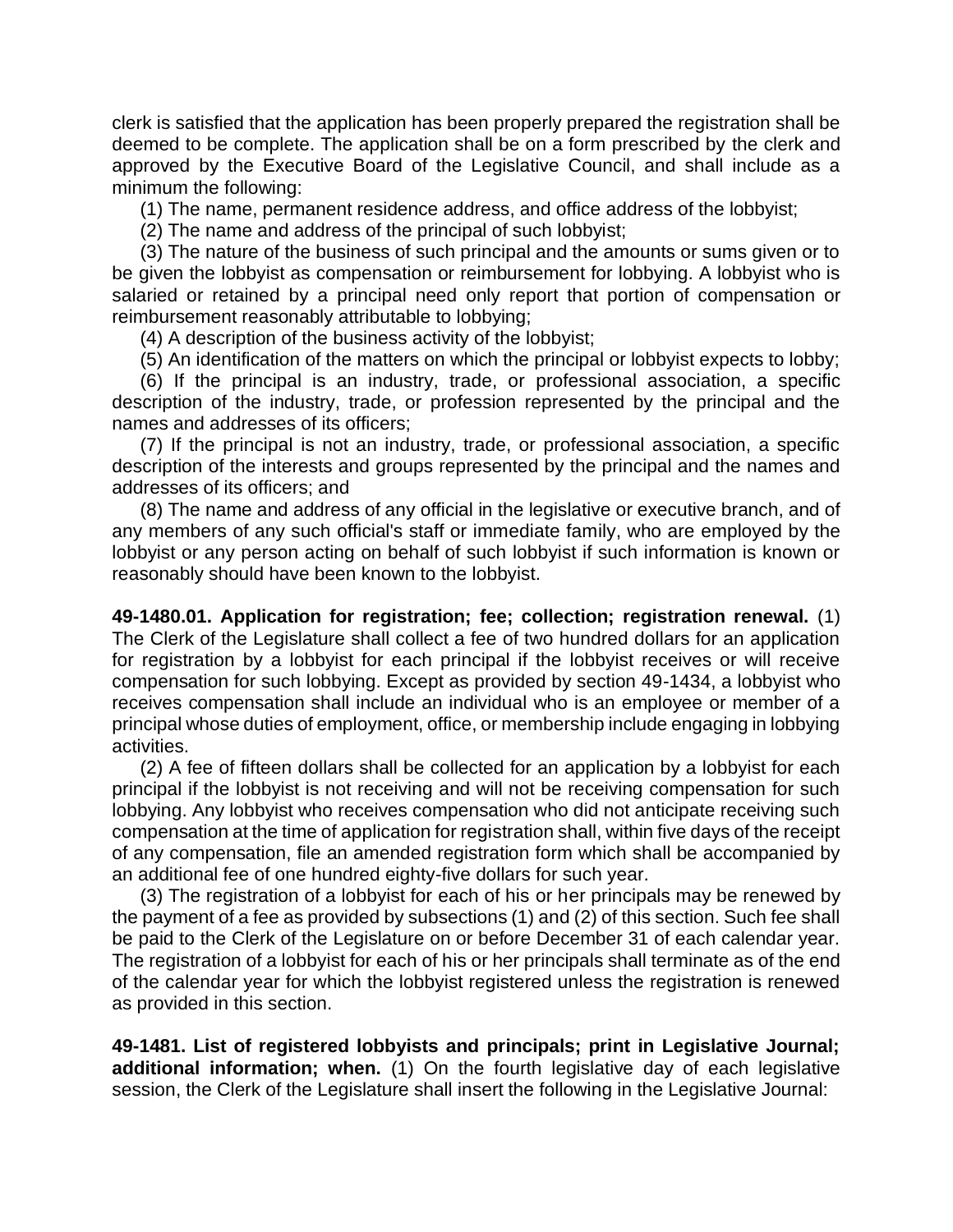- (a) A list of the names of all lobbyists whose registration is then in effect;
- (b) The name of the principal in whose behalf the lobbyist is registered; and
- (c) Any additional information as directed by the Legislature.

(2) On the last legislative day of each week after the fourth legislative day, the clerk shall cause to be inserted in the Legislative Journal the names of any additional lobbyists and principals who have registered or who have changed their registration.

**49-1482. Lobbyists and principals; registration fees; disbursement.** The Clerk of the Legislature shall charge a fee pursuant to section 49-1480.01 for each application for registration by a lobbyist for each principal. Such fees when collected shall be remitted to the State Treasurer. Three-fourths of such fees shall be credited to the Nebraska Accountability and Disclosure Commission Cash Fund and one-fourth to the Clerk of the Legislature Cash Fund.

**49-1483. Lobbyist and principal; file separate statements; when; contents.** (1) Every lobbyist who is registered or required to be registered shall, for each of his or her principals, file electronically a separate statement for each calendar quarter with the Clerk of the Legislature within thirty days after the end of each calendar quarter. Every principal employing a lobbyist who is registered or required to be registered shall file electronically a separate statement for each calendar quarter with the Clerk of the Legislature within thirty days after the end of each calendar quarter.

(2) Each statement shall show the following:

(a) The total amount received or expended directly or indirectly for the purpose of carrying on lobbying activities, with the following categories of expenses each being separately itemized: (i) Miscellaneous expenses; (ii) entertainment, including expenses for food and drink as provided in subdivision (3)(a) of this section; (iii) lodging expenses; (iv) travel expenses; (v) lobbyist compensation, except that when a principal retains the services of a person who has only part-time lobbying duties, only the compensation paid which is reasonably attributable to influencing legislative action need be reported; (vi) lobbyist expense reimbursement; (vii) admissions to a state-owned facility or a statesponsored industry or event as provided in subdivision (3)(a) of this section; and (viii) extraordinary office expenses directly related to the practice of lobbying;

(b) A detailed statement of any money which is loaned, promised, or paid by a lobbyist, a principal, or anyone acting on behalf of either to an official in the executive or legislative branch or member of such official's staff. The detailed statement shall identify the recipient and the amount and the terms of the loan, promise, or payment; and

(c) The total amount expended for gifts, other than admissions to a state-owned facility or a state-sponsored industry or event, as provided in subdivision (3)(a) of this section.

(3)(a) Each statement shall disclose the aggregate expenses for entertainment, admissions, and gifts for each of the following categories of elected officials: Members of the Legislature; and officials in the executive branch of the state. Such disclosures shall be in addition to the entertainment expenses reported under subdivision (2)(a)(ii) of this section, admissions reported under subdivision (2)(a)(vii) of this section, and gifts reported under subdivision (2)(c) of this section.

(b) For purposes of reporting aggregate expenses for entertainment for members of the Legislature and officials in the executive branch of the state as required by subdivision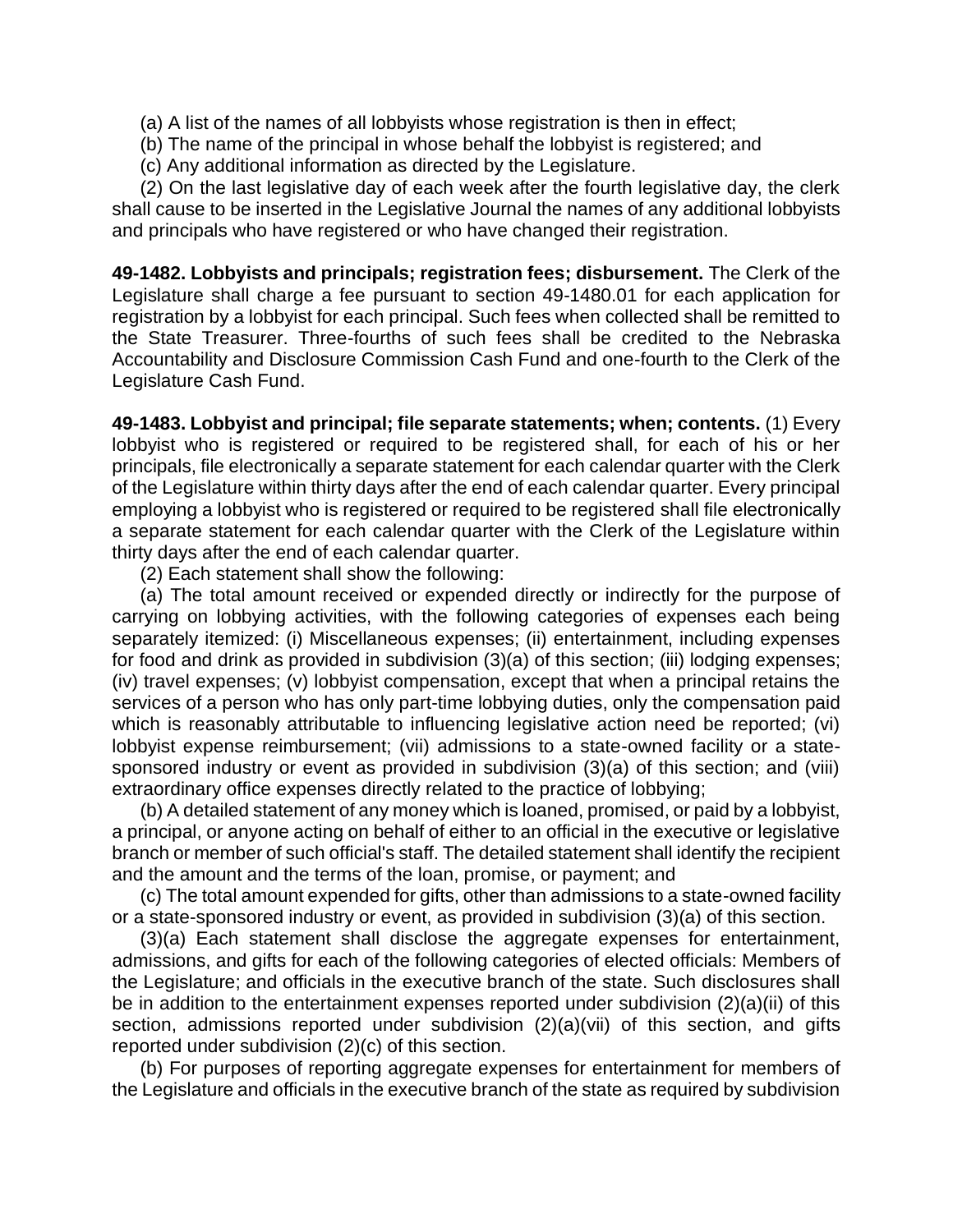(3)(a) of this section, the reported amount shall include the actual amounts attributable to entertaining members of the Legislature and officials in the executive branch of the state. When the nature of an event at which members of the Legislature are entertained makes it impractical to determine the actual cost, the cost of entertainment shall be the average cost per person multiplied by the number of members of the Legislature in attendance. When the nature of an event at which officials in the executive branch of the state are entertained makes it impractical to determine the actual cost, the cost of entertainment shall be the average cost per person multiplied by the number of officials in the executive branch of the state in attendance. For purposes of this subdivision, the average cost per person means the cost of the event divided by the number of persons expected to attend the event.

(4) The lobbyist shall also file any changes or corrections to the information set forth in the registration required pursuant to section 49-1480 so as to reflect the correctness of such information as of the end of each calendar quarter for which such statement is required by this section.

(5) If a lobbyist does not expect to receive lobbying receipts from or does not expect to make lobbying expenditures for a principal, the quarterly statements required by this section as to such principal need not be filed by the lobbyist if the principal and lobbyist both certify such facts electronically to the Clerk of the Legislature. A lobbyist exempt from filing quarterly statements pursuant to this section shall (a) file a statement of activity pursuant to section 49-1488 and (b) resume or commence filing quarterly statements with regard to such principal starting with the quarterly period the lobbyist receives lobbying receipts or makes lobbying expenditures for such principal.

(6) If a principal does not expect to receive lobbying receipts or does not expect to make lobbying expenditures, the quarterly statements required pursuant to this section need not be filed by the principal if the principal and lobbyist both certify such facts electronically to the Clerk of the Legislature. A principal exempt from filing quarterly statements pursuant to this section shall commence or resume filing quarterly statements starting with the quarterly period the principal receives lobbying receipts or makes lobbying expenditures.

(7) A principal shall report electronically the name and address of every person from whom it has received more than one hundred dollars in any one month for lobbying purposes.

(8) For purposes of sections 49-1480 to 49-1492.01, calendar quarter means the first day of January through the thirty-first day of March, the first day of April through the thirtieth day of June, the first day of July through the thirtieth day of September, and the first day of October through the thirty-first day of December.

### **49-1483.01. Repealed. Laws 2005, LB 242, § 70.**

**49-1483.02. Statement; exemption from filing.** By rule and regulation, the commission may provide for other criteria for an exemption from the filing of the quarterly statement by lobbyists and principals, pursuant to section 49-1483, if the commission finds all of the following: (1) That strict adherence to the Nebraska Political Accountability and Disclosure Act would result in duplicative reporting; (2) that the exemption would not result in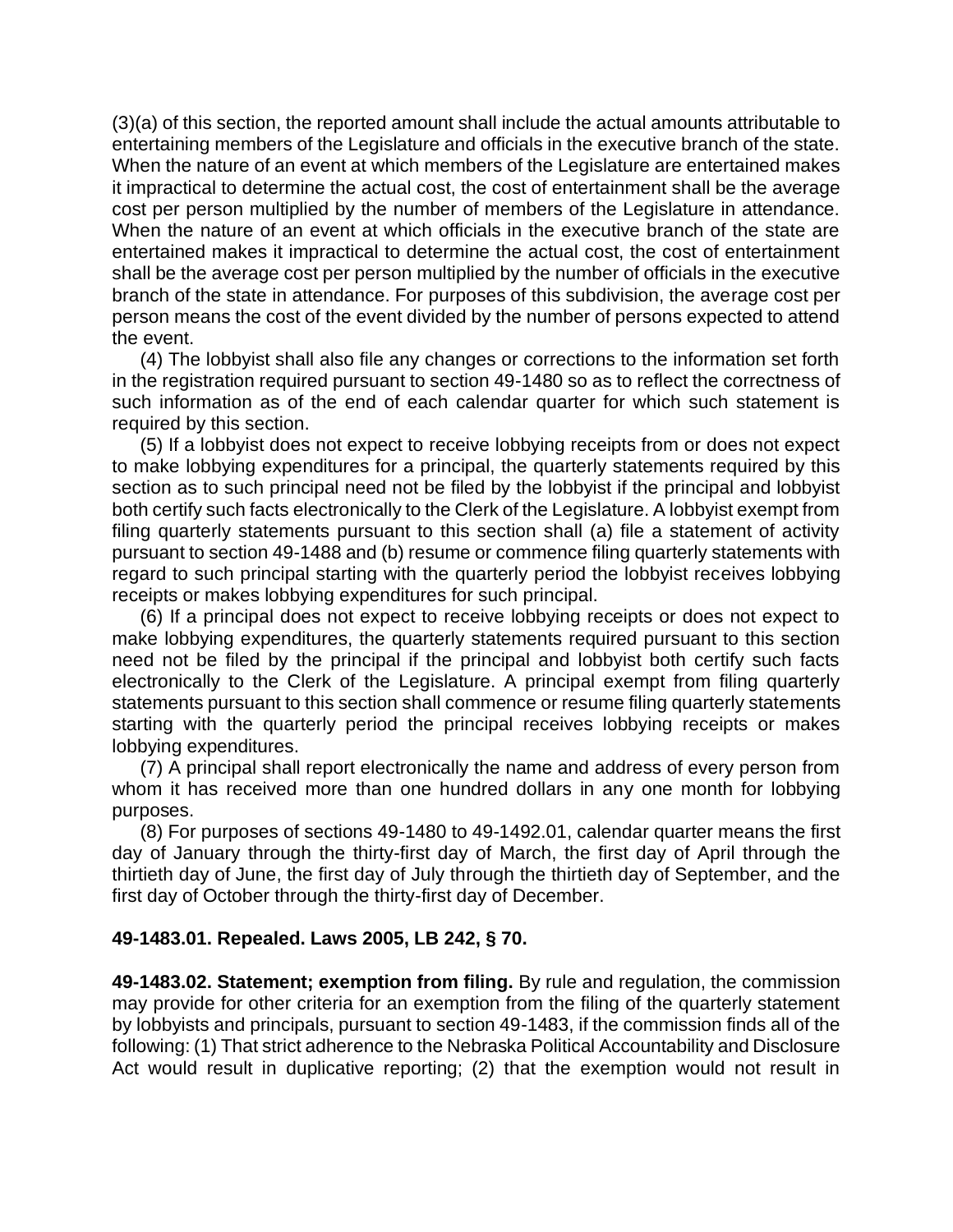information on lobbyists' or principals' receipts or expenditures being withheld from the public; and (3) that the exemption will not frustrate the purposes of the act.

**49-1483.03. Lobbyist or principal; special report required; when; late filing fee.** (1) Any lobbyist or principal who receives or expends more than five thousand dollars for lobbying purposes during any calendar month in which the Legislature is in session shall, within fifteen days after the end of such calendar month, file electronically a special report disclosing for that calendar month all information required by section 49-1483. All information disclosed in a special report shall also be disclosed in the next quarterly report required to be filed. The requirement to file a special report shall not apply to a receipt or expenditure for lobbyist fees for lobbying services which have otherwise been disclosed in the lobbyist's application for registration.

(2) Any lobbyist who fails to file a special report required by this section with the Clerk of the Legislature or the commission shall pay to the commission a late filing fee of one hundred dollars for each of the first ten days the report remains not filed in violation of this section. After the tenth day, such lobbyist shall pay, for each day the report remains not filed, an additional late filing fee of one percent of the amount of the receipts and expenditures which were required to be reported, not to exceed ten percent of the amount of the receipts and expenditures which were required to be reported.

### **49-1483.04. Repealed. Laws 1999, LB 7, § 1.**

**49-1484. Clerk of the Legislature; refer statements to commission; additional details.** The Clerk of the Legislature shall promptly refer all such statements to the commission which may require the lobbyist or the principal to furnish additional details with respect to the matters which are or should be included in such statements. The Legislature itself may at any time require the furnishing of such additional details.

**49-1485. Clerk of the Legislature; furnish summary of lobbyist and principal statements to Legislature and press; public records.** The Clerk of the Legislature shall prepare a summary of the statements filed pursuant to section 49-1483 and, upon request, furnish any member of the Legislature and any member of the press registered with the Legislature a copy of any summary. Each statement shall be public information. The clerk shall furnish a copy of any statement, upon request, to any member of the Legislature and to any member of the press registered with the Legislature.

**49-1486. Registration of lobbyists; period valid.** The registration of a lobbyist shall be valid for a period commencing with the filing of any registration as required by section 49- 1480 and ending at the end of the calendar year for which the lobbyist registered unless the registration is renewed as provided by section 49-1480.01or the registration is terminated prior to the end of the calendar year in the manner prescribed by rules and regulations adopted and promulgated by the commission.

### **49-1487. Repealed. Laws 1979, LB 162, § 8.**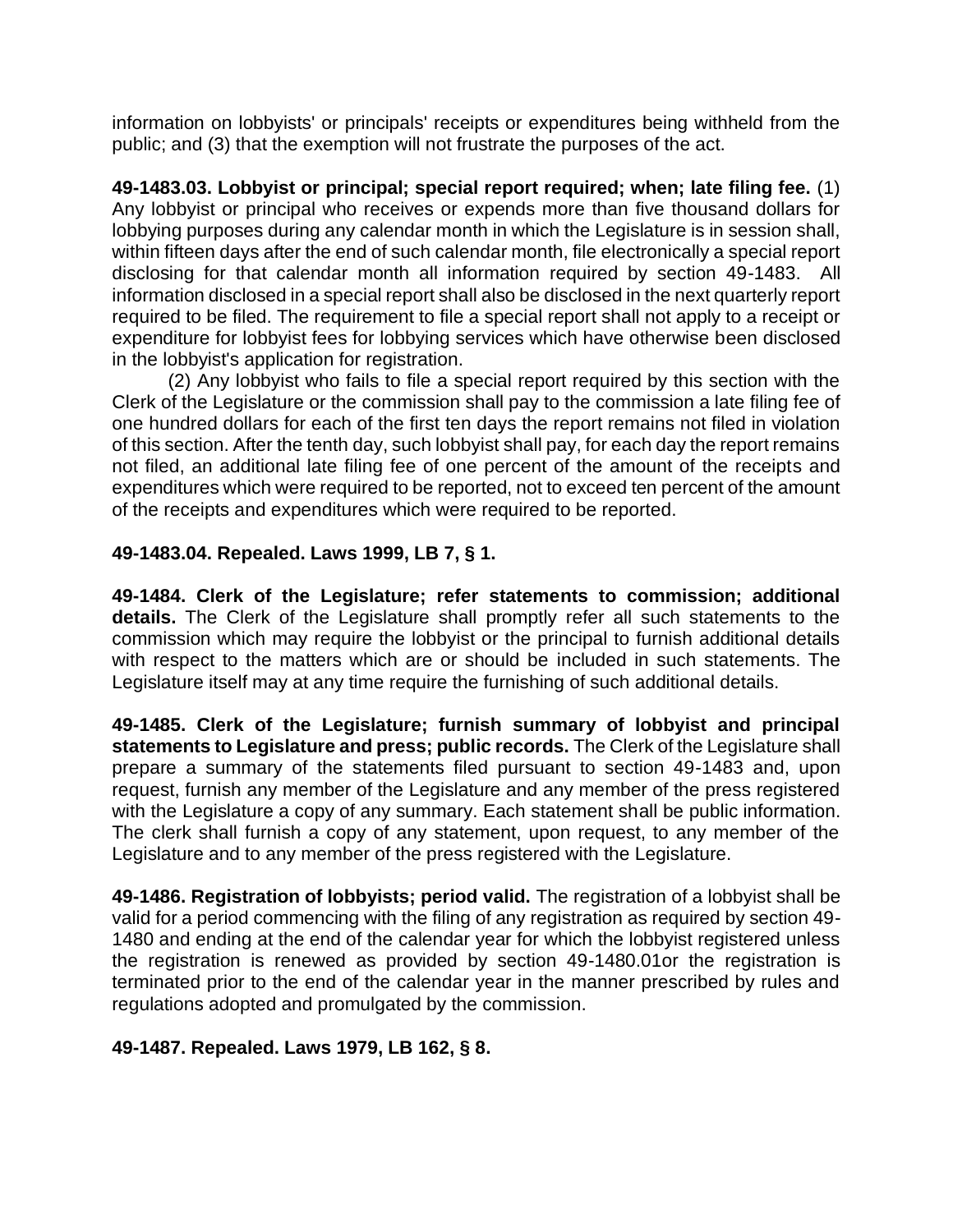**49-1488. Registered lobbyist; statement of activity during regular or special session; when filed.** Within forty-five days after the completion of every regular or special session of the Legislature, each registered lobbyist shall submit electronically to the Clerk of the Legislature a statement listing the legislation upon which the lobbyist acted, including identification by number of any bill or resolution and the position taken by the lobbyist.

**49-1488.01. Statements; late filing fee; reduction or waiver; when.** (1) Every lobbyist who fails to file a quarterly statement or a statement of activity with the Clerk of the Legislature, pursuant to sections 49-1483 and 49-1488 shall pay to the commission a late filing fee of twenty-five dollars for each day any of such statements are not filed in violation of such sections, but not to exceed seven hundred fifty dollars per statement.

(2) A lobbyist required to pay a late filing fee pursuant to subsection (1) of this section may apply to the commission for relief. The commission by order may reduce the amount of the late filing fee imposed upon such lobbyist if he or she shows the commission that (a) the circumstances indicate no intent to file late, (b) the lobbyist has not been required to pay a late filing fee for two years prior to the time the filing of the statement was due, (c) the late filing of the statement shows that less than five thousand dollars was raised, received, or expended during the reporting period, and (d) a reduction of the late fee would not frustrate the purposes of the Nebraska Political Accountability and Disclosure Act.

(3) A lobbyist required to pay a late filing fee pursuant to subsection (1) of this section who qualifies for an exemption to the filing of quarterly statements pursuant to subsection (5) of section 49-1483 may apply to the commission for relief. The commission by order may reduce or waive the late filing fee and the person shall not be required to make a showing as provided by subsection (2) of this section.

**49-1489. Lobbyist; records and documents; preservation required; available to commission; exception.** Each lobbyist shall obtain and preserve all accounts, bills, receipts, books, papers, and documents necessary to substantiate the statements required to be made pursuant to section 49-1483 for three years after the report containing those items is filed. These records shall be made available for inspection upon request by the commission after reasonable notice. Nothing in this section shall require that a receipt for any food and drink expenditure be kept if such expenditure is in an amount of less than twenty-five dollars.

**49-1490. Principal or lobbyist; prohibited acts relating to gifts; penalty.** (1) No principal, lobbyist, or person acting on behalf of either shall within one calendar month give any gifts with an aggregate value of more than fifty dollars to the following:

(a) An official or a member of the official's staff in the executive branch of state government;

(b) An official or a member of the official's staff in the legislative branch of state government; or

(c) A member of the immediate family of an official in the executive or legislative branch of state government.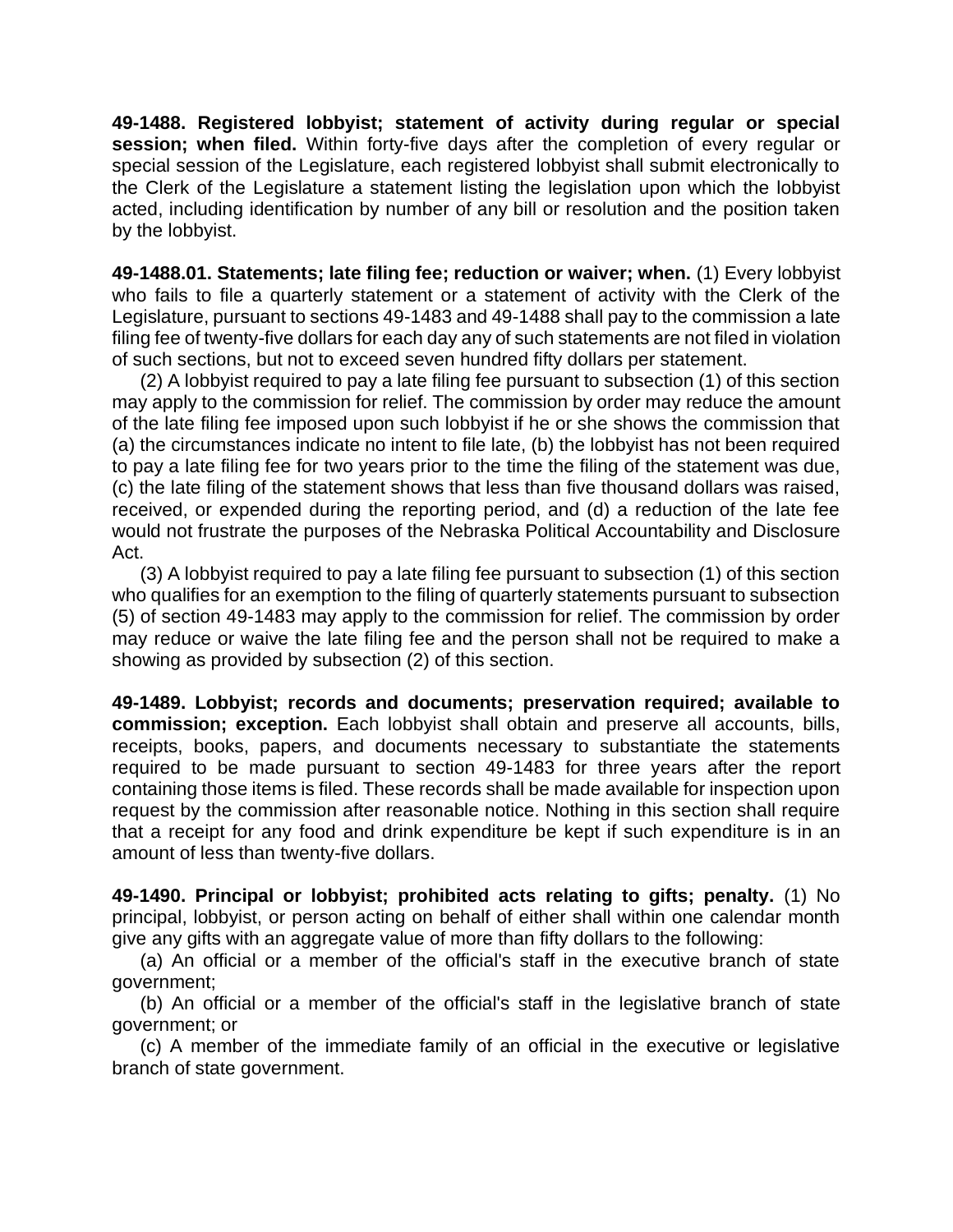(2) No official or member of the official's staff in the executive or legislative branch of state government or member of the official's immediate family shall within one calendar month accept from a principal, lobbyist, or person acting on behalf of either any gifts with an aggregate value of more than fifty dollars.

(3) An admission to a state-owned facility or a state-sponsored industry or event may be given by any sponsoring agency, political subdivision, or publicly funded postsecondary educational institution and accepted regardless of value.

(4) Any person who knowingly and intentionally violates this section shall be guilty of a Class III misdemeanor.

**49-1491. Principal, lobbyist, or person acting on behalf of either; false or misleading statements to public officials; prohibited.** A principal, lobbyist, or anyone acting on behalf of either, shall not knowingly or willfully make any false or misleading statement or misrepresentation of fact to any public official in the executive or legislative branch of state government.

**49-1492. Lobbying; prohibited practices; violation; penalty.** (1) No person shall be employed as a lobbyist for compensation contingent in any manner upon the outcome of an administrative or legislative action.

(2) No person shall instigate the introduction of legislation for the purpose of obtaining employment in opposition thereto.

(3) No person shall attempt to influence the vote of the legislators on any matters pending or to be proposed by the promise of financial support or the financing of opposition to his candidacy at any future election.

(4) No person shall engage in practices which reflect discredit on the practice of lobbying or on the Legislature.

(5) Any person violating the provisions of this section shall be guilty of a Class III misdemeanor.

**49-1492.01. Agency, political subdivision, or publicly funded postsecondary educational institution; gifts; reporting requirements; violations; penalty.** (1) Any agency, political subdivision, or publicly funded postsecondary educational institution which gives a gift of an admission to a state-owned facility or a state-sponsored industry or event to a public official, a member of a public official's staff, or a member of the immediate family of a public official shall report the gift on a form prescribed by the commission.

(2) The report shall be filed electronically with the Clerk of the Legislature within fifteen days after the end of the calendar quarter in which the gift is given. The report shall include the following:

(a) The identity of the agency, political subdivision, or publicly funded postsecondary educational institution;

(b) A description of the gift;

(c) The value of the gift; and

(d) The name of the recipient of the gift and the following:

(i) If the recipient is an official in the executive or legislative branch of state government, the office held by the official and the branch he or she serves;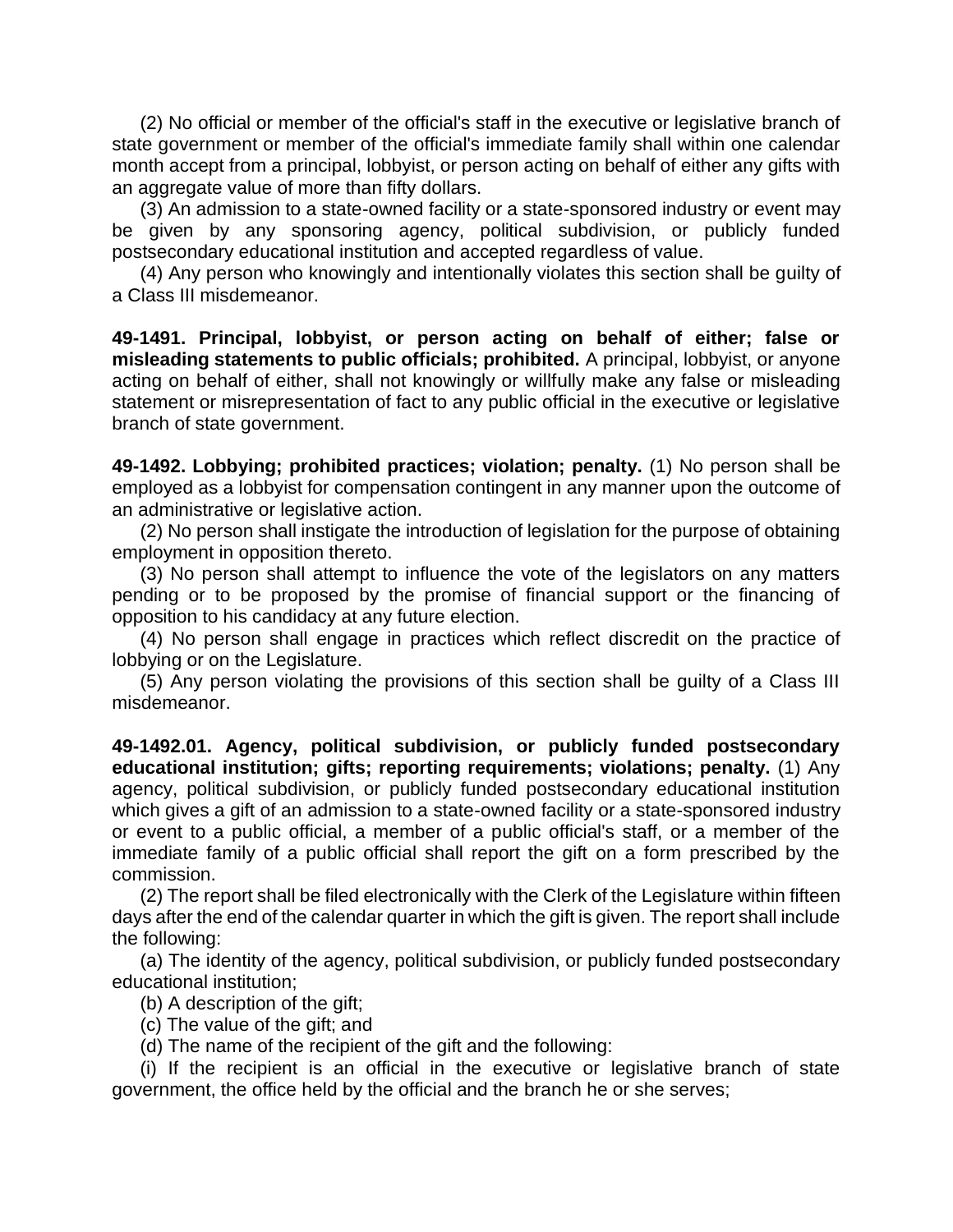(ii) If the recipient is a member of an official's staff in the executive or legislative branch of state government, his or her job title and the name of the official; or

(iii) If the recipient is a member of the immediate family of an official in the executive or legislative branch of state government, his or her relationship to the official and the name of the official.

(3) For purposes of this section, public official does not include an elected or appointed official of a political subdivision or school board.

(4) Any person who knowingly and intentionally violates this section shall be guilty of a Class III misdemeanor.

**49-1493. Individuals required to file a statement of financial interests.** The individuals listed in subdivisions (1) through (13) of this section shall file with the commission a statement of financial interests as provided in sections 49-1496 and 49-1497 for the preceding calendar year on or before March 1 of each year in which such individual holds such a position. An individual who leaves office shall, within thirty days after leaving office, file a statement covering the period since the previous statement was filed. Disclosure of the interest named in sections 49-1496 to 49-1498 shall be made by:

(1) An individual holding a state executive office as provided in Article IV of the Constitution of Nebraska, including the Governor, Lieutenant Governor, Secretary of State, Auditor of Public Accounts, State Treasurer, Attorney General, Tax Commissioner, and heads of such other executive departments as set forth in the Constitution or as may be established by law;

(2) An individual holding the office of Commissioner of Education, member of the State Board of Education, member of the Board of Regents of the University of Nebraska with the exception of student members, or member of the Coordinating Commission for Postsecondary Education;

(3) A member of the Board of Parole;

(4) A member of the Public Service Commission;

(5) A member of the Legislature;

(6) A member of the board of directors or an officer of a district organized under the provisions of Chapter 70;

(7) A member of any board or commission of the state or any county which examines or licenses a business or which determines rates for or otherwise regulates a business;

(8) A member of a land-use planning commission, zoning commission, or authority of the state or any county with a population of more than one hundred thousand inhabitants;

(9) An elected official of a city of the primary or metropolitan class;

(10) An elected county official;

(11) A member of the Nebraska Environmental Trust Board;

(12) An individual employed at the University of Nebraska-Lincoln in the position of Head Football Coach, Men's Basketball Coach, or Women's Basketball Coach; and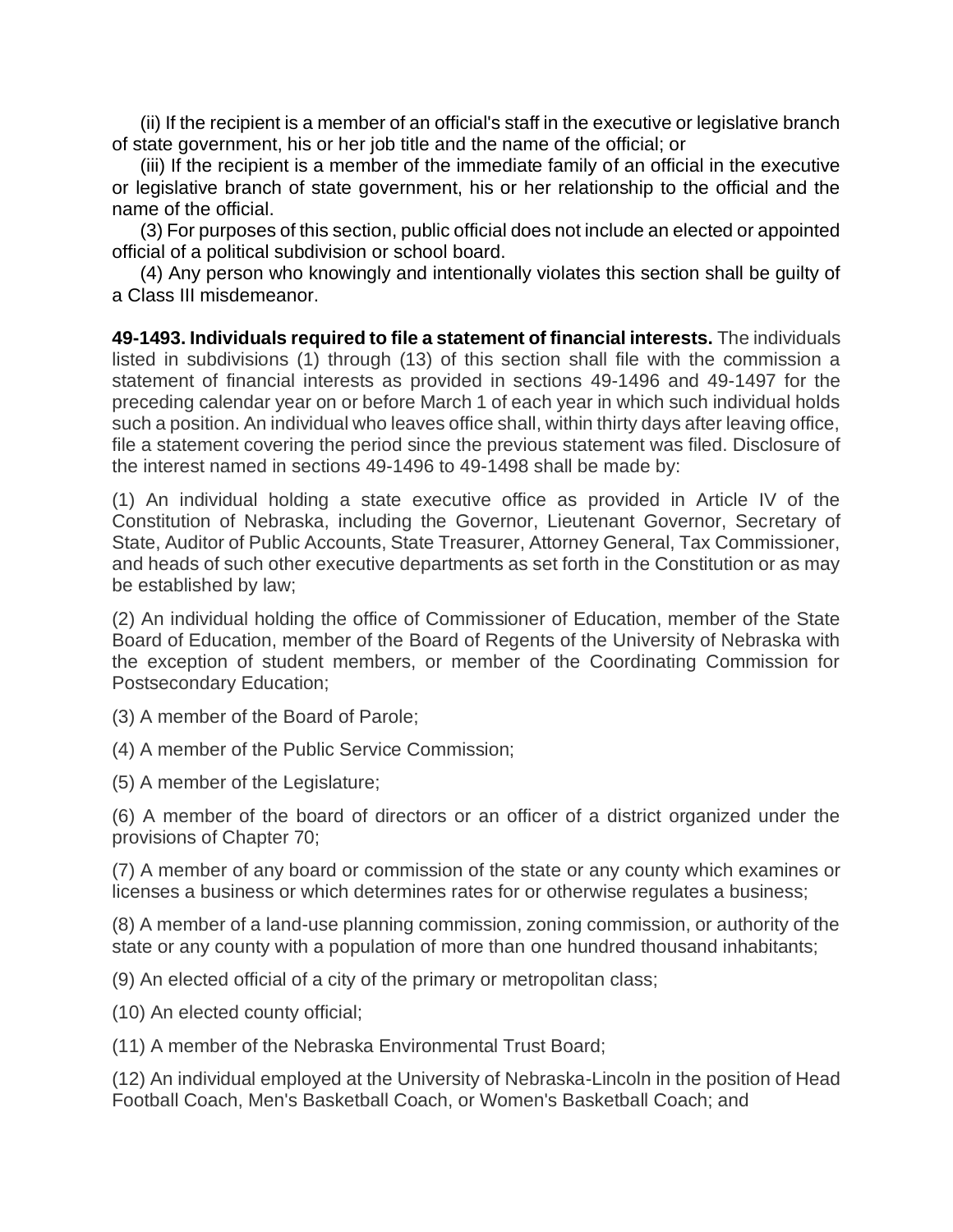(13) An official or employee of the state designated by rules and regulations of the commission who is responsible for taking or recommending official action of a nonministerial nature with regard to:

- (a) Contracting or procurement;
- (b) Administering or monitoring grants or subsidies;
- (c) Land-use planning or zoning;
- (d) Inspecting, licensing, regulating, or auditing any person; or
- (e) Any similar action.

**49-1494. Candidates for elective office; statement of financial interest; filing; time; where; effect; supplementary statements.** (1) An individual who files to appear on the ballot for election to an elective office specified in section 49-1493 shall file a statement of financial interests for the preceding calendar year with the commission as provided in this section.

(2) Candidates for the elective offices specified in section 49-1493 who qualify other than by filing shall file a statement for the preceding calendar year with the commission within five days after becoming a candidate or being appointed to that elective office.

(3) If the candidate for an elective office specified in section 49-1493 files to appear on the ballot for election prior to January 1 of the year in which the election is held, the candidate shall file supplementary statements, covering the preceding calendar year, with the commission on or before March 1 of the year in which the election is held or, if the filing deadline for the elective office is after March 1 of the year in which the election is held, the candidate shall file such supplementary statements on or before the filing deadline for the elective office.

(4) If the candidate for an elective office specified in section 49-1493 files to appear on the ballot for election during the calendar year in which the election is held, the candidate shall file a statement of financial interests for the preceding calendar year with the commission on or before March 1 of the year in which the election is held or, if the filing deadline for the elective office is after March 1 of the year in which the election is held, the candidate shall file such statement on or before the filing deadline for the elective office.

(5) A candidate for an elective office specified in section 49-1493 who fails to file a statement of financial interests as required in subsection (1) or (2) of this section within five days after the deadline in subsection (3) or (4) of this section and section 49-1493 shall not appear on the ballot.

(6) A statement of financial interests shall be preserved for a period of not less than five years by the commission.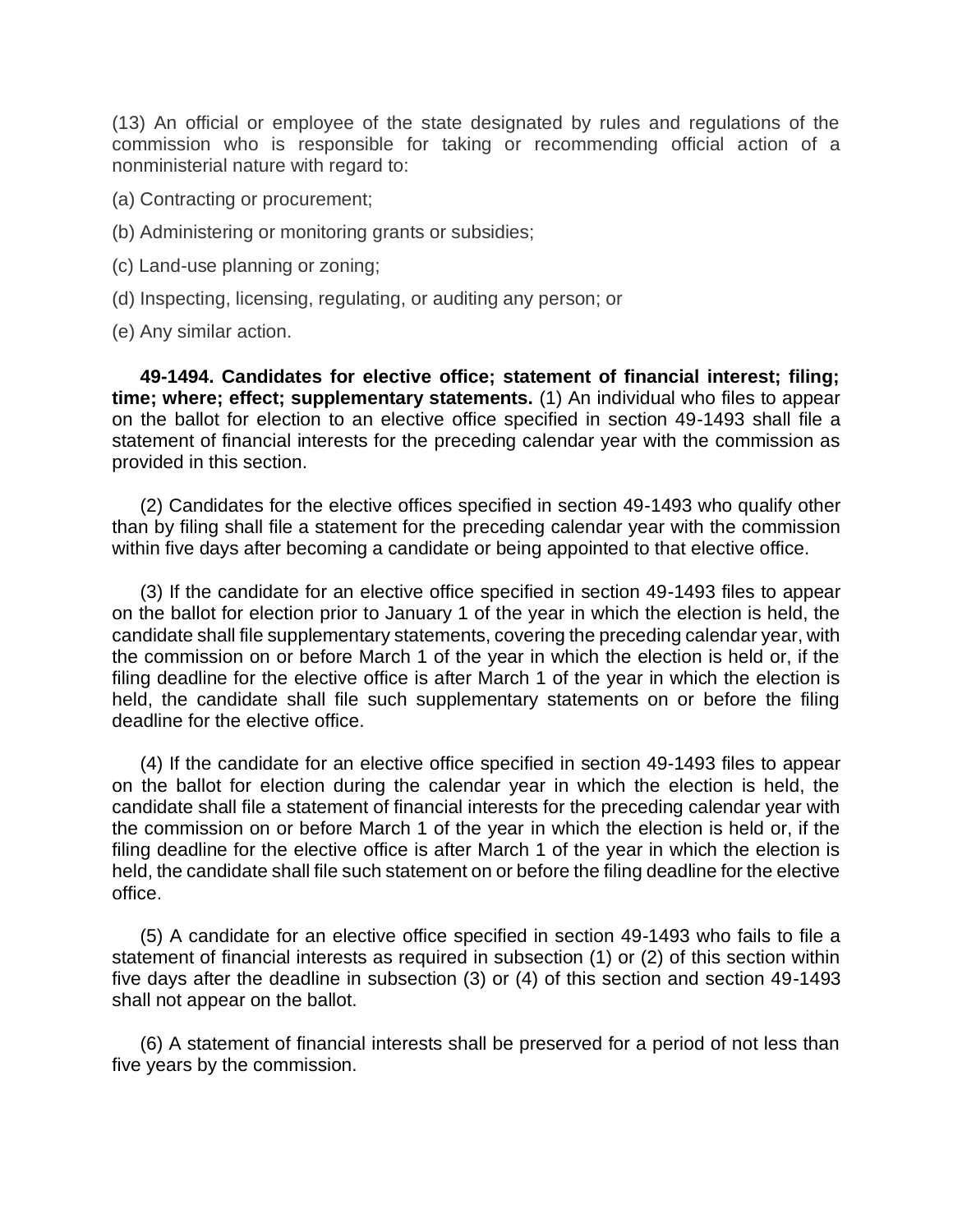**49-1495. Individuals appointed to office; statement of financial interests; filing; time; where; public information.** An individual appointed to an office specified in section 49-1493 shall, before assuming duties, file a statement for the preceding calendar year with the commission. When confirmation is required, the individual shall file a statement of financial interests for the preceding calendar year with the commission prior to the confirmation hearing or prior to assuming his or her duties, whichever comes first.

**49-1496. Statement of financial interests; form; contents; enumerated.** (1) The statement of financial interests filed pursuant to sections 49-1493 to 49-14,104 shall be on a form prescribed by the commission.

(2) Individuals required to file under sections 49-1493 to 49-1495 shall file the following information for themselves:

(a) The name and address of and the nature of association with any business with which the individual was associated;

(b) The name and address of any entity in which a position of trustee was held;

(c) The name, address, and nature of business of a person or government body from whom any income in the value of one thousand dollars or more was received and the nature of the services rendered, except that the identification of patrons, customers, patients, or clients of such person from which employment income was received is not required;

(d) A description, but not the value, of the following, if the fair market value thereof exceeded one thousand dollars:

(i) The nature and location of all real property in the state, except the residence of the individual;

(ii) The depository of checking and savings accounts;

(iii) The issuer of stocks, bonds, and government securities; and

(iv) A description of all other property owned or held for the production of income, except property owned or used by a business with which the individual was associated;

(e) The name and address of each creditor to whom the value of one thousand dollars or more was owed or guaranteed by the individual or a member of the individual's immediate family, except for the following:

(i) Accounts payable;

(ii) Debts arising out of retail installment transactions;

(iii) Loans made by financial institutions in the ordinary course of business;

(iv) Loans from a relative; and

(v) Land contracts that have been properly recorded with the county clerk or the register of deeds;

(f) The name, address, and occupation or nature of business of any person from whom a gift in the value of more than one hundred dollars was received, a description of the gift and the circumstances of the gift, and the monetary value category of the gift, based on a good faith estimate by the individual, reported in the following categories:

(i) \$100.01 - \$200;

(ii) \$200.01 - \$500;

(iii) \$500.01 - \$1,000; and

(iv) \$1,000.01 or more; and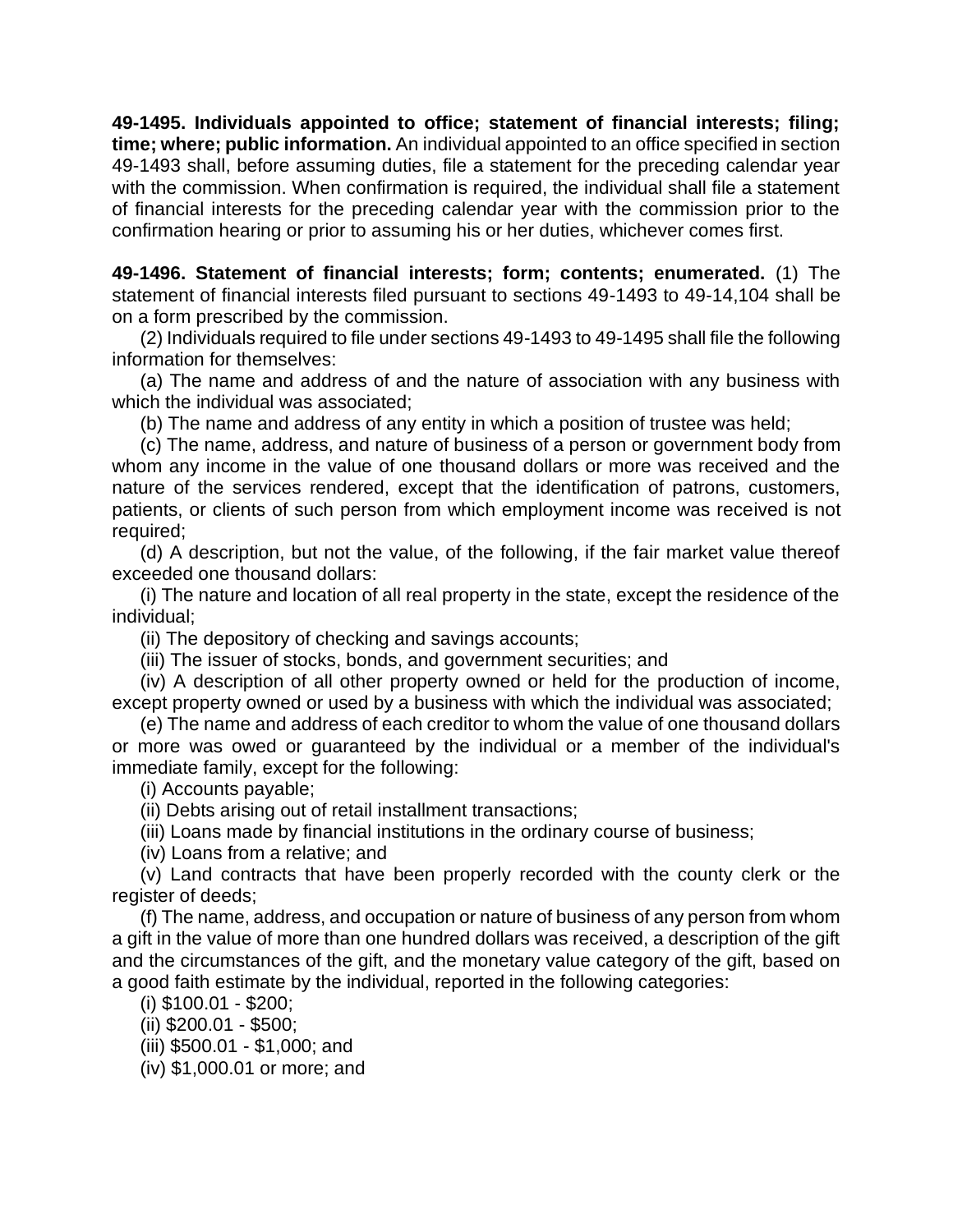(g) Such other information as the individual or the commission deems necessary, after notice and hearing, to carry out the purposes of the Nebraska Political Accountability and Disclosure Act.

#### **49-1497. Financial institution, defined; irrevocable trust; how treated.**

Financial institution, defined; irrevocable trust; how treated.

- (1) For purposes of section 49-1496, financial institution means:
- (a) A bank or banking corporation as defined in section 8-101.03;
- (b) A federal bank or branch bank;
- (c) An insurance company providing a loan on an insurance policy;
- (d) A small loan company;
- (e) A state or federal savings and loan association or credit union; or
- (f) The federal government or any political subdivision thereof.

(2) The res or the income of an irrevocable trust of a member of the individual's immediate family is not required to be reported pursuant to section 49-1496.

**49-1498. Members of a nonelective governmental body or of a committee or subcommittee of a governmental body; no financial interest in matters before body; exception.** Unless otherwise provided by law, the majority of the members of a nonelective governmental body, or of a committee or subcommittee of a governmental body, whether that body is elective or not, shall not have a financial interest, either personally or through a member of their immediate family or a business with which they are associated, other than an interest of a de minimis nature or an interest that is not distinct from that of the general public, in matters subject to the jurisdiction of the body or committee or subcommittee.

**49-1499. Legislature; discharge of official duties; potential conflict; actions required.** (1) A member of the Legislature who would be required to take any action or make any decision in the discharge of his or her official duties that may cause financial benefit or detriment to him or her, a member of his or her immediate family, or a business with which he or she is associated, which is distinguishable from the effects of such action on the public generally or a broad segment of the public, shall take the following actions as soon as he or she is aware of such potential conflict or should reasonably be aware of such potential conflict, whichever is sooner:

(a) Prepare a written statement describing the matter requiring action or decision and the nature of the potential conflict, and if he or she will not abstain from voting, deliberating, or taking other action on the matter, the statement shall state why, despite the potential conflict, he or she intends to vote or otherwise participate; and

(b) Deliver a copy of the statement to the commission and to the Speaker of the Legislature who shall cause the statement to be filed with the Clerk of the Legislature to be held as a matter of public record.

(2) Nothing in this section shall prohibit any member of the Legislature from voting, deliberating, or taking other action on any matter that comes before the Legislature.

(3) The member of the Legislature may abstain from voting, deliberating, or taking other action on the matter on which the potential conflict exists. He or she may have the reasons for the abstention recorded in the Legislative Journal.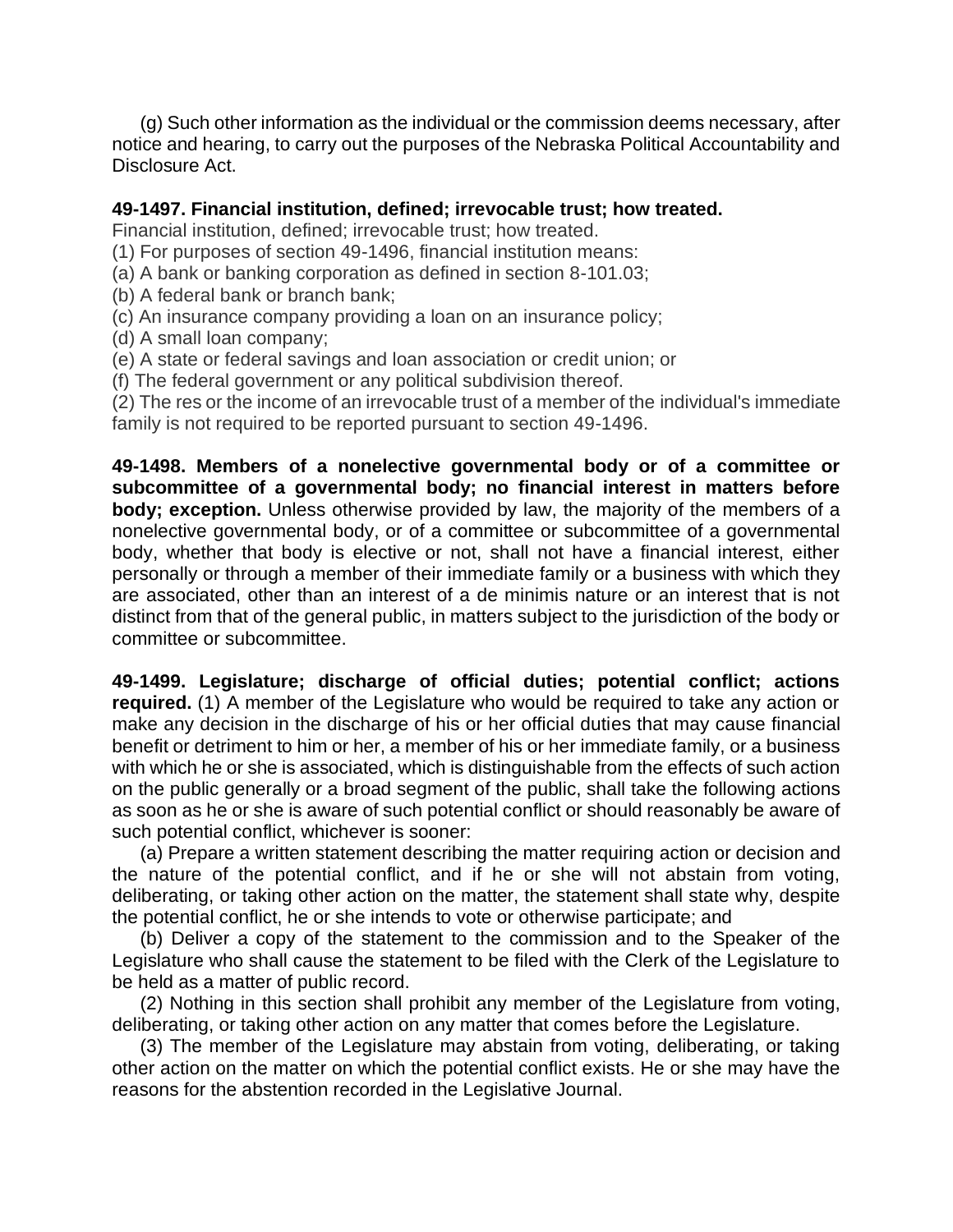#### **49-1499.01. Repealed. Laws 2009, LB 322, § 6.**

**49-1499.02. Executive branch; discharge of official duties; potential conflict; actions required.** (1) An official or employee of the executive branch of state government who would be required to take any action or make any decision in the discharge of his or her official duties that may cause financial benefit or detriment to him or her, a member of his or her immediate family, or a business with which he or she is associated, which is distinguishable from the effects of such action on the public generally or a broad segment of the public, shall take the following actions as soon as he or she is aware of such potential conflict or should reasonably be aware of such potential conflict, whichever is sooner:

(a) Prepare a written statement describing the matter requiring action or decision and the nature of the potential conflict; and

(b) Deliver a copy of the statement to the commission and to his or her immediate superior, if any, who shall assign the matter to another. If the immediate superior does not assign the matter to another or if there is no immediate superior, the official or employee shall take such action as the commission shall advise or prescribe to remove himself or herself from influence over the action or decision on the matter.

(2) This section does not prevent such a person from (a) making or participating in the making of a governmental decision to the extent that the individual's participation is legally required for the action or decision to be made or (b) making or participating in the making of a governmental decision if the potential conflict of interest is based upon a business association and the business association exists only as the result of his or her position on a commodity board. A person acting pursuant to subdivision (a) of this subsection shall report the occurrence to the commission.

(3) For purposes of this section, commodity board means only the following:

- (a) Corn Development, Utilization, and Marketing Board;
- (b) Nebraska Dairy Industry Development Board;
- (c) Grain Sorghum Development, Utilization, and Marketing Board;
- (d) Nebraska Wheat Development, Utilization, and Marketing Board;
- (e) Dry Bean Commission;
- (f) Nebraska Potato Development Committee;
- (g) Nebraska Poultry and Egg Development, Utilization, and Marketing Committee; and
- (h) Dry Pea and Lentil Commission.

**49-1499.03. Political subdivision personnel; school board; discharge of official duties; potential conflict; actions required; nepotism; restrictions on supervision of family members.** (1)(a) An official of a political subdivision designated in section [49-](https://nebraskalegislature.gov/laws/statutes.php?statute=49-1493) [1493](https://nebraskalegislature.gov/laws/statutes.php?statute=49-1493) who would be required to take any action or make any decision in the discharge of his or her official duties that may cause financial benefit or detriment to him or her, a member of his or her immediate family, or a business with which he or she is associated, which is distinguishable from the effects of such action on the public generally or a broad segment of the public, shall take the following actions as soon as he or she is aware of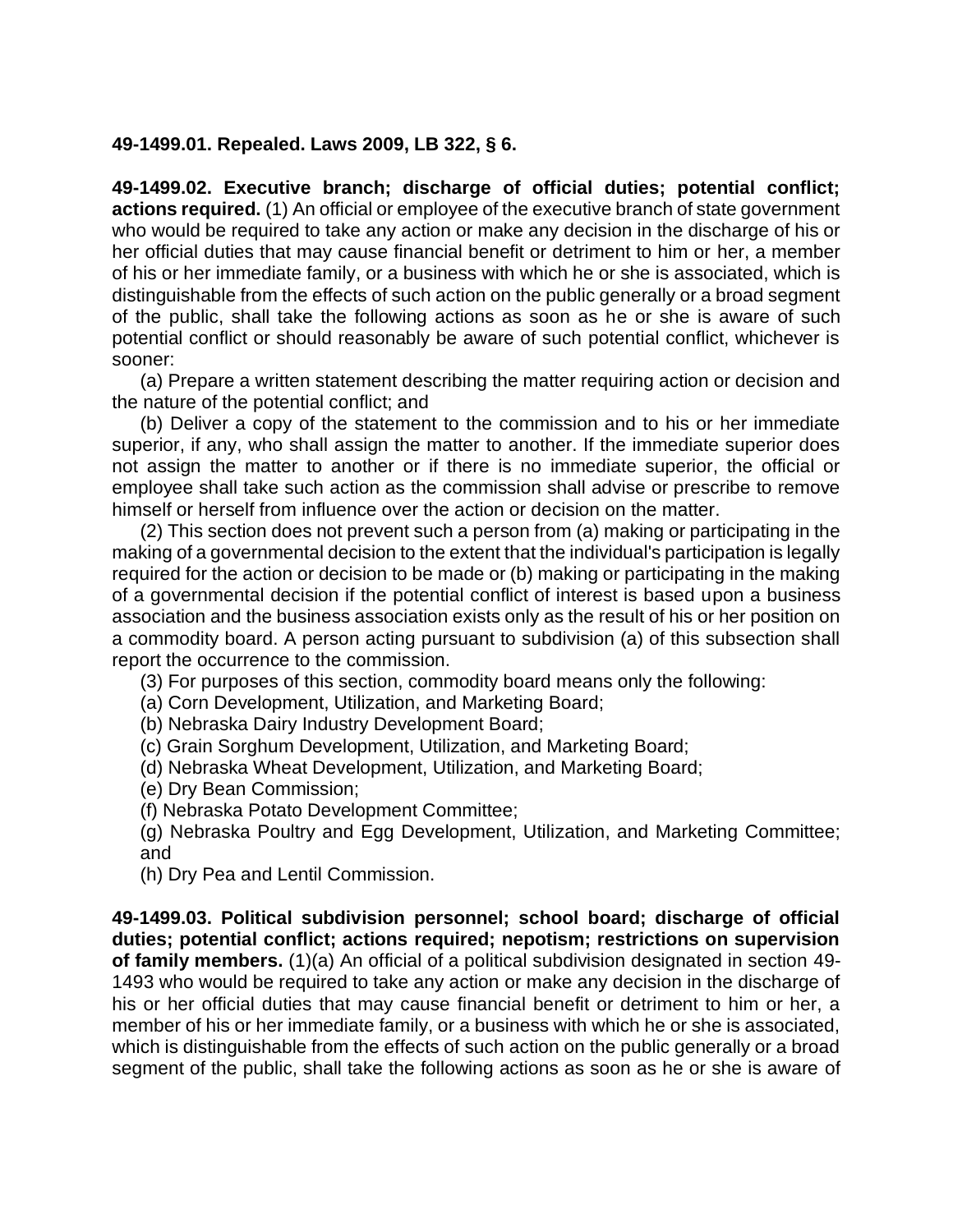such potential conflict or should reasonably be aware of such potential conflict, whichever is sooner:

(i) Prepare a written statement describing the matter requiring action or decision and the nature of the potential conflict; and

(ii) Deliver a copy of the statement to the commission and to the person in charge of keeping records for the political subdivision who shall enter the statement onto the public records of the subdivision.

(b) The official shall take such action as the commission shall advise or prescribe to remove himself or herself from influence over the action or decision on the matter.

(c) This subsection does not prevent such a person from making or participating in the making of a governmental decision to the extent that the individual's participation is legally required for the action or decision to be made. A person acting pursuant to this subdivision shall report the occurrence to the commission.

(2)(a) Any person holding an elective office of a city or village not designated in section [49-1493](https://nebraskalegislature.gov/laws/statutes.php?statute=49-1493) and any person holding an elective office of a school district who would be required to take any action or make any decision in the discharge of his or her official duties that may cause financial benefit or detriment to him or her, a member of his or her immediate family, or a business with which he or she is associated, which is distinguishable from the effects of such action on the public generally or a broad segment of the public, shall take the following actions as soon as he or she is aware of such potential conflict or should reasonably be aware of such potential conflict, whichever is sooner:

(i) Prepare a written statement describing the matter requiring action or decision and the nature of the potential conflict;

(ii) Deliver a copy of the statement to the person in charge of keeping records for the city, village, or school district who shall enter the statement onto the public records of the city, village, or school district; and

(iii) Except as otherwise provided in subsection (3) of this section, abstain from participating or voting on the matter in which the person holding elective office has a conflict of interest.

(b) The person holding elective office may apply to the commission for an opinion as to whether the person has a conflict of interest.

(3)(a) This section does not prevent a person holding an elective office of any city, village, or school district from making or participating in the making of a governmental decision:

(i) To the extent that the individual's participation is legally required for the action or decision to be made; or

(ii) If the potential conflict of interest is based on a business association and (A) such business association is an association of cities and villages or school districts, (B) the city, village, or school district is a member of such association, and (C) the business association exists only as the result of such person holding elective office.

(b) A person holding elective office of any city subject to subsection (1) of this section who is acting pursuant to this subsection shall report the occurrence as provided in subdivisions (1)(a)(i) and (ii) of this section.

(c) A person subject to subsection (2) of this section who is acting pursuant to this subsection shall report the occurrence as provided in subdivisions (2)(a)(i) and (ii) of this section.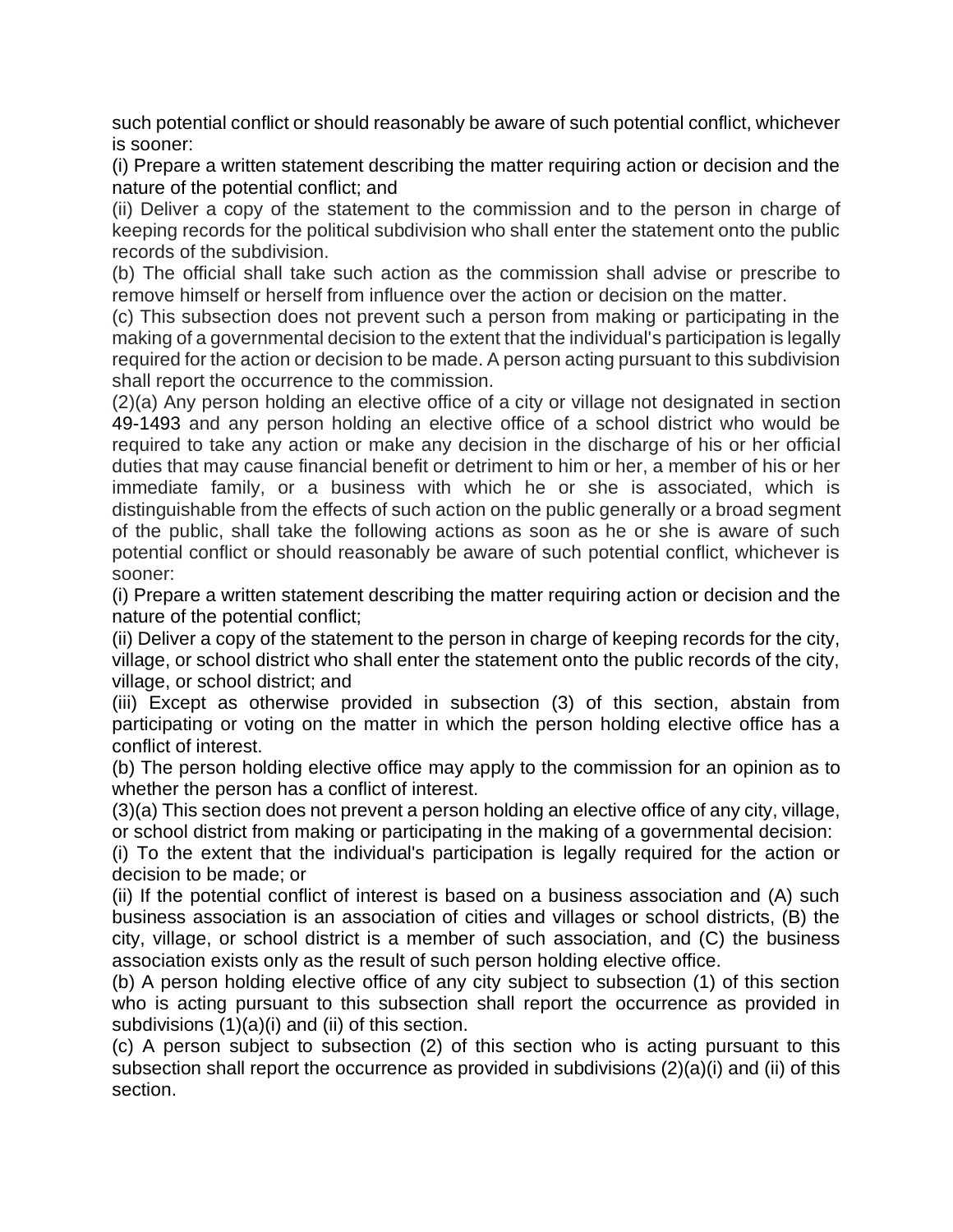(4) Matters involving an interest in a contract are governed either by sections [49-14,102](https://nebraskalegislature.gov/laws/statutes.php?statute=49-14,102) and [49-14,103](https://nebraskalegislature.gov/laws/statutes.php?statute=49-14,103) or by sections [49-14,103.01](https://nebraskalegislature.gov/laws/statutes.php?statute=49-14,103.01) to [49-14,103.06.](https://nebraskalegislature.gov/laws/statutes.php?statute=49-14,103.06) Matters involving the hiring of an immediate family member are governed by section [49-1499.04.](https://nebraskalegislature.gov/laws/statutes.php?statute=49-1499.04) Matters involving nepotism or the supervision of a family member by an official or employee in the executive branch of state government are governed by section [49-1499.07.](https://nebraskalegislature.gov/laws/statutes.php?statute=49-1499.07)

# **49-1499.04. Political subdivision; employment of family member; when; exception.**

(1) An official or employee of a political subdivision may employ or recommend or supervise the employment of an immediate family member if (a) he or she does not abuse his or her official position as described in section 49-1499.05 (b) he or she makes a full disclosure on the record to the governing body of the political subdivision and a written disclosure to the person in charge of keeping records for the governing body, and (c) the governing body of the political subdivision approves the employment or supervisory position.

(2) No official or employee shall employ an immediate family member (a) without first having made a reasonable solicitation and consideration of applications for such employment, (b) who is not qualified for and able to perform the duties of the position, (c) for any unreasonably high salary, or (d) who is not required to perform the duties of the position.

(3) No official or employee of a political subdivision shall terminate the employment of another employee so as to make funds or a position available for the purpose of hiring an immediate family member.

(4) This section does not apply to an immediate family member of an official or employee who (a) was previously employed in a position subject to this section prior to the election or appointment of the official or employee or (b) was employed in a position subject to provisions similar to this section prior to September 1, 2001.

(5) Prior to, upon, or as soon as reasonably possible after the official date of taking office, a newly elected or appointed official or employee shall make a full disclosure of any immediate family member employed in a position subject to subdivision (4)(a) or (b) of this section.

**49-1499.05. Official or employee; abuse of official position.** An official or employee shall not abuse his or her official position. Abuse of an official position includes, but is not limited to, employing an immediate family member (1) who is not qualified for and able to perform the duties of the position, (2) for any unreasonably high salary, or (3) who is not required to perform the duties of the position.

**49-1499.06. Nebraska Environmental Trust Board; abstention; when.** Any member of the Nebraska Environmental Trust Board who is also a director of a state agency shall abstain from voting on applications pursuant to the Nebraska Environmental Trust Act which would provide funding primarily to his or her agency.

**49-1499.07. Executive branch; nepotism prohibited; restrictions on supervisors; legislative intent for legislative branch and judicial branch.** (1) For purposes of this section: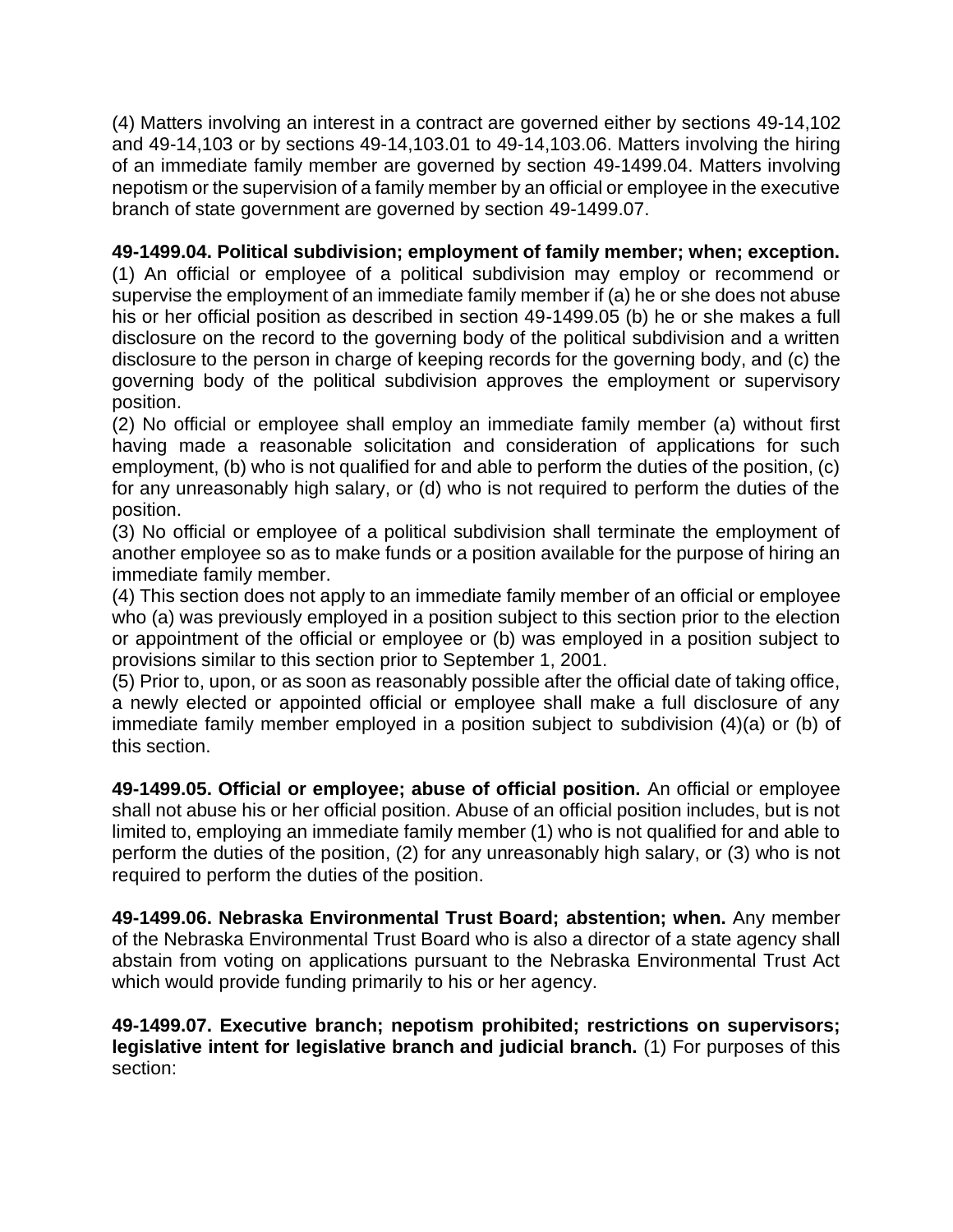(a) Family member means an individual who is the spouse, child, parent, brother, sister, grandchild, or grandparent, by blood, marriage, or adoption, of an official or employee in the executive branch of state government;

(b) Nepotism means the act of hiring, promoting, or advancing a family member in state government or recommending the hiring, promotion, or advancement of a family member in state government, including initial appointment and transfer to other positions in state government; and

(c) Supervisor means an individual having authority, in the interest of the state, to hire, transfer, suspend, lay off, recall, promote, discharge, assign, reward, or discipline employees, responsibility to direct them or to adjust their grievances, or effectively to recommend any such action, if the exercise of such authority is not merely of a routine or clerical nature but requires the use of independent judgment.

(2) Except as authorized in subsection (5) of this section, an official or employee in the executive branch of state government shall not engage in nepotism.

(3) Except as authorized in subsection (5) of this section, an official or employee in the executive branch of state government shall not act as a supervisor to his or her family member.

(4) In addition to the other penalties authorized under the Nebraska Political Accountability and Disclosure Act, any person violating this section may be subject to disciplinary action.

(5)(a) The head of an agency may, upon a written showing of good cause, grant an exception to subsection (2) or (3) of this section. The written showing of good cause shall be filed with the commission and shall be considered a public record.

(b) An official or employee in the executive branch of state government who becomes a supervisor to his or her family member other than by means of nepotism shall notify the head of the agency within seven days of becoming aware of such situation and may continue to act as a supervisor until the head of the agency remedies the situation. The head of the agency shall act as soon as practicable.

(6) It is the intent of the Legislature that the legislative branch and the judicial branch of state government develop and implement internal policies prohibiting nepotism and the supervision of a family member.

**49-14,100. Advisory opinions; application; effect.** Any person who is in doubt as to the propriety of action proposed to be taken by him may apply to the commission for an advisory opinion relating thereto, and the commission shall have authority to render such opinions. When an advisory opinion is issued pursuant to a complete and accurate request, such opinion shall be a complete defense to any charge of violation of sections 49-1493 to 49-14,104 as to any action taken strictly subject to the terms of such opinion.

**49-14,101. Public official, employee, candidate, and other individuals; prohibited acts; penalty.** (1) No person shall offer or give to the following persons anything of value, including a gift, loan, contribution, reward, or promise of future employment, based on an agreement that the vote, official action, or judgment of any public official, public employee, or candidate would be influenced thereby:

(a) A public official, public employee, or candidate;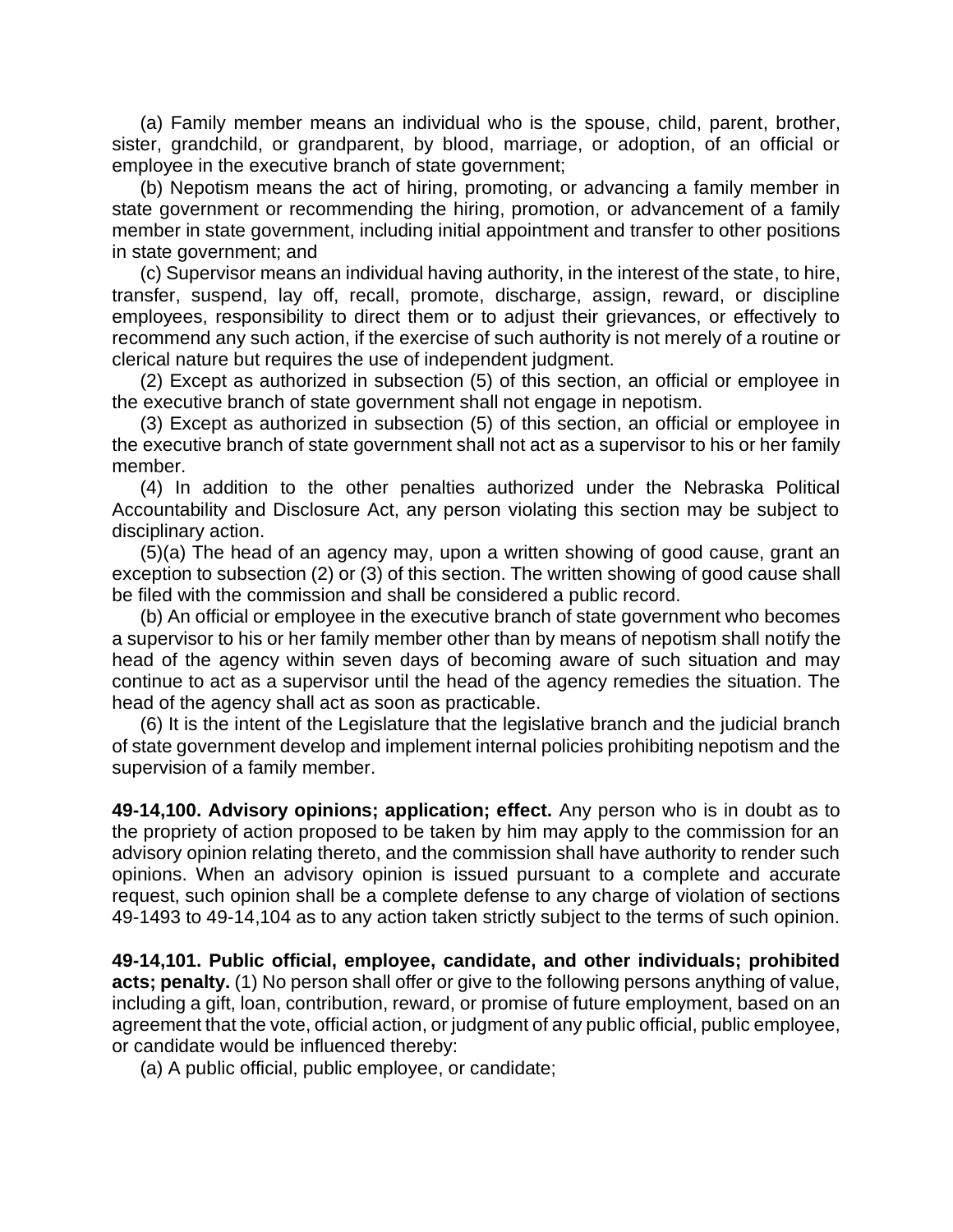(b) A member of the immediate family of an individual listed in subdivision (a) of this subsection; or

(c) A business with which an individual listed under subdivision (a) or (b) of this subsection is associated.

(2) No person listed in subsection (1) of this section shall solicit or accept anything of value, including a gift, loan, contribution, reward, or promise of future employment based on an agreement that the vote, official action, or judgment of the public official, public employee, or candidate would be influenced thereby.

(3) Except as provided in section 23-3113, any person violating this section shall be guilty of a Class III misdemeanor, except that no vote by any member of the Legislature shall subject such member to any criminal sanction under this section.

**49-14,101.01. Financial gain; gift of travel or lodging; prohibited acts; violation; penalty; permissible activities and uses.** (1) A public official or public employee shall not use or authorize the use of his or her public office or any confidential information received through the holding of a public office to obtain financial gain, other than compensation provided by law, for himself or herself, a member of his or her immediate family, or a business with which the individual is associated.

(2) A public official or public employee shall not use or authorize the use of personnel, resources, property, or funds under his or her official care and control other than in accordance with prescribed constitutional, statutory, and regulatory procedures or use such items, other than compensation provided by law, for personal financial gain.

(3) Unless otherwise restricted by an employment contract, a collective-bargaining agreement, or a written agreement or policy approved by a government body, a public official or public employee may use a telecommunication system, a cellular telephone, an electronic handheld device, or a computer under the control of a government body for email, text messaging, a local call, or a long-distance call to a child at home, a teacher, a doctor, a day care center, a baby-sitter, a family member, or any other person to inform any such person of an unexpected schedule change or for other essential personal business. Any such communication shall be kept to a minimum and shall not interfere with the conduct of public business. A public official or public employee shall be responsible for payment or reimbursement of charges, if any, that directly result from any such communication. An agency or government body may establish procedures for reimbursement of charges pursuant to this subsection.

(4) A public official shall not accept a gift of travel or lodging or a gift of reimbursement for travel or lodging if the gift is made so that a member of the public official's immediate family can accompany the public official in the performance of his or her official duties.

(5) A member of the immediate family of a public official shall not accept a gift of travel or lodging or a gift of reimbursement for travel or lodging if the gift is made so that a member of the public official's immediate family can accompany the public official in the performance of his or her official duties.

(6) This section does not prohibit the Executive Board of the Legislative Council from adopting policies that allow a member of the Legislature to install and use with private funds a telephone line, telephone, and telefax machine in his or her public office for private purposes.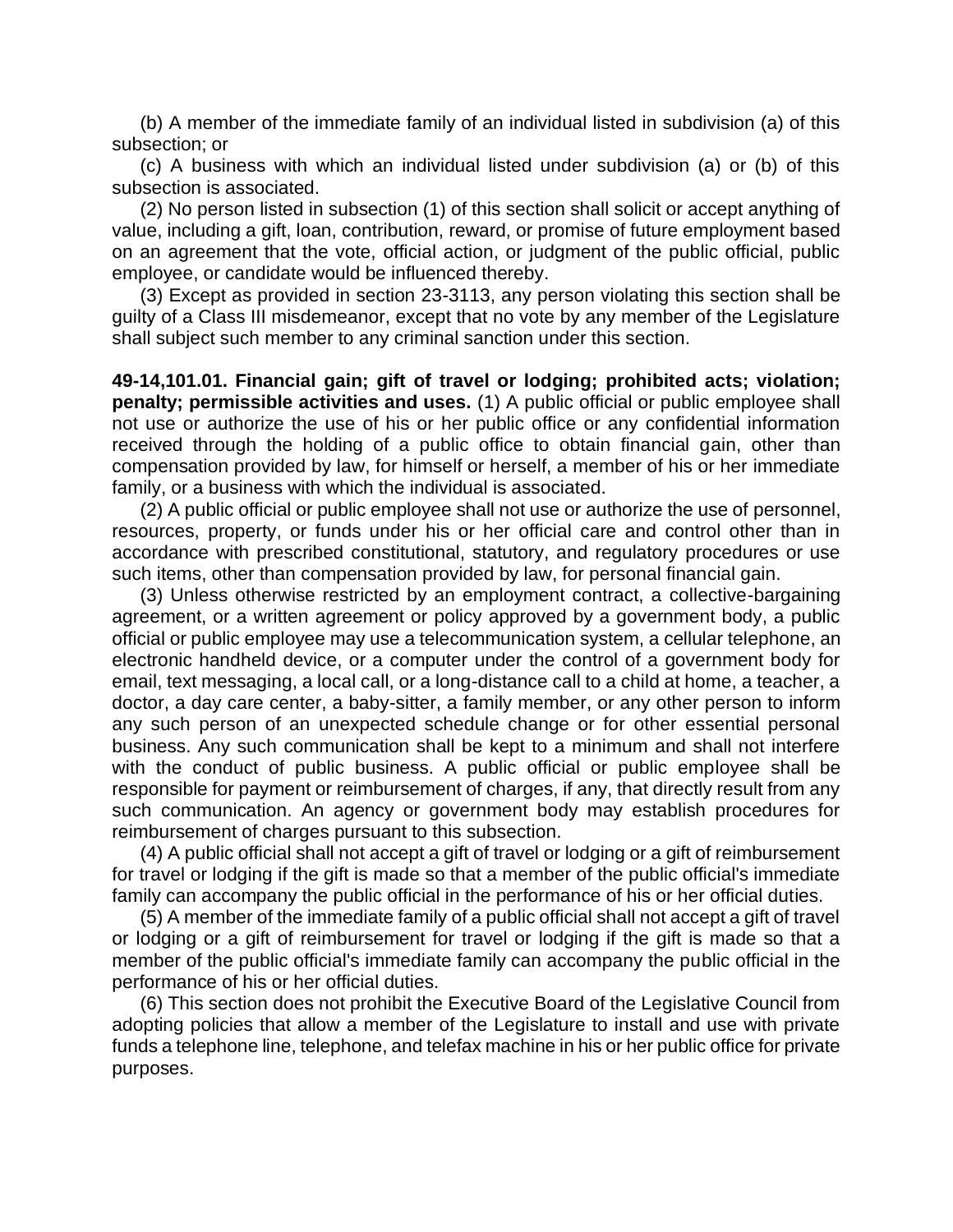(7) Except as provided in section 23-3113, any person violating this section shall be guilty of a Class III misdemeanor, except that no vote by any member of the Legislature shall subject such member to any criminal sanction under this section.

**49-14,101.02. Public official or public employee; use of public resources or funds; prohibited acts; exceptions.** (1) For purposes of this section, public resources means personnel, property, resources, or funds under the official care and control of a public official or public employee.

(2) Except as otherwise provided in this section, a public official or public employee shall not use or authorize the use of public resources for the purpose of campaigning for or against the nomination or election of a candidate or the qualification, passage, or defeat of a ballot question.

(3) This section does not prohibit a public official or public employee from making government facilities available to a person for campaign purposes if the identity of the candidate or the support for or opposition to the ballot question is not a factor in making the government facility available or a factor in determining the cost or conditions of use.

(4) This section does not prohibit a governing body from discussing and voting upon a resolution supporting or opposing a ballot question or a public corporation organized under Chapter 70 from otherwise supporting or opposing a ballot question concerning the sale or purchase of its assets.

(5) This section does not prohibit a public official or a public employee under the direct supervision of a public official from responding to specific inquiries by the press or the public as to his or her opinion regarding a ballot question or from providing information in response to a request for information.

(6) This section does not prohibit a member of the Legislature from making use of public resources in expressing his or her opinion regarding a candidate or a ballot question or from communicating that opinion. A member is not authorized by this section to utilize mass mailings or other mass communications at public expense for the purpose of campaigning for or against the nomination or election of a candidate. A member is not authorized by this section to utilize mass mailings at public expense for the purpose of qualifying, supporting, or opposing a ballot question.

(7) This subsection applies to public officials other than members of the Legislature provided for in subsection (6) of this section. This section does not prohibit, in the normal course of his or her duties, a public official or a public employee under the direct supervision of a public official from using public resources to research and prepare materials to assist the government body for which the individual is a public official or public employee in determining the effect of the ballot question on the government body. This section does not authorize mass mailings, mass duplication, or other mass communications at public expense for the purpose of qualifying, supporting, or opposing a ballot question. Mass communications shall not include placing public records demonstrating the consequences of the passage or defeat of a ballot question affecting the government body for which the individual is a public official or public employee on existing web sites of such government body.

(8) Nothing in this section prohibits a public official from campaigning for or against the qualification, passage, or defeat of a ballot question or the nomination or election of a candidate when no public resources are used.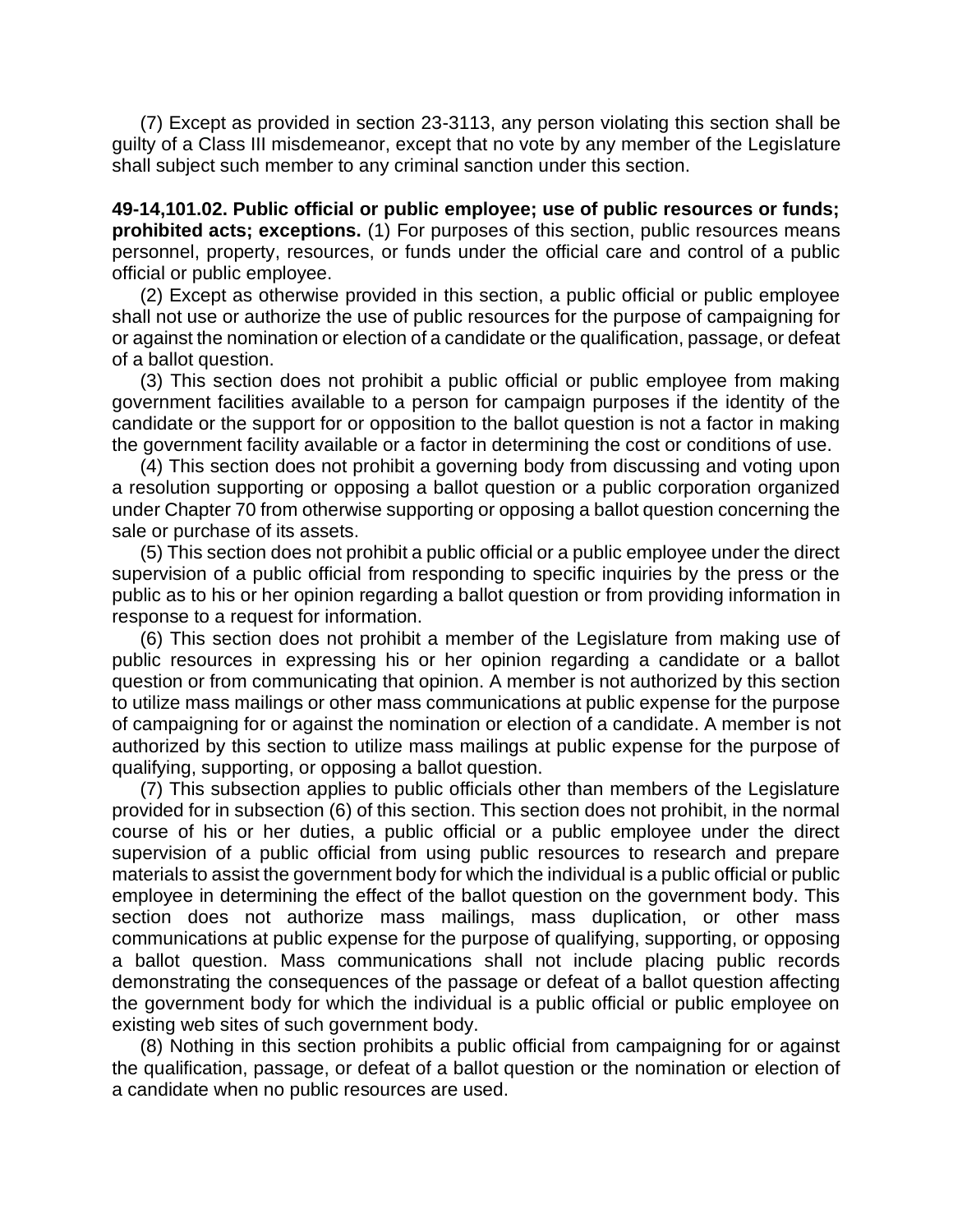(9) Nothing in this section prohibits a public employee from campaigning for or against the qualification, passage, or defeat of a ballot question or the nomination or election of a candidate when no public resources are used. Except as otherwise provided in this section, a public employee shall not engage in campaign activity for or against the qualification, passage, or defeat of a ballot question or the nomination or election of a candidate while on government work time or when otherwise engaged in his or her official duties.

(10) This section does not prohibit an employee of the Legislature from using public resources consistent with this section for the purpose of researching or campaigning for or against the qualification, passage, or defeat of a ballot question if the employee is under the direction and supervision of a member of the Legislature.

(11) Nothing in this section prohibits a public official or public employee from identifying himself or herself by his or her official title.

**49-14,101.03. Public official or public employee; incidental or de minimis use of public resources; permissible activities and uses.** (1) Any use of public resources by a public official or public employee which is incidental or de minimis shall not constitute a violation of section [49-14,101.01](https://nebraskalegislature.gov/laws/statutes.php?statute=49-14,101.01) or [49-14,101.02.](https://nebraskalegislature.gov/laws/statutes.php?statute=49-14,101.02)

(2) For purposes of sections [49-14,101.01](https://nebraskalegislature.gov/laws/statutes.php?statute=49-14,101.01) and [49-14,101.02,](https://nebraskalegislature.gov/laws/statutes.php?statute=49-14,101.02) a resource of government, including a vehicle, shall not be considered a public resource and personal use shall not be prohibited if (a) the use of the resource for personal purposes is part of the public official's or public employee's compensation provided in an employment contract or a written policy approved by a government body and (b) the personal use of the resource as compensation is reported in accordance with the Internal Revenue Code of 1986, as amended, and taxes, if any, are paid. If authorized by the contract or policy, the resource may be used whether or not the public official or public employee is engaged in the duties of his or her public office or public employment.

(3) Use of a government vehicle by a public official or public employee to travel to a designated location or the home of the public official or public employee is permissible when the primary purpose of the travel serves a government purpose and the use is pursuant to a written policy approved by a government body.

(4) Use of a government Internet network by a member of the Legislature for essential personal business is permissible when the member is serving in the member's official capacity and such use is pursuant to a written policy approved by the Executive Board of the Legislative Council.

(5) Pursuant to a collective-bargaining agreement, a public facility may be used by a bargaining unit to meet regarding activities of the union or bargaining unit. This section shall not authorize the use of public resources for the purpose of campaigning for or against the nomination or election of a candidate or the qualification, passage, or defeat of a ballot question.

(6) Nothing in the Nebraska Political Accountability and Disclosure Act prohibits a public official or public employee from using his or her personal cellular telephone, electronic handheld device, or computer to access a wireless network to which access is provided to the public by a government body.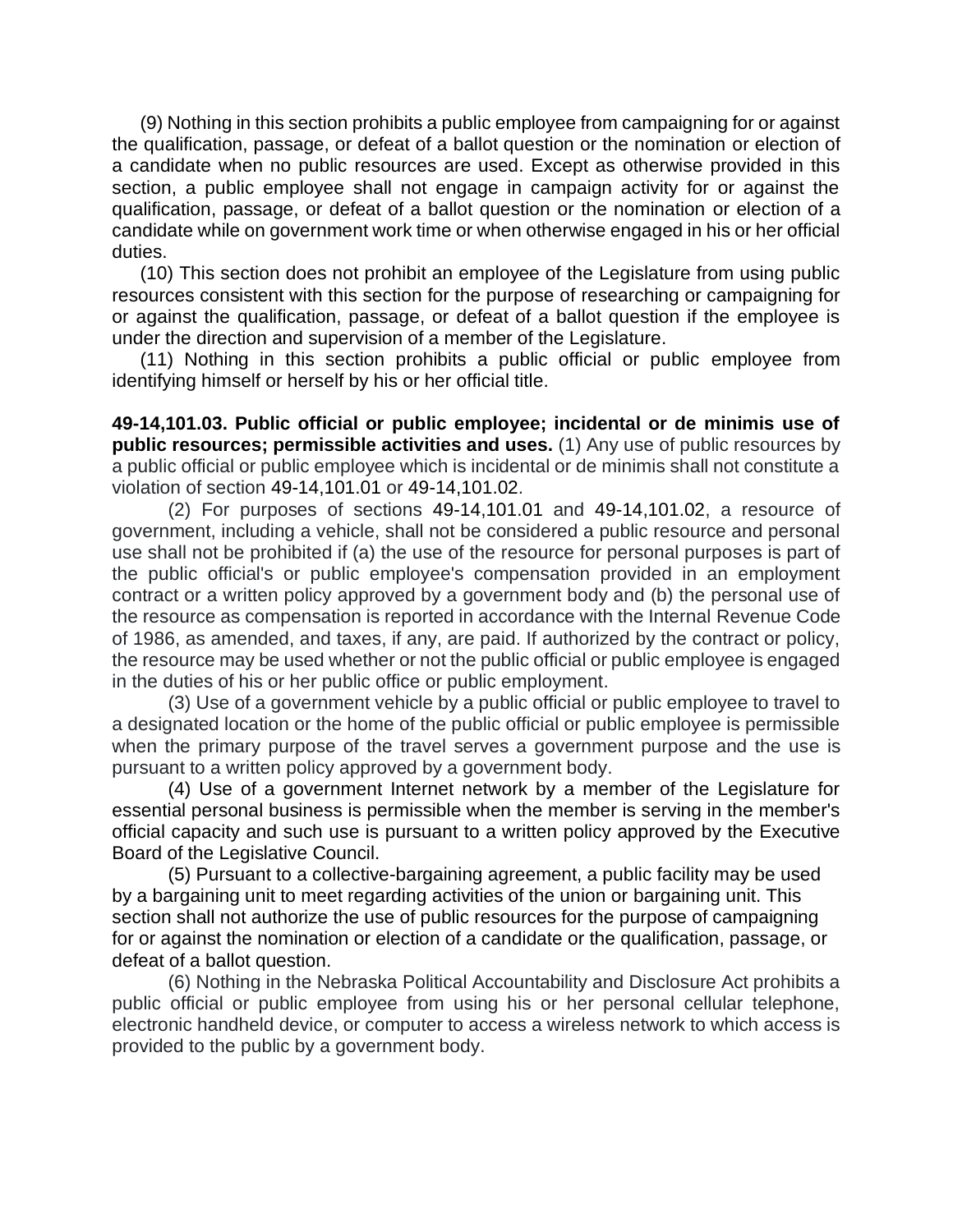**49-14,102. Contracts with government bodies; procedure; powers of certain cities; purpose.** (1) Except as otherwise provided by law, no public official or public employee, a member of that individual's immediate family, or business with which the individual is associated shall enter into a contract valued at two thousand dollars or more, in any one year, with a government body unless the contract is awarded through an open and public process.

(2) For purposes of this section, an open and public process includes prior public notice and subsequent availability for public inspection during the regular office hours of the contracting government body of the proposals considered and the contract awarded.

(3) No contract may be divided for the purpose of evading the requirements of this section.

(4) This section shall not apply to a contract when the public official or public employee does not in any way represent either party in the transaction.

(5) Notwithstanding any other provision of this section, any city of the metropolitan, primary, or first class may prohibit contracts over a specific dollar amount in which a public official or a public employee of such city may have an interest.

(6) This section prohibits public officials and public employees from engaging in certain activities under circumstances creating a substantial conflict of interest. This section is not intended to penalize innocent persons, and a contract shall not be absolutely void by reason of this section.

(7) This section does not apply to contracts covered by sections 49-14,103.01 to 49- 14,103.06.

**49-14,103. Contract; conflict of interest; voidable; decree.** (1) A contract involving a prohibited conflict of interest under section 49-14,102 shall be voidable only by decree of a court of proper jurisdiction in an action brought by any citizen of this state as to any person that entered into the contract or took assignment thereof, with actual knowledge of the prohibited conflict. In the case of a person other than an individual, the actual knowledge must be that of an individual or body finally approving the contract for the person.

(2) An action to void any contract shall be brought within one year after discovery of circumstances suggesting the existence of a violation.

(3) Any such decree voiding such contract may, to meet the ends of justice, provide for the reimbursement of any person for the reasonable value of all money, goods, material, labor, or services furnished under the contract, to the extent that the state or political subdivision has benefited thereby.

(4) Sections 49-14,102 and 49-14,103 shall not apply to a contract for labor which is negotiated or is being negotiated pursuant to the laws of this state.

**49-14,103.01. Officer, defined; interest in contract prohibited; when.** (1) For purposes of sections [49-14,103.01](https://nebraskalegislature.gov/laws/statutes.php?statute=49-14,103.01) to [49-14,103.06,](https://nebraskalegislature.gov/laws/statutes.php?statute=49-14,103.06) unless the context otherwise requires, officer means (a) a member of the board of directors of a natural resources district, (b) a member of the board of directors of a district organized under Chapter 70, (c) a member of any board or commission of any county, school district, city, or village which spends and administers its own funds, who is dealing with a contract made by such board or commission, (d) any elected county, school district, educational service unit, city, or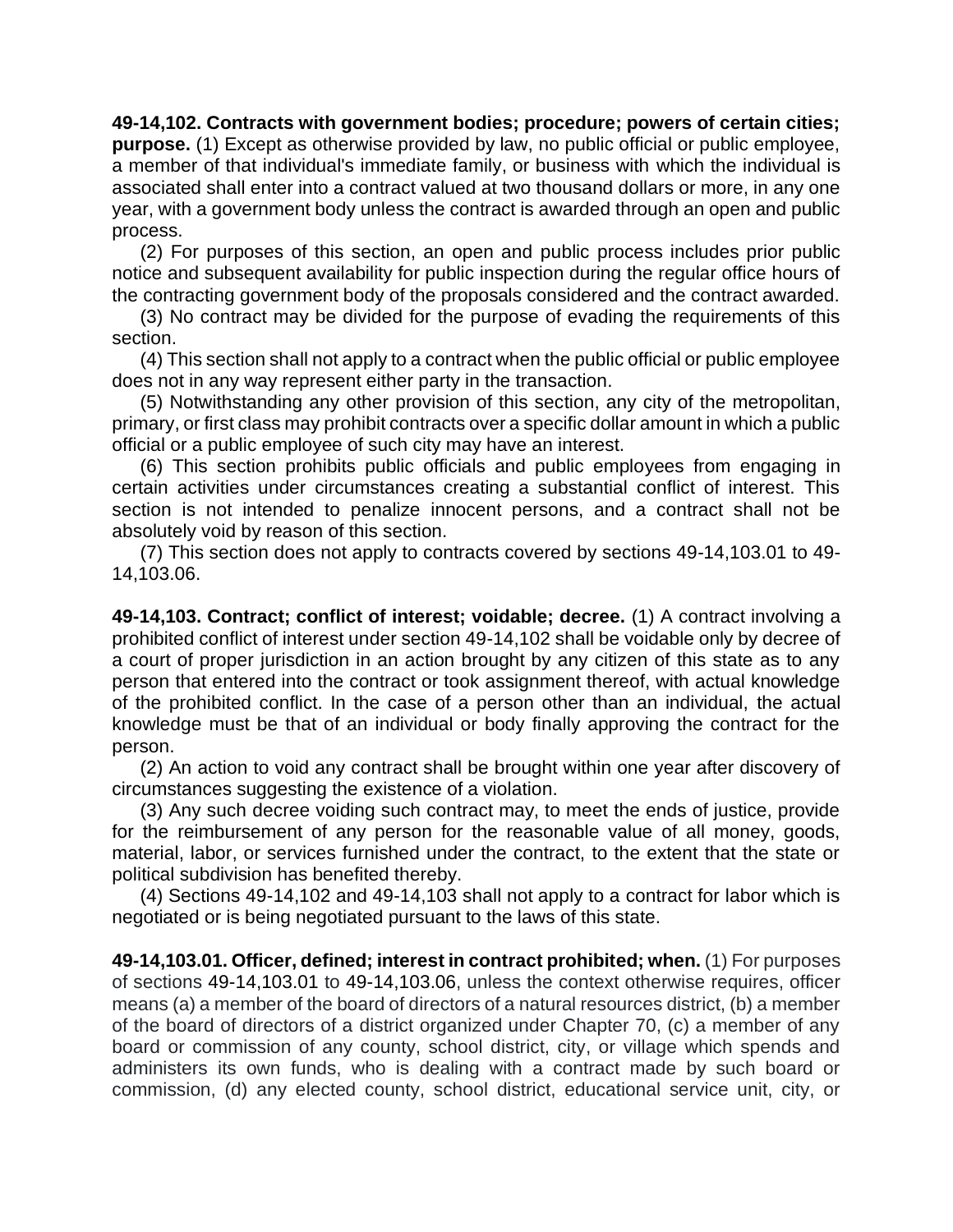village official, and (e) a member of any board of directors or trustees of a hospital district as provided by the Nebraska Local Hospital District Act or a county hospital as provided by sections [23-3501](https://nebraskalegislature.gov/laws/statutes.php?statute=23-3501) to [23-3519.](https://nebraskalegislature.gov/laws/statutes.php?statute=23-3519) Officer does not mean volunteer firefighters or ambulance drivers with respect to their duties as firefighters or ambulance drivers.

(2) Except as provided in section [49-1499.04](https://nebraskalegislature.gov/laws/statutes.php?statute=49-1499.04) or [70-624.04,](https://nebraskalegislature.gov/laws/statutes.php?statute=70-624.04) no officer may have an interest in any contract to which his or her governing body, or anyone for its benefit, is a party. The existence of such an interest in any contract shall render the contract voidable by decree of a court of competent jurisdiction as to any person who entered into the contract or took assignment of such contract with actual knowledge of the prohibited conflict.

(3) An action to have a contract declared void under this section may be brought by the county attorney, the governing body, or any resident within the jurisdiction of the governing body and shall be brought within one year after the contract is signed or assigned. The decree may provide for the reimbursement of any person for the reasonable value of all money, goods, material, labor, or services furnished under the contract, to the extent that the governing body has benefited thereby.

(4) The prohibition in this section shall apply only when the officer or his or her parent, spouse, or child (a) has a business association as defined in sectio[n 49-1408](https://nebraskalegislature.gov/laws/statutes.php?statute=49-1408) with the business involved in the contract or (b) will receive a payment, fee, or commission as a result of the contract.

(5) The prohibition in this section does not apply if the contract is an agenda item approved at a board meeting and the interested officer:

(a) Makes a declaration on the record to the governing body responsible for approving the contract regarding the nature and extent of his or her interest prior to official consideration of the contract;

(b) Does not vote on the matters of granting the contract, making payments pursuant to the contract, or accepting performance of work under the contract, or similar matters relating to the contract, except that if the number of members of the governing body declaring an interest in the contract would prevent the body with all members present from securing a quorum on the issue, then all members may vote on the matters; and

(c) Does not act for the governing body which is party to the contract as to inspection or performance under the contract in which he or she has an interest.

(6) The receiving of deposits, cashing of checks, and buying and selling of warrants and bonds of indebtedness of any such governing body by a financial institution shall not be considered a contract for purposes of this section. The ownership of less than five percent of the outstanding shares of a corporation shall not constitute an interest within the meaning of this section.

(7) If an officer's parent, spouse, or child is an employee of his or her governing body, the officer may vote on all issues of the contract which are generally applicable to (a) all employees or (b) all employees within a classification and do not single out his or her parent, spouse, or child for special action.

(8) Section [49-14,102](https://nebraskalegislature.gov/laws/statutes.php?statute=49-14,102) does not apply to contracts covered by sections [49-](https://nebraskalegislature.gov/laws/statutes.php?statute=49-14,103.01) [14,103.01](https://nebraskalegislature.gov/laws/statutes.php?statute=49-14,103.01) to [49-14,103.06.](https://nebraskalegislature.gov/laws/statutes.php?statute=49-14,103.06)

(9)(a) This section does not prohibit a director of a natural resources district from acting as a participant in any of the conservation or other general district programs which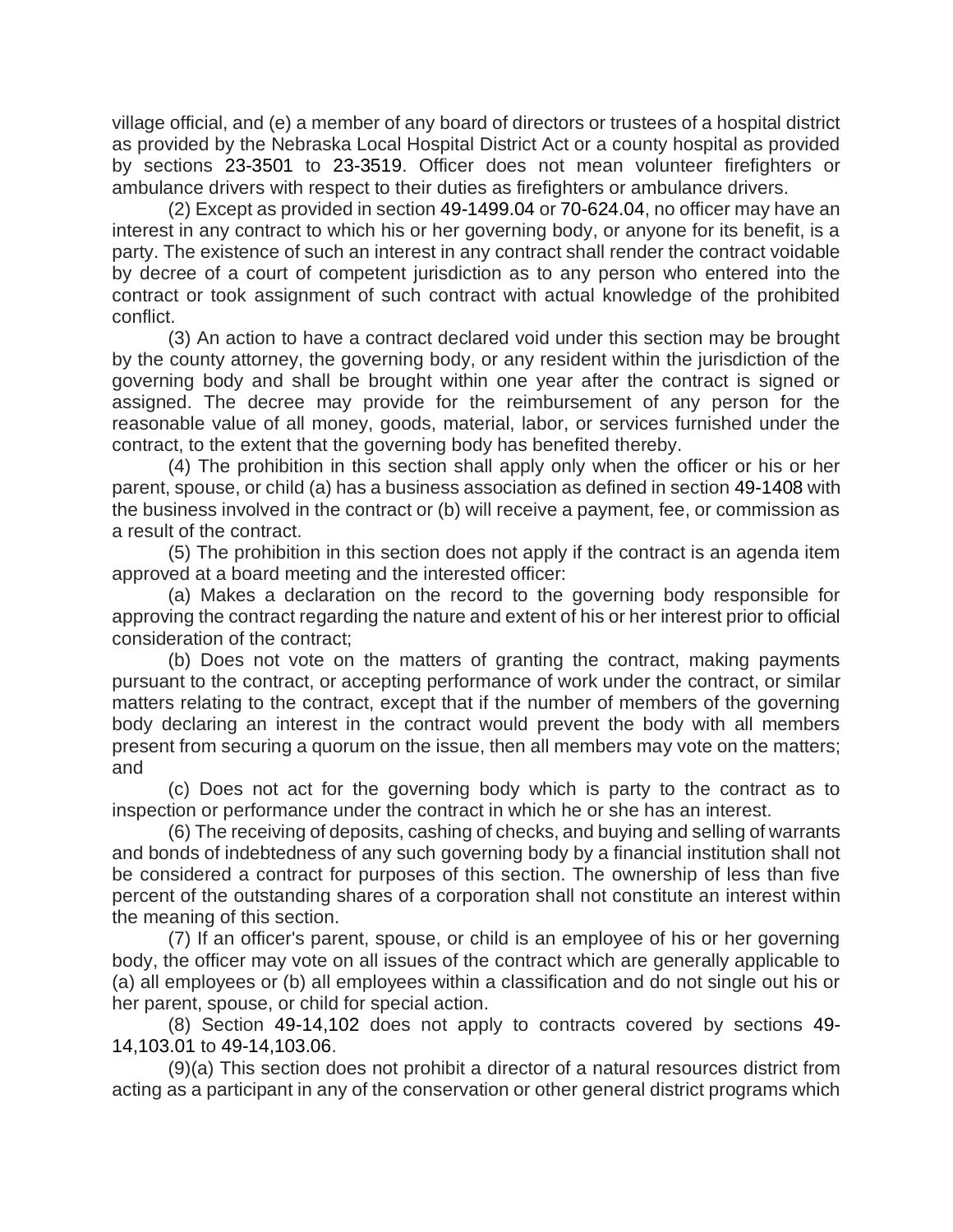are available for like participation to other residents and landowners of the district or from granting, selling, or otherwise transferring to such district any interest in real property necessary for the exercise of its powers and authorities if the cost of acquisition thereof is equal to or less than that established by a board of three credentialed real property appraisers or by a court of competent jurisdiction in an eminent domain proceeding.

(b) District payments to a director of a natural resources district of the market value for real property owned by him or her and needed for district projects, or for cost sharing for conservation work on such director's land or land in which a director may have an interest, shall not be deemed subject to this section.

**49-14,103.02. Contract with officer; information required; ledger maintained.** (1) The person charged with keeping records for each governing body shall maintain separately from other records a ledger containing the information listed in subdivisions (1)(a) through (e) of this section about every contract entered into by the governing body in which an officer of the body has an interest and for which disclosure is made pursuant to section 49-14,103.01. Such information shall be kept in the ledger for five years from the date of the officer's last day in office and shall include the:

- (a) Names of the contracting parties;
- (b) Nature of the interest of the officer in question;
- (c) Date that the contract was approved by the governing body;
- (d) Amount of the contract; and
- (e) Basic terms of the contract.

(2) The information supplied relative to the contract shall be provided no later than ten days after the contract has been signed by both parties. The ledger kept pursuant to this section shall be available for public inspection during the normal working hours of the office in which it is kept.

**49-14,103.03. Open account with officer; how treated.** (1) An open account established for the benefit of any governing body with a business in which an officer has an interest shall be deemed a contract subject to sections 49-14,103.01 to 49-14,103.06.

(2) The statement required to be filed by section 49-14,103.02 shall be filed within ten days after such account is opened. Thereafter, the person charged with keeping records for such governing body shall maintain a running account of amounts purchased on the open account.

(3) Purchases made from petty cash or a petty cash fund shall not be subject to sections 49-14,103.01 to 49-14,103.06.

**49-14,103.04. Violations; penalties.** (1) Any officer who knowingly violates sections 49- 14,103.01 to 49-14,103.03 shall be guilty of a Class III misdemeanor.

(2) Any officer who negligently violates sections 49-14,103.01 to 49-14,103.03 shall be guilty of a Class V misdemeanor.

**49-14,103.05. Governing body; prohibit certain contracts.** Notwithstanding sections 49-14,103.01 to 49-14,103.03, any governing body may prohibit contracts over a specific dollar amount in which an officer of such body may have an interest.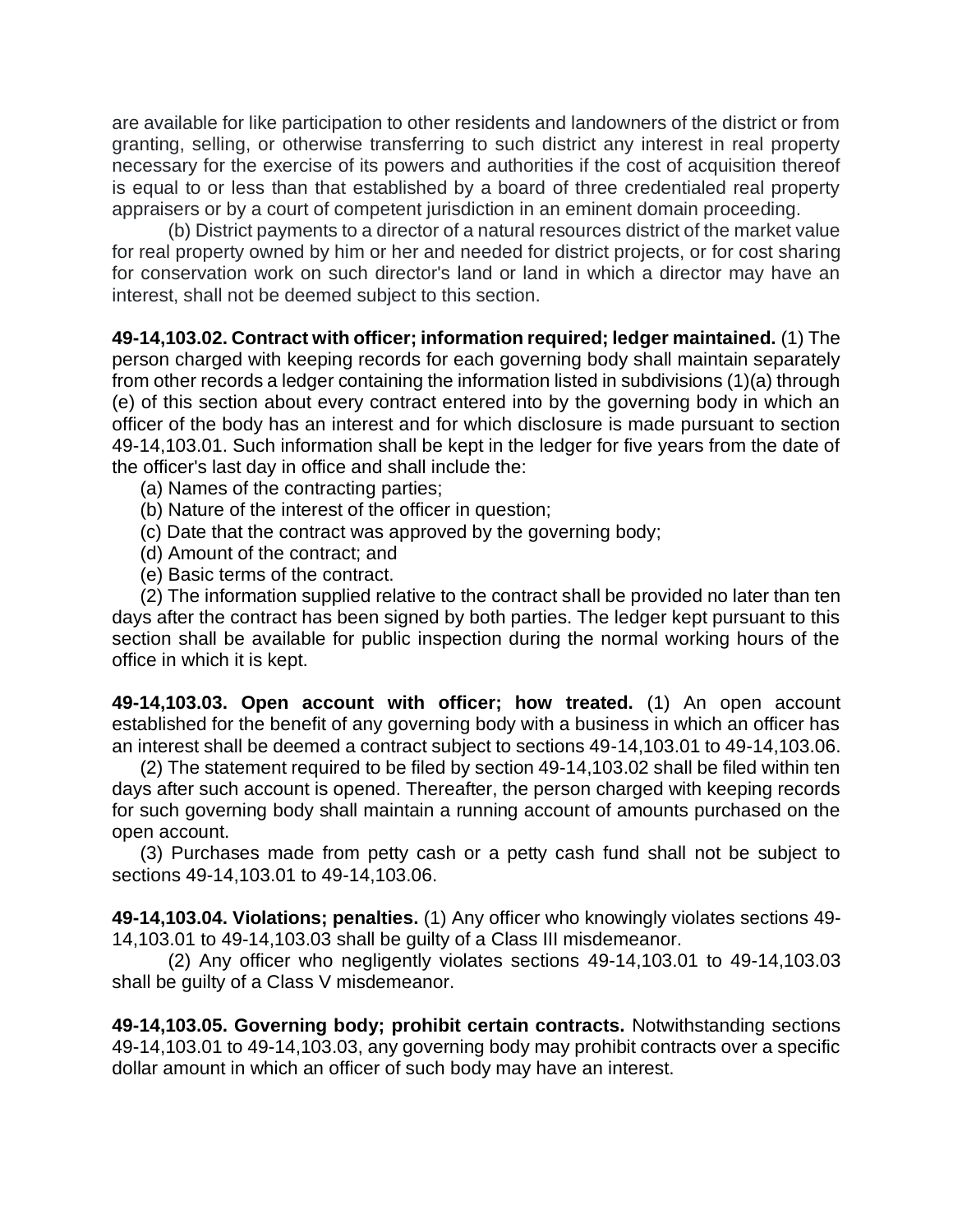**49-14,103.06. Governing body; exempt certain contracts.** Any governing body may exempt from sections 49-14,103.01 to 49-14,103.03 contracts involving one hundred dollars or less in which an officer of such body may have an interest.

**49-14,103.07. Filing of potential conflict of interest statement not required; when.** Individuals required to make disclosures pursuant to section 49-1499.04 or sections 49- 14,103.01 to 49-14,103.06 shall not be required to file potential conflict of interest statements pursuant to section 49-1499.03.

**49-14,104. Official or full-time employee of executive branch; not to represent a person or act as an expert witness; when; violation; penalty.** (1) An official or fulltime employee of the executive branch of state government shall not represent a person or act as an expert witness for compensation before a government body when the action or nonaction of the government body is of a nonministerial nature, except in a matter of public record in a court of law.

(2) This prohibition shall not apply to an official or employee acting in an official capacity.

(3) Any person violating this section shall be guilty of a Class III misdemeanor.

**49-14,105. Nebraska Accountability and Disclosure Commission; established; members; appointment; procedure.** There is hereby established the Nebraska Accountability and Disclosure Commission. The commission shall be composed of nine members, including the Secretary of State. The eight appointed members shall be appointed, subject to the provisions of section 49-14,110, as follows: (1) Four members shall be appointed by the Governor in the following manner:

(a) One member from each of two lists submitted by the Legislature. Each list shall contain at least five individuals who are qualified to serve pursuant to section 49-14,106 and subsection (2) of section 49-14,111; and

(b) Two members from the citizenry of the state at large; and

(2) Four members shall be appointed by the Secretary of State in the following manner:

(a) One member from a list of at least five individuals who are qualified to serve pursuant to section 49-14,106 and subsection (2) of section 49-14,111 submitted by the Democrat state chairperson;

(b) One member from a list of at least five individuals who are qualified to serve pursuant to section 49-14,106 and subsection (2) of section 49-14,111 submitted by the Republican state chairperson; and

(c) Two members from the citizenry of the state at large.

**49-14,106. Commission members; appointment.** The Governor and Secretary of State shall make their appointments in such a manner as to assure that not more than four of the eight appointed members of the commission shall be from the same political party and at least one member shall be registered as an independent and such person shall have been so registered for at least two years prior to his appointment. The appointments provided for in subdivisions (1)(a), (2)(a), and (2)(b) of section 49-14,105 shall be made prior to any other appointments. The appointment provided for in subdivision (1)(b) of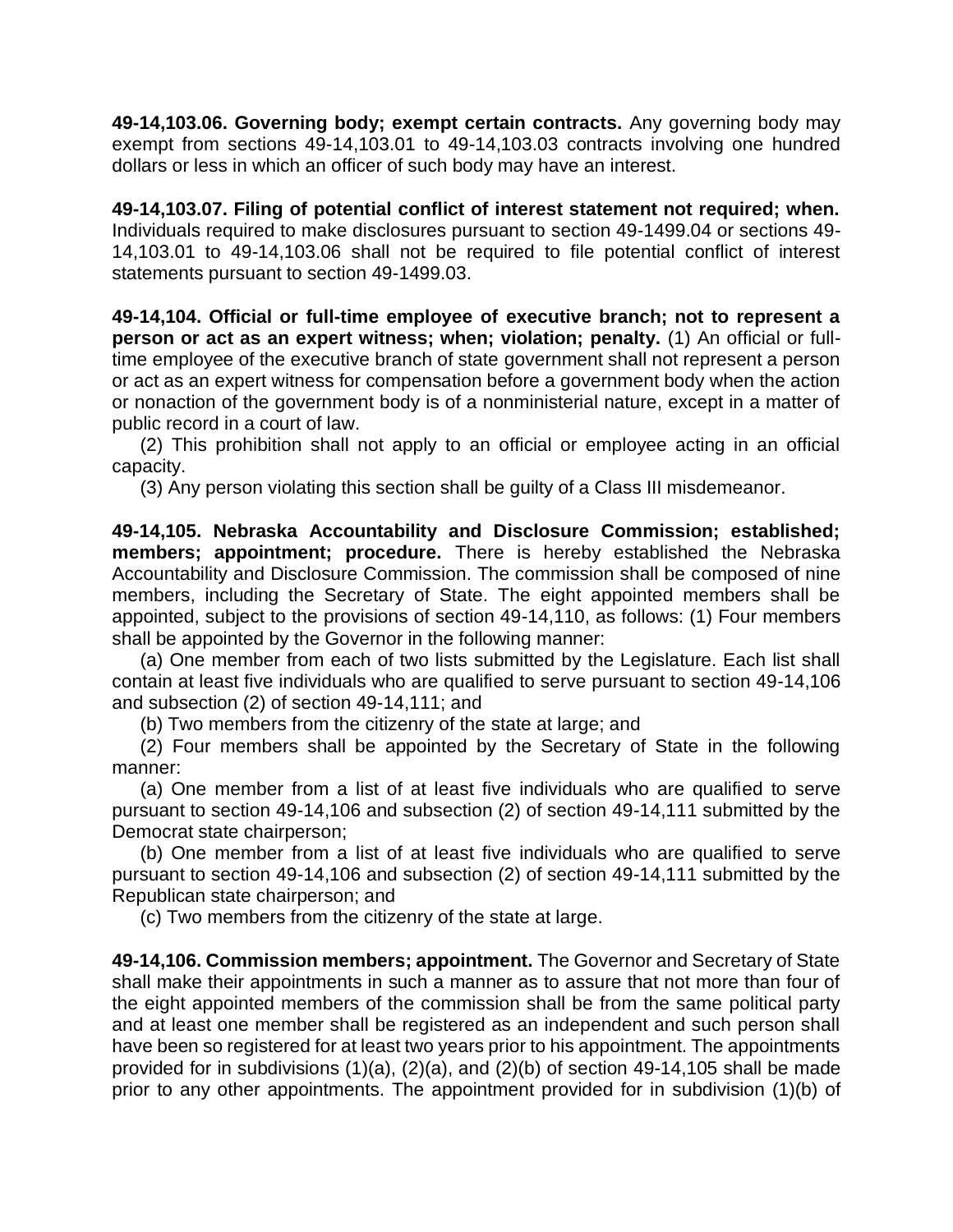section 49-14,105 shall precede the appointment provided for in subdivision (2)(c) of section 49-14,105.

**49-14,107. Memberships on commission; increased; when; manner.** If a political party other than a legally recognized party shall receive at least five percent of the entire vote of the state at a general election, the membership of the commission shall be increased by one. The additional member shall be appointed by the Governor from a list of at least five individuals who are qualified to serve pursuant to section 49-14,106 and subsection (2) of section 49-14,111 submitted by the state chairperson of the political party receiving such five percent vote and shall be subject to confirmation by the Legislature in the same manner as the other appointed commissioners are selected and confirmed. If two or more of the individuals whose names appear on such list submitted to the Governor are unwilling to withdraw from activities or resign from positions as required by section 49-14,114, the Governor shall follow the procedure prescribed in section 49-14,112. Should any political party fail to poll at least five percent of the entire vote of the state at a general election, the position of that party shall be terminated, except that any person serving as a member may serve to the end of that person's term.

**49-14,108. Commission; members; file a statement of financial interests; when.** Each person appointed to the commission by the Governor or the Secretary of State shall file with the commission a statement of financial interests, pursuant to sections 49-1493 to 49-14,104 prior to assuming his or her duties or prior to the legislative confirmation hearing, whichever occurs first.

**49-14,109. Legislative committee; conduct open hearings of persons appointed to the commission.** The appropriate legislative committee, to be determined under the rules of the Legislature, shall conduct open hearings with respect to the qualifications of each person appointed to the commission and submitted for approval by the Governor or the Secretary of State, and under no circumstances may such hearings be closed to the public. Hearings need not be held regarding a person who has, in a written letter to the Governor, withdrawn his or her name from consideration.

**49-14,110. Commission; appointments; legislative approval.** All appointments whether initial or subsequent shall be subject to the approval of a majority of the members of the Legislature, if the Legislature is in session. If the Legislature is not in session, any appointment shall be temporary until the next session of the Legislature, at which time a majority of the members of the Legislature may approve or disapprove such appointment.

**49-14,111. Commission; members; terms.** (1) The appointed members of the commission shall serve for terms of six years, except that, of the members first appointed:

(a) The Governor shall designate (i) one individual from a list submitted by the Legislature to serve a term of one year; (ii) the individual appointed at large to serve a term of three years; (iii) one individual from a list submitted by the Legislature to serve a term of five years; and (iv) an additional individual appointed at large to serve a term of six years; and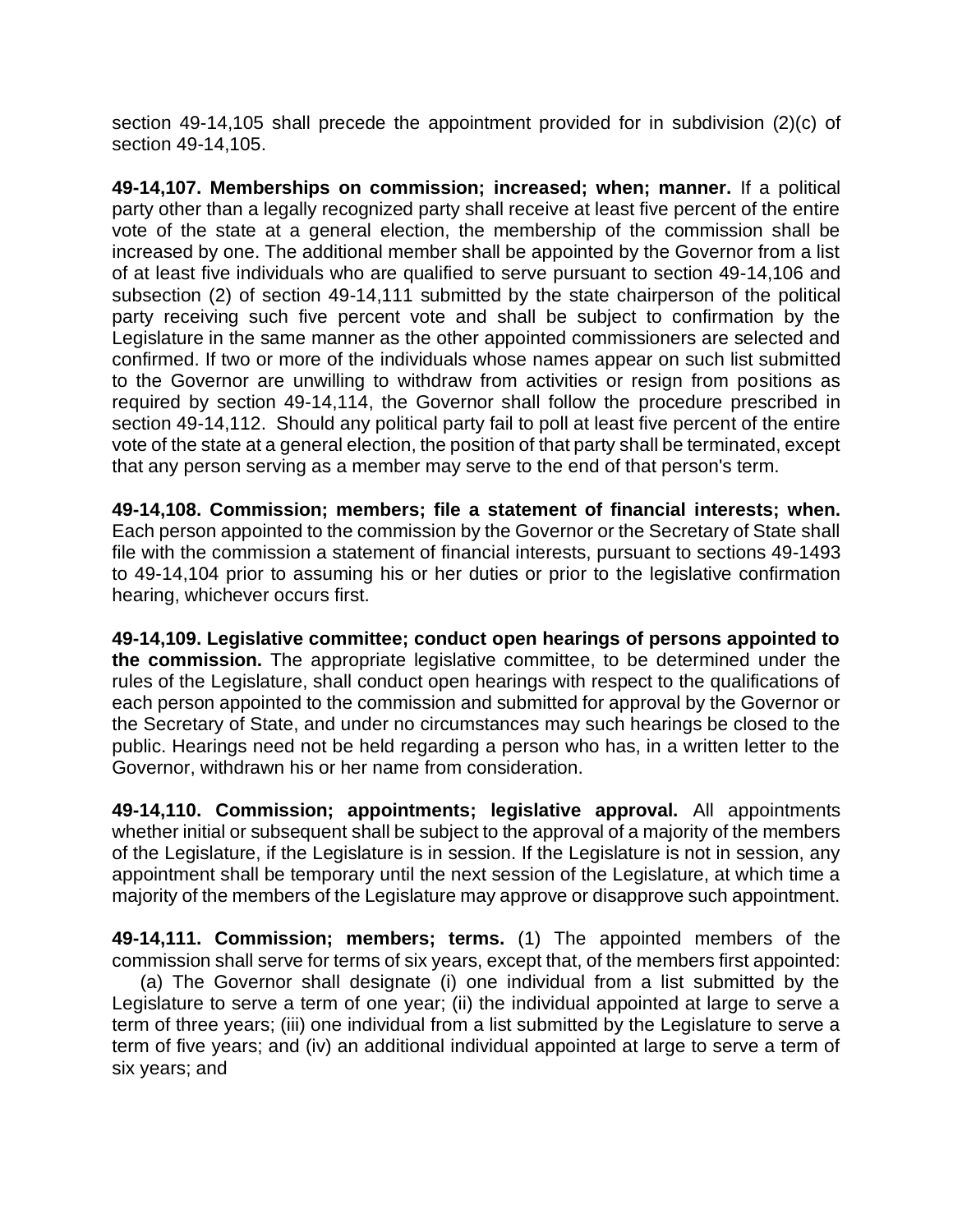(b) The Secretary of State shall designate (i) the individual from the list submitted by the Democrat state chairperson to serve a term of two years; (ii) the individual appointed at large to serve a term of four years; (iii) the individual from the list submitted by the Republican state chairperson to serve a term of six years; and (iv) the additional individual appointed at large to serve a term of six years.

(2) All succeeding appointments to the commission shall be made in the same manner as the original appointments are made and succeeding appointees shall have the same qualifications as their predecessors. Each such appointment shall be made in such a manner so that by succeeding appointments the appointed membership of the commission consists of not more than three members from any one congressional district.

**49-14,112. Commission; members; vacancy; how filled.** (1) When a vacancy occurs by expiration of a term of office or otherwise, which vacancy is subject to an appointment from a list pursuant to the provisions of section 49-14,105 such list shall be submitted to the Governor or the Secretary of State not later than thirty days after such vacancy occurs.

(2) If the appointment is subject to a list pursuant to subdivision (1)(a) of section 49- 14,105, and the Legislature is not in session, such list may be submitted by the Executive Board of the Legislative Council.

(3) The Governor or the Secretary of State shall make his or her appointment within thirty days of receiving the list provided for in section 49-14,105 unless two or more of the individuals whose names appear on the list are unwilling to withdraw from activities or resign from positions as required by section 49-14,114. If such individuals are unwilling to so withdraw or resign, the Governor or the Secretary of State shall notify the provider of the list. Within thirty days after such notification is received, a new list of names of at least five individuals shall be submitted to the Governor or Secretary of State. Such new list shall not include the individuals included in the initial list who were unwilling to withdraw from activities or resign from positions as required by section 49-14,114.

(4) The Governor or Secretary of State shall appoint an individual from the new list within thirty days of receipt unless two or more of the individuals whose names appear on the second list are unwilling to withdraw from activities or resign from positions as required by section 49-14,114. In such event, the Governor or Secretary of State shall appoint an individual of his or her own choosing within thirty days after the receipt of the new list.

(5) If the Governor or Secretary of State does not receive the initial list within thirty days of a vacancy, the Governor or Secretary of State may make an appointment of his or her own choosing. If the Governor or Secretary of State does not receive the second list within thirty days after notification to the provider of the list, the Governor or Secretary of State may make an appointment of his or her own choosing.

(6) All appointments of the Governor or Secretary of State shall be subject to sections 49-14,106 and 49-14,110 and subsection (2) of section 49-14,111.

(7) No individual appointed to the commission shall serve more than one full six-year term on the commission.

**49-14,113. Individual appointed to fill a vacancy; term.** An individual appointed to fill a vacancy, occurring other than by the expiration of a term of office, shall be appointed for the unexpired term of the member such individual succeeds and shall be eligible for appointment to one full six-year term thereafter.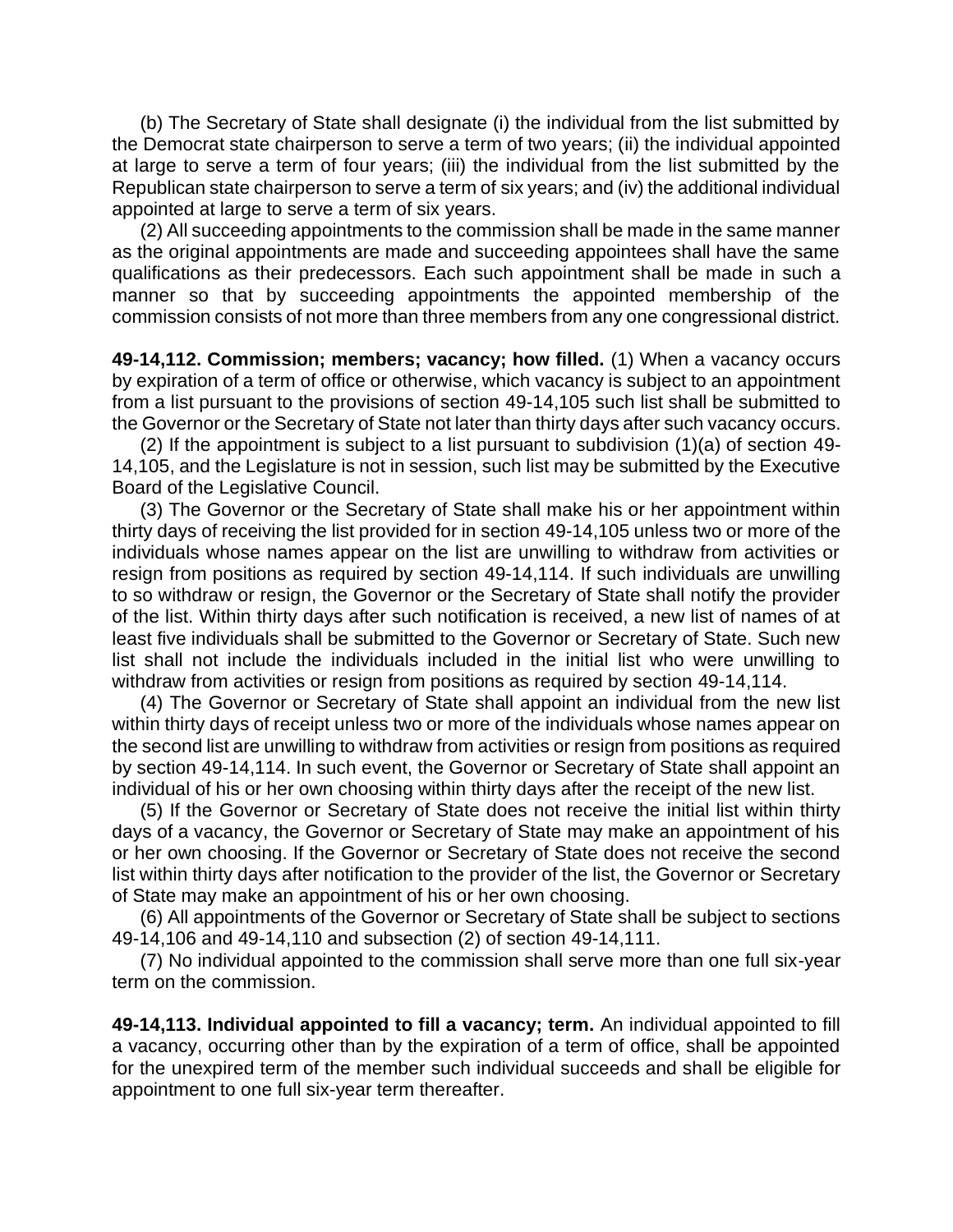**49-14,114. Commission; appointed members; prohibited acts; resignation required; when.** (1) No appointed individual, while a member of the commission, shall engage in any activity or hold any position or office which is regulated by the commission as follows: (a) Lobbying; (b) being a public official, a public employee, or a state elective official; (c) campaigning for the election or appointment of himself or herself to an elective public office; or (d) holding an office in any political party or political committee.

(2) An appointed individual shall withdraw from any activity and resign from any position or office regulated by the commission prior to beginning his or her term on the commission.

(3) Nothing in this section shall be construed to limit an appointed individual's right to vote in any election or to limit his or her right to make contributions.

**49-14,115. Member or employee of commission; confidential information; disclosure, when; violation; penalty.** No member or employee of the commission shall disclose or discuss any statements, reports, records, testimony, or other information or material deemed confidential by the Nebraska Political Accountability and Disclosure Act unless ordered by a court or except as necessary in the proper performance of such member's or employee's duties under the act. Any member who violates this section shall be guilty of a Class III misdemeanor.

**49-14,116. Commission; members; removal; procedure.** Members may be removed by the Governor for inefficiency, neglect of duty, misconduct in office, mental or physical disability, or for taking part in activities prohibited by section 49-14,114 or 49-14,115, but only after delivering to the member a copy of the charges and affording him an opportunity to be publicly heard in person, or by counsel, in his own defense, upon not less than ten days' notice. Such hearing shall be held before the Governor.

**49-14,117. Commission; officers; duties.** The commission shall organize by selecting a chairperson, a vice-chairperson, and a secretary from among its members, who shall hold office at the pleasure of the commission. The vice-chairperson shall act as chairperson in the absence of the chairperson or in the event of a vacancy in that position. The secretary shall keep all records of meetings and actions taken by the commission.

**49-14,118. Commission; quorum.** Five members of the commission shall constitute a quorum and the concurrence of five members of the commission shall be required for any action or recommendation of the commission or any sanction which may be imposed pursuant to section 49-14,126.

**49-14,119. Commission; meetings; records; notice.** The commission shall meet at such times and places as shall be determined by the commission and shall keep a record of its proceedings. Special meetings may be called by the chairperson. Such special meetings shall be called by such chairperson upon receipt of a written request signed by three or more members of the commission. Written notice of the time and place of all meetings shall be mailed in advance to each member of the commission by the secretary.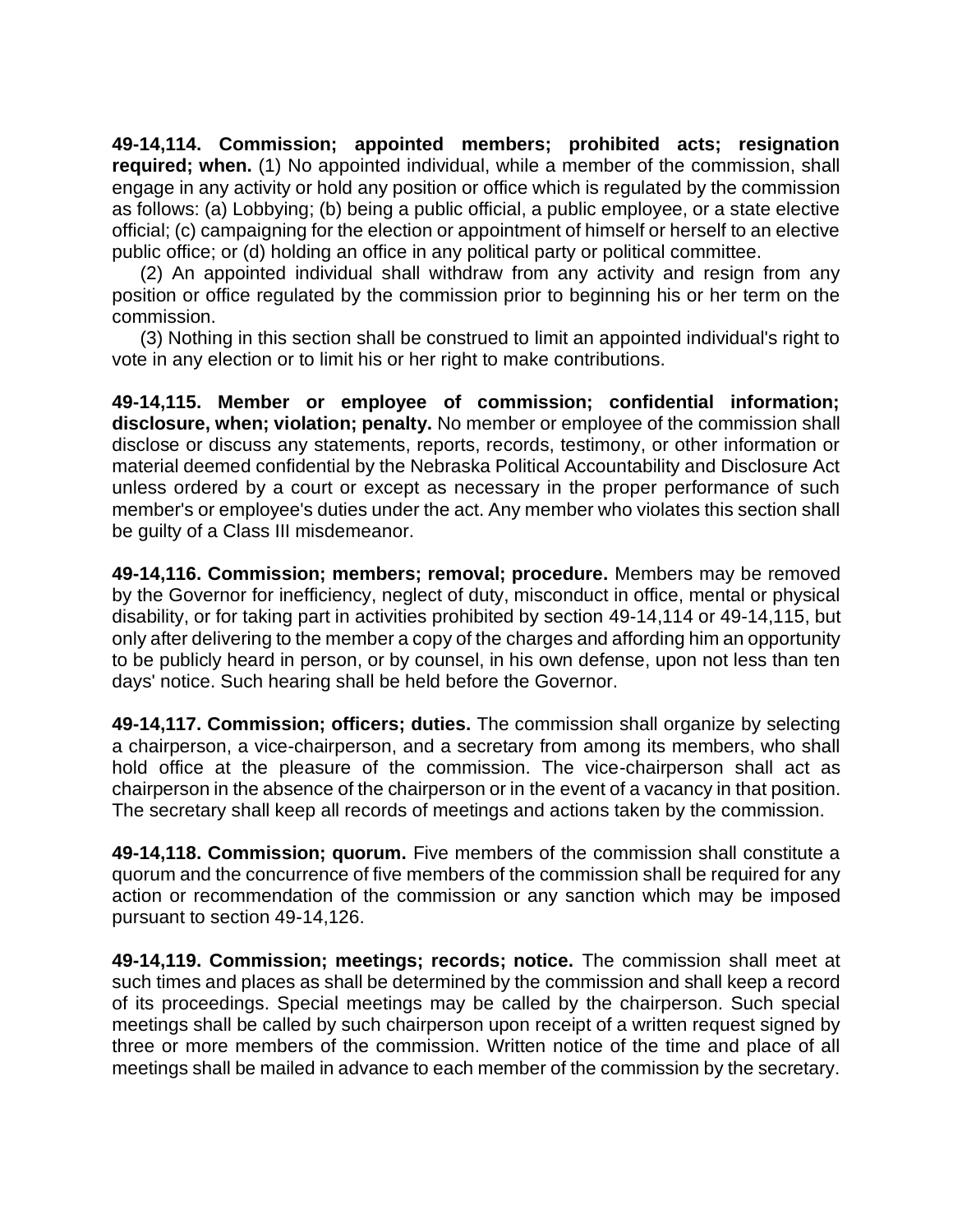**49-14,120. Commission; members; expenses.** All members of the commission shall be reimbursed for expenses as provided in sections 81-1174 to 81-1177.

**49-14,121. Commission; personnel; executive director; duties; assistance from other agencies; exempt from personnel system.** The commission shall employ an executive director and may employ a general counsel and such other staff as are necessary to carry out its duties pursuant to the Nebraska Political Accountability and Disclosure Act. The executive director shall serve at the pleasure of the commission and shall be solely responsible to it. The executive director shall be responsible for the administrative operations of the commission and shall perform such other duties as may be delegated or assigned to him or her by the commission, except that the commission shall not delegate the making of regulations to the executive director. The commission may obtain the services of experts and consultants as necessary to carry out its duties pursuant to the act. Unless prohibited by law, the Tax Commissioner, the Auditor of Public Accounts, the Attorney General, and the county attorneys shall make available to the commission such personnel, facilities, and other assistance as the commission may request. Members of the commission shall be exempted from the provisions of Chapter 81, article 13, except that they may be covered by the State Personnel System through specific agreement between the commission and the personnel division of the Department of Administrative Services.

**49-14,122. Commission; field investigations and audits; purpose.** The commission shall make random field investigations and audits with respect to campaign statements and activity reports filed with the commission under the Nebraska Political Accountability and Disclosure Act. Any audit or investigation conducted of a candidate's campaign statements during a campaign shall include an audit or investigation of the statements of his or her opponent or opponents as well. The commission may also carry out field investigations or audits with respect to any campaign statement, registration, report, or other statement filed under the act if the commission or the executive director deems such investigations or audits necessary to carry out the purposes of the act.

**49-14,123. Commission; duties.** In addition to any other duties prescribed by law, the commission shall:

(1) Adopt and promulgate rules and regulations to carry out the Nebraska Political Accountability and Disclosure Act pursuant to the Administrative Procedure Act;

(2) Prescribe forms for statements and reports required to be filed pursuant to the Nebraska Political Accountability and Disclosure Act and furnish such forms to persons required to file such statements and reports;

(3) Prepare and publish one or more manuals explaining the duties of all persons and other entities required to file statements and reports by the act and setting forth recommended uniform methods of accounting and reporting for such filings;

(4) Accept and file any reasonable amount of information voluntarily supplied that exceeds the requirements of the act;

(5) Make statements and reports filed with the commission available for public inspection and copying during regular office hours and make copying facilities available at a cost of not more than fifty cents per page;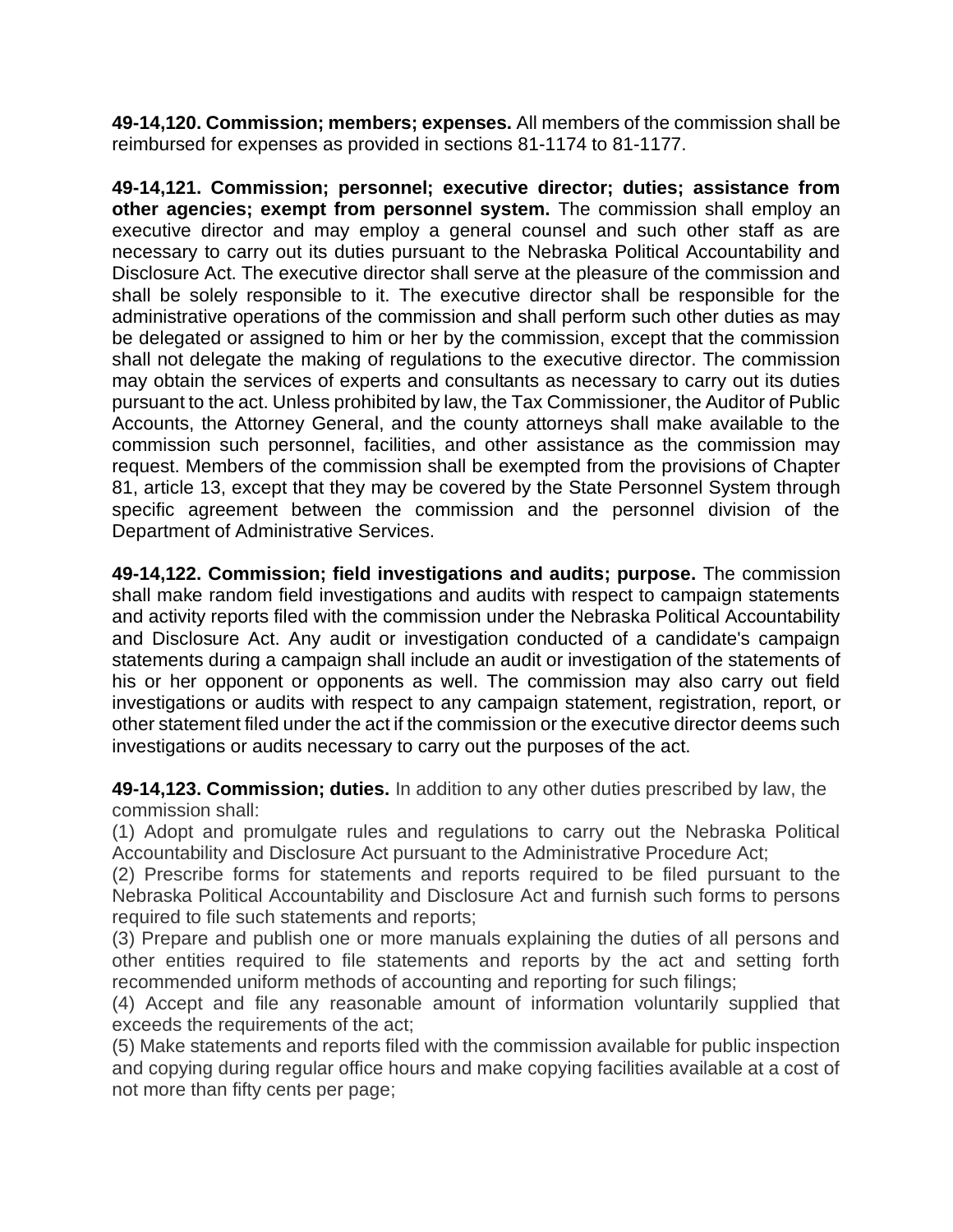(6) Compile and maintain an index of all reports and statements filed with the commission to facilitate public access to such reports and statements;

(7) Prepare and publish summaries of statements and reports filed with the commission and special reports and technical studies to further the purposes of the act;

(8) Review all statements and reports filed with the commission in order to ascertain whether any person has failed to file a required statement or has filed a deficient statement;

(9) Preserve statements and reports filed with the commission for a period of not less than five years from the date of receipt;

(10) Issue and publish advisory opinions on the requirements of the act upon the request of a person or government body directly covered or affected by the act. Any such opinion rendered by the commission, until amended or revoked, shall be binding on the commission in any subsequent charges concerning the person or government body who requested the opinion and who acted in reliance on it in good faith unless material facts were omitted or misstated by the person or government body in the request for the opinion;

(11) Act as the primary civil enforcement agency for violations of the Nebraska Political Accountability and Disclosure Act and the rules or regulations adopted and promulgated thereunder;

(12) Receive all late filing fees, civil penalties, and interest imposed pursuant to the Nebraska Political Accountability and Disclosure Act and remit all such funds to the State Treasurer for credit to the Nebraska Accountability and Disclosure Commission Cash Fund;

(13) Provide current information or a list of persons owing civil penalties and interest to filing officers to determine compliance with subsection (4) of section 32-602. The commission shall provide the current information or list to each filing officer on December 1 prior to a statewide primary election, shall continuously update the information or list through March 1 prior to the statewide primary election, and shall update such information or list at other times upon request of a filing officer; and

(14) Prepare and distribute to the appropriate local officials statements of financial interest, campaign committee organization forms, filing instructions and forms, and such other forms as the commission may deem appropriate.

**49-14,123.01. Commission; duty to provide information.** The commission shall provide copies of statements, reports, parts of reports, advisory opinions, and public information prepared by the commission to any person on request at a reasonable cost to be determined by the commission.

# **49-14,123.02. Repealed. Laws 2005, LB 242, § 70.**

**49-14,124. Alleged violation; preliminary investigation by commission; powers; notice.** (1) The commission shall, by way of preliminary investigation, investigate any alleged violation of the Nebraska Political Accountability and Disclosure Act, or any rule or regulation adopted and promulgated thereunder, upon:

(a) The receipt of a complaint signed under oath which contains at least a reasonable belief that a violation has occurred;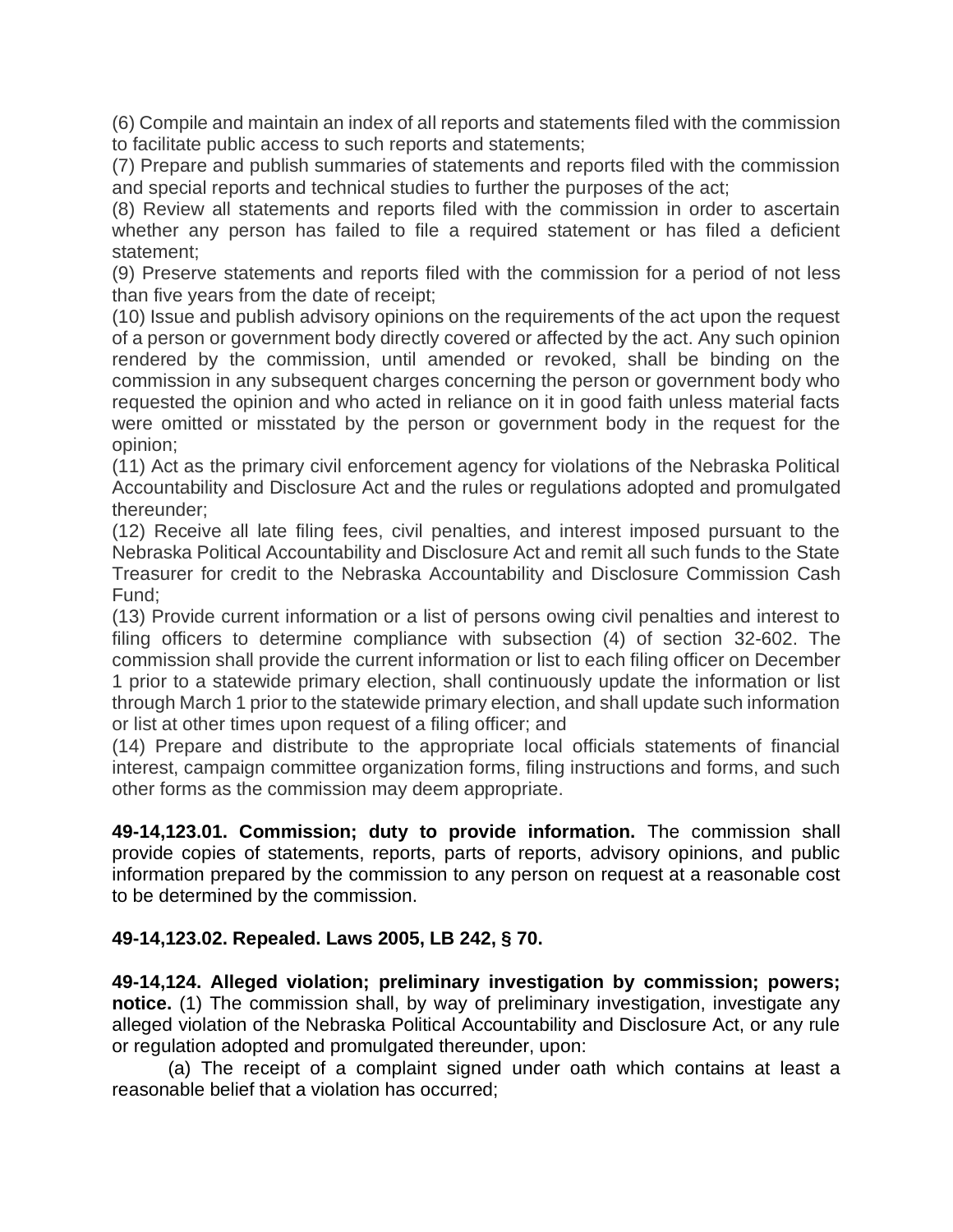- (b) The recommendation of the executive director; or
- (c) The commission's own motion.

 (2) For purposes of conducting preliminary investigations under the Nebraska Political Accountability and Disclosure Act, the commission shall have the powers possessed by the courts of this state to issue subpoenas, and the district court shall have jurisdiction to enforce such subpoenas.

(3) The executive director shall notify any person under investigation by the commission of the investigation and of the nature of the alleged violation within five days after the commencement of the investigation.

(4) Within fifteen days after the filing of a sworn complaint by a person alleging a violation, and every thirty days thereafter until the matter is terminated, the executive director shall notify the complainant and the alleged violator of the action taken to date by the commission together with the reasons for such action or for nonaction.

(5) Each governing body shall cooperate with the commission in the conduct of its investigations.

**49-14,124.01. Preliminary investigation; confidential; exception.** All commission proceedings and records relating to preliminary investigations shall be confidential until a final determination is made by the commission unless the person alleged to be in violation of the Nebraska Political Accountability and Disclosure Act requests that the proceedings be public. If the commission determines that there was no violation of the act or any rule or regulation adopted and promulgated under the act, the records and actions relative to the investigation and determination shall remain confidential unless the alleged violator requests that the records and actions be made public. If the commission determines that there was a violation, the records and actions shall be made public as soon as practicable after the determination is made.

**49-14,124.02. Commission; possible criminal violation; referral to Attorney General; duties of Attorney General.** At any time after the commencement of a preliminary investigation, the commission may refer the matter of a possible criminal violation of the Nebraska Political Accountability and Disclosure Act to the Attorney General for consideration of criminal prosecution. The fact of the referral shall not be subject to the confidentiality provisions of section 49-14,124.01. The Attorney General shall determine if a matter referred by the commission will be criminally prosecuted. If the Attorney General determines that a matter will be criminally prosecuted, he or she shall advise the commission in writing of the determination. If the Attorney General determines that a matter will not be criminally prosecuted, he or she shall advise the commission in writing of the determination. The fact of the declination to criminally prosecute shall not be subject to the confidentiality provisions of section 49-14,124.01.

**49-14,125. Preliminary investigation; terminated, when; violation; effect; powers of commission; subsequent proceedings; records.** (1) If, after a preliminary investigation, it is determined by a majority vote of the commission that there is no probable cause for belief that a person has violated the Nebraska Political Accountability and Disclosure Act or any rule or regulation adopted and promulgated thereunder or if the commission determines that there is insufficient evidence to reasonably believe that the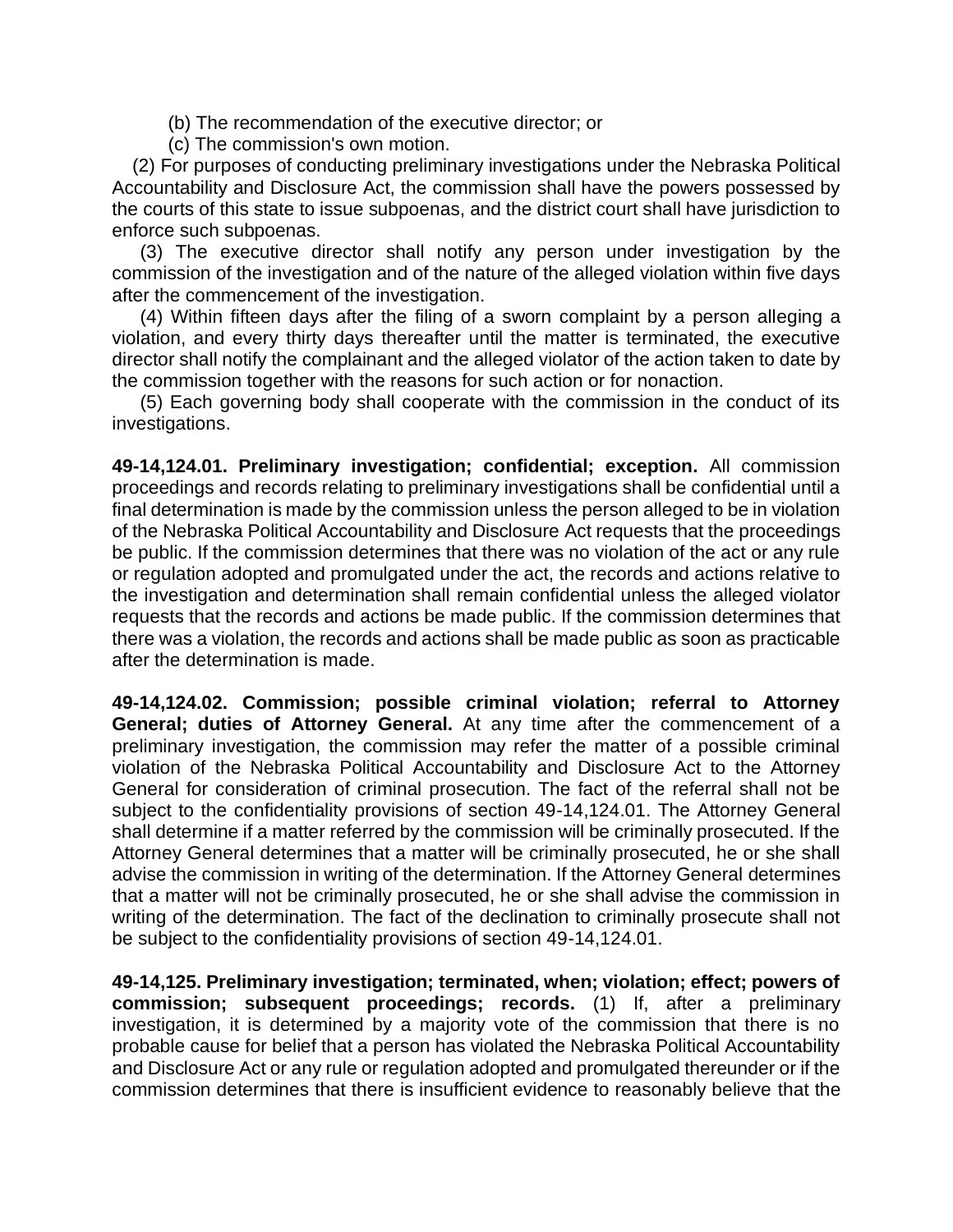person could be found to have violated the act, the commission shall terminate the investigation and so notify the complainant and the person who had been under investigation.

(2) If, after a preliminary investigation, it is determined by a majority vote of the commission that there is probable cause for belief that the Nebraska Political Accountability and Disclosure Act or a rule or regulation adopted and promulgated thereunder has been violated and if the commission determines that there is sufficient evidence to reasonably believe that the person could be found to have violated the act, the commission shall initiate appropriate proceedings to determine whether there has in fact been a violation. The commission may appoint a hearing officer to preside over the proceedings.

(3) All proceedings of the commission pursuant to this section shall be by closed session attended only by those persons necessary to the investigation of the alleged violation, unless the person alleged to be in violation of the act or any rule or regulation adopted and promulgated thereunder requests an open session.

(4) The commission shall have the powers possessed by the courts of this state to issue subpoenas in connection with proceedings under this section, and the district court shall have jurisdiction to enforce such subpoenas.

(5) All testimony shall be under oath which shall be administered by a member of the commission, the hearing officer, or any other person authorized by law to administer oaths and affirmations.

(6) Any person who appears before the commission shall have all of the due process rights, privileges, and responsibilities of a witness appearing before the courts of this state.

(7) All witnesses summoned before the commission shall receive reimbursement as paid in like circumstances in the district court.

(8) Any person whose name is mentioned during a proceeding of the commission and who may be adversely affected thereby shall be notified and may appear personally before the commission on that person's own behalf or file a written statement for incorporation into the record of the proceeding.

(9) The commission shall cause a record to be made of all proceedings pursuant to this section.

(10) At the conclusion of proceedings concerning an alleged violation, the commission shall deliberate on the evidence and determine whether there has been a violation of the Nebraska Political Accountability and Disclosure Act.

**49-14,126. Commission; violation; orders; civil penalty; costs of hearing.** The commission, upon finding that there has been a violation of the Nebraska Political Accountability and Disclosure Act or any rule or regulation promulgated thereunder, may issue an order requiring the violator to do one or more of the following:

(1) Cease and desist from the violation;

(2) File any report, statement, or other information as required;

(3) Pay a civil penalty of not more than five thousand dollars for each violation of the act, rule, or regulation; or

(4) Pay the costs of the hearing in a contested case if the violator did not appear at the hearing personally or by counsel.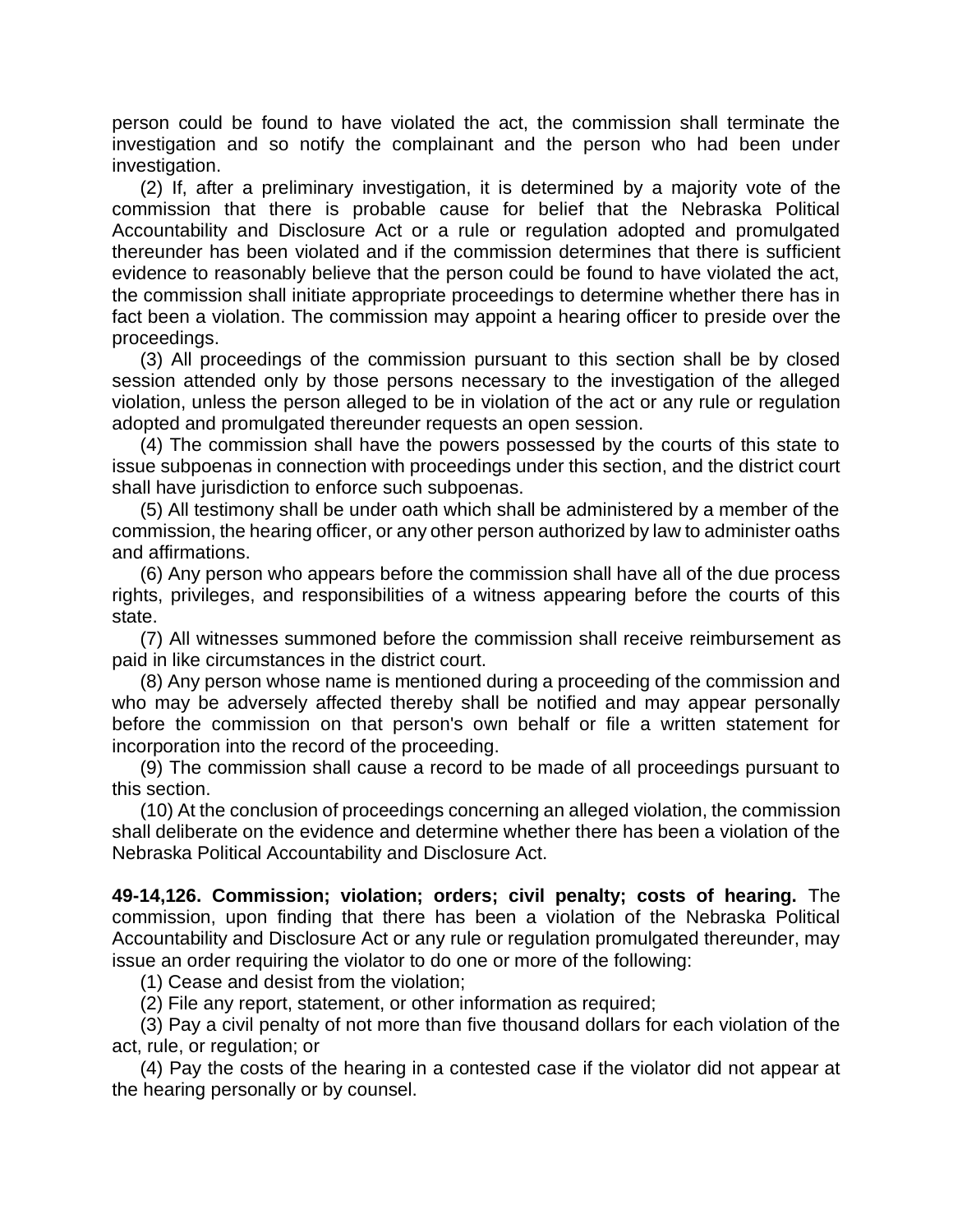**49-14,127. Mandamus to compel civil action; when.** Any individual who believes that a violation of the Nebraska Political Accountability and Disclosure Act has occurred may, after exhausting the administrative remedies provided by the act, bring a civil action to compel the commission to fulfill its responsibilities under the act, or may bring a civil action against any person or persons to compel compliance with the act.

**49-14,128. Reasonable attorney's fees; court order.** The court may order payment of reasonable attorney fees and court costs to a successful plaintiff in a suit brought pursuant to section 49-14,127. If the court finds that an action was brought without reasonable cause, the court may order the plaintiff to pay reasonable attorney fees and court costs incurred by the defendant.

**49-14,129. Commission; suspend or modify reporting requirements; conditions.** The commission, by order, may suspend or modify any of the reporting requirements of the Nebraska Political Accountability and Disclosure Act, in a particular case, for good cause shown, or if it finds that literal application of the act works a manifestly unreasonable hardship and if it also finds that such suspension or modification will not frustrate the purposes of the act. Any such suspension or modification shall be only to the extent necessary to substantially relieve the hardship. The commission shall suspend or modify any reporting requirements only if it determines that facts exist that are clear and convincing proof of the findings required by this section.

# **49-14,130. Repealed. Laws 2005, LB 242, § 70.**

**49-14,131. Appeal; procedure.** Any final decision by the commission in a contested case or a declaratory ruling made pursuant to the Nebraska Political Accountability and Disclosure Act may be appealed. The appeal shall be in accordance with the Administrative Procedure Act.

**49-14,132. Filings; limitation of use.** Information copied from campaign statements, registration forms, activity reports, statements of financial interest, and other filings required by the Nebraska Political Accountability and Disclosure Act shall not be sold or used by any person for the purpose of soliciting contributions or for commercial purposes, except that (1) the name and address of any political committee or entity specified in subsection (1) of section 49-1469 may be used for soliciting contributions from such committee or entity and (2) the use of information copied or otherwise obtained from statements, forms, reports, and other filings required by the act in newspapers, magazines, books, or other similar communications is permissible as long as the principal purpose of using such information is not to communicate any contributor information listed thereon for the purpose of soliciting contributions or for other commercial purposes.

**49-14,133. Criminal prosecution; Attorney General; concurrent jurisdiction with county attorney.** The Attorney General has jurisdiction to enforce the criminal provisions of the Nebraska Political Accountability and Disclosure Act. The county attorney of the county in which a violation of the act occurs shall have concurrent jurisdiction.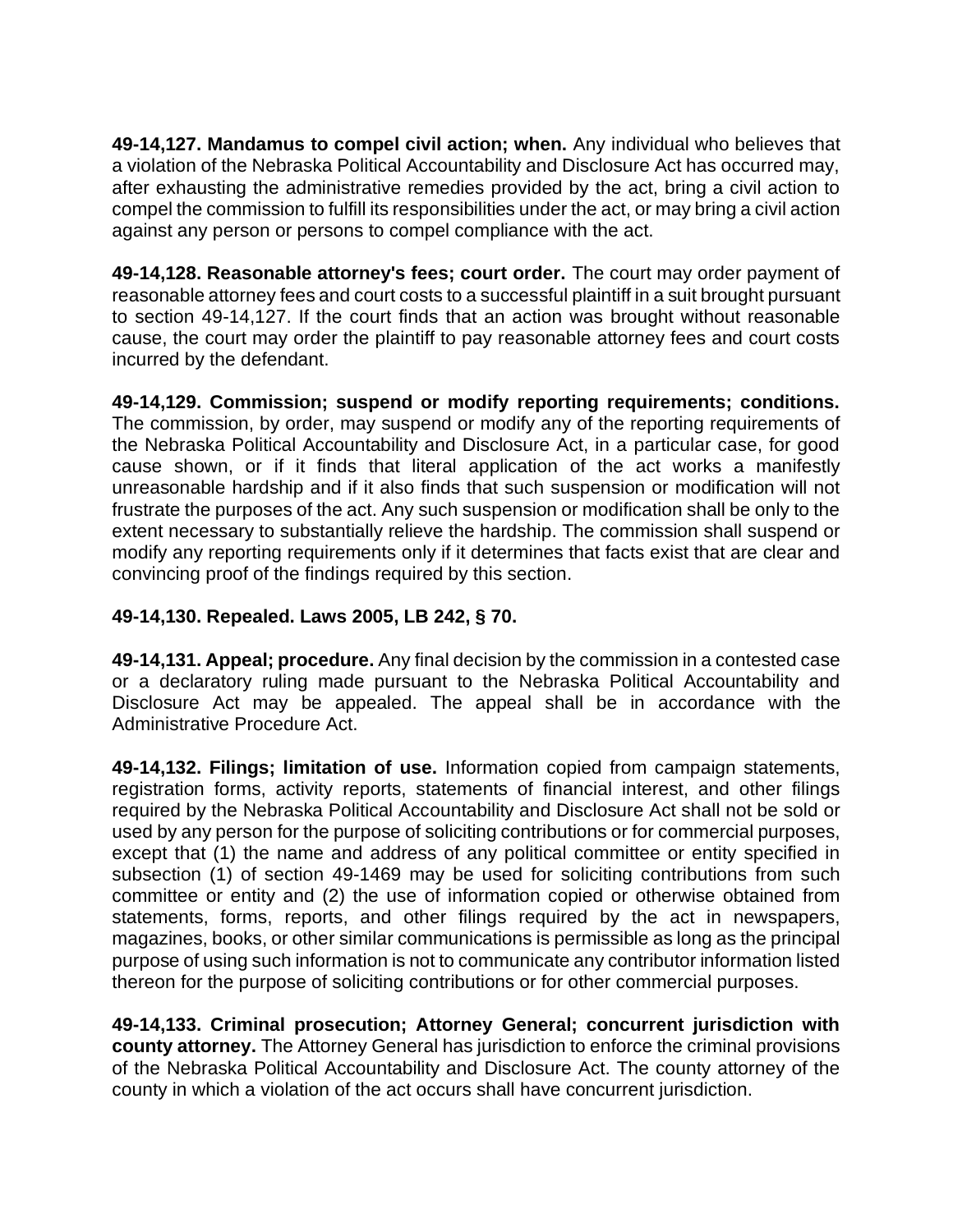**49-14,134. False statement or report; unlawful; penalty.** In addition to penalties otherwise provided in the Nebraska Political Accountability and Disclosure Act, any person who files a statement or report required under the act knowing that information contained in the statement or report is false or that the verification statement required on the document is false shall be guilty of a Class IV felony.

**49-14,135. Violation of confidentiality; perjury; penalty.** (1) Except as otherwise provided in the Nebraska Political Accountability and Disclosure Act, any person who violates the confidentiality of a commission proceeding pursuant to the act shall be guilty of a Class III misdemeanor.

(2) A person who willfully affirms or swears falsely in regard to any material matter before a commission proceeding pursuant to the act shall be guilty of a Class IV felony.

**49-14,136. Statute of limitations.** Prosecution for violation of the Nebraska Political Accountability and Disclosure Act shall be commenced within three years after the date on which the violation occurred.

**49-14,137. Discipline of public officials or employees; effect of act.** The penalties prescribed in the Nebraska Political Accountability and Disclosure Act do not limit the power of the Legislature to discipline its own members or impeach a public official and do not limit the power of agencies or commissions to discipline officials or employees.

**49-14,138. Local laws of political subdivisions; effect of act.** No political subdivision or municipality within the State of Nebraska in which candidates for their elective offices or elected officials are subject to the requirements of the Nebraska Political Accountability and Disclosure Act shall require compliance with local provisions governing campaign receipts and expenditures or financial disclosures which are different from those established by the act.

**49-14,139. Forms; distribution.** The county clerk or election commissioner in each county shall distribute forms prepared by the commission to any person required to file any statement or report pursuant to the Nebraska Political Accountability and Disclosure Act other than forms or statements under sections 49-1480 to49-1492.01. Such forms shall include, but not be limited to, filing forms and instructions, statements of financial interest, and campaign committee organization forms.

**49-14,140. Nebraska Accountability and Disclosure Commission Cash Fund; created; use; investment.** The Nebraska Accountability and Disclosure Commission Cash Fund is hereby created. The fund shall consist of funds received by the commission pursuant to sections 49-1449.01, 49-1470, 49-1480.01, 49-1482, 49-14,123 and 49- 14,123.01 and subdivision (4) of section 49-14,126. The fund shall be used by the commission in administering the Nebraska Political Accountability and Disclosure Act. Any money in the Nebraska Accountability and Disclosure Commission Cash Fund available for investment shall be invested by the state investment officer pursuant to the Nebraska Capital Expansion Act and the Nebraska State Funds Investment Act.